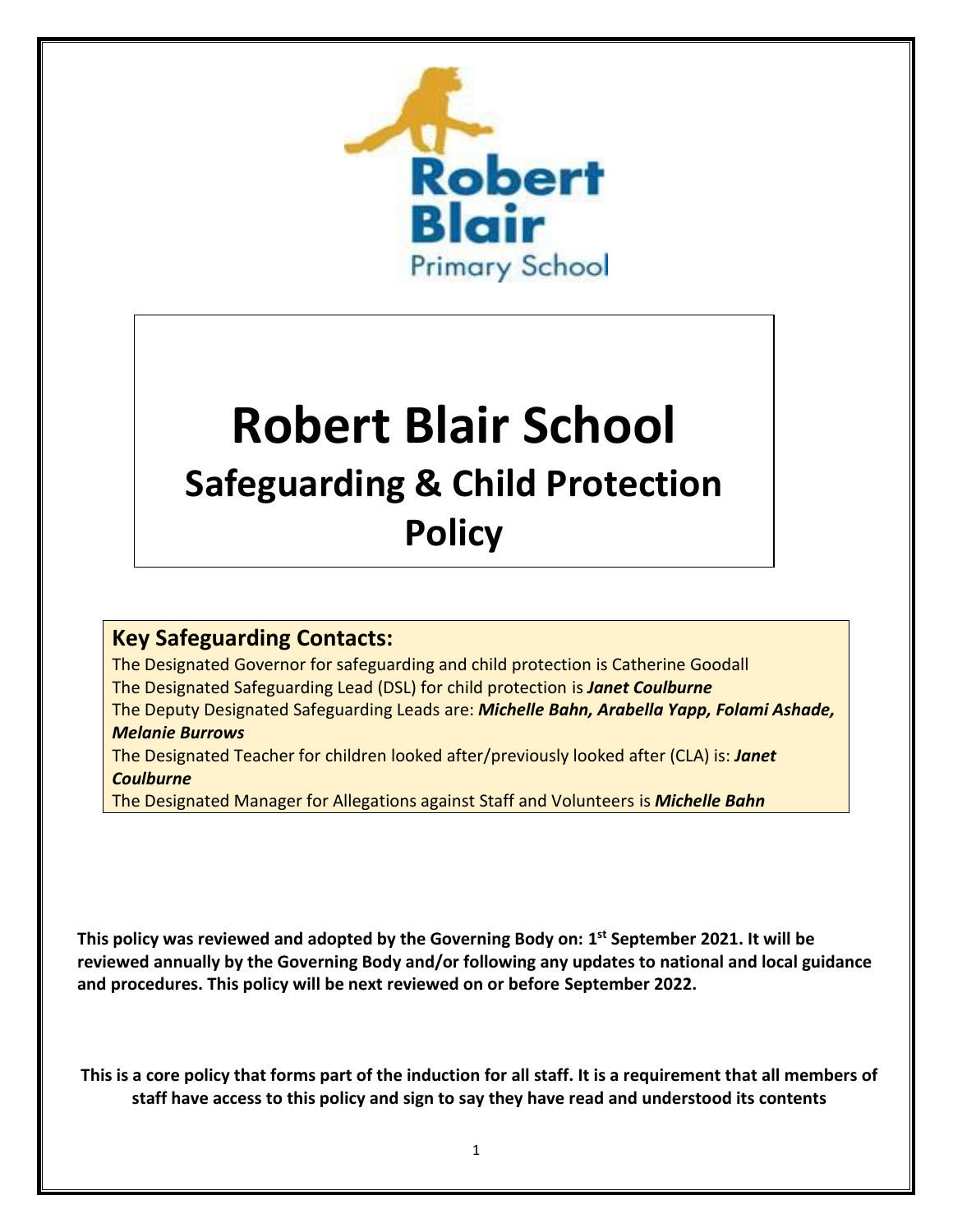## Contents

| 1.                 |                                                                                              |  |
|--------------------|----------------------------------------------------------------------------------------------|--|
| 2.                 |                                                                                              |  |
| 3.                 |                                                                                              |  |
| 4.                 |                                                                                              |  |
| 5.                 |                                                                                              |  |
| 6.                 |                                                                                              |  |
| 7.                 |                                                                                              |  |
| 8.                 |                                                                                              |  |
| 9.                 |                                                                                              |  |
| a.                 |                                                                                              |  |
| b.                 |                                                                                              |  |
| c.                 |                                                                                              |  |
| d.                 |                                                                                              |  |
| f.                 |                                                                                              |  |
| g.                 |                                                                                              |  |
| 10.                |                                                                                              |  |
| 11.                |                                                                                              |  |
| a.                 |                                                                                              |  |
| b.                 |                                                                                              |  |
| c.                 |                                                                                              |  |
| $\boldsymbol{d}$ . |                                                                                              |  |
| е.<br>f.           |                                                                                              |  |
| g.                 |                                                                                              |  |
| h.                 |                                                                                              |  |
|                    |                                                                                              |  |
| i.                 |                                                                                              |  |
|                    |                                                                                              |  |
| j.                 | So-called 'honour-based' abuse (including Female Genital Mutilation and forced marriage)  20 |  |
| 12.                |                                                                                              |  |
| 13.                |                                                                                              |  |
| 14.                |                                                                                              |  |
| 15.                |                                                                                              |  |
| 16.                |                                                                                              |  |
| 17.                |                                                                                              |  |
| 18.                |                                                                                              |  |
| 19.                |                                                                                              |  |
| 20.                |                                                                                              |  |
| 21.                |                                                                                              |  |
| 22.                |                                                                                              |  |
| (a)                |                                                                                              |  |
|                    |                                                                                              |  |
|                    |                                                                                              |  |
|                    |                                                                                              |  |
| 23.                |                                                                                              |  |
| 24.                |                                                                                              |  |
| 25.                |                                                                                              |  |
|                    |                                                                                              |  |
|                    |                                                                                              |  |
|                    |                                                                                              |  |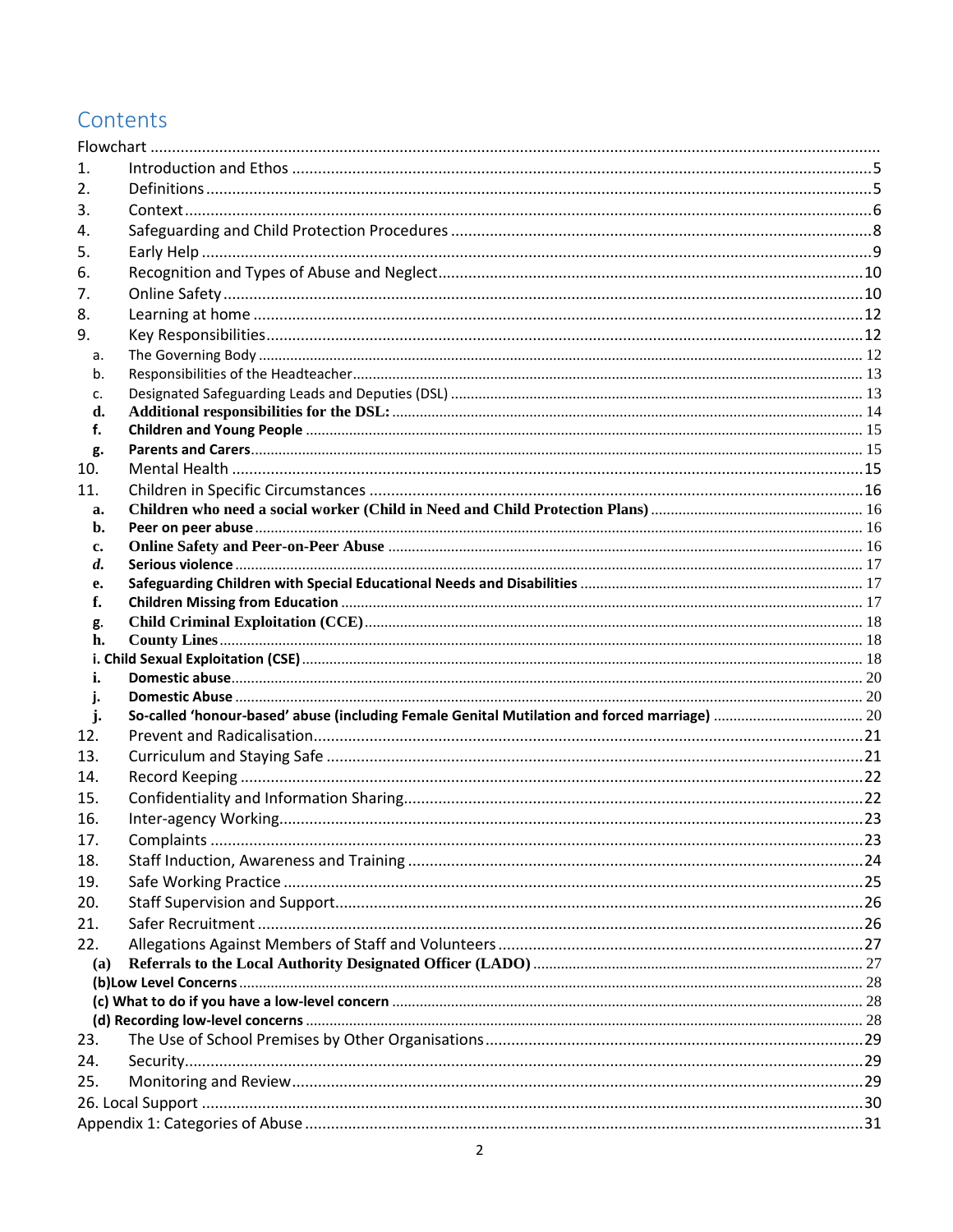| (a)                                                                                                                           |  |
|-------------------------------------------------------------------------------------------------------------------------------|--|
| Speaking with police or other local services (such as early help or children's specialist services) as appropriate - see NCPP |  |
|                                                                                                                               |  |
|                                                                                                                               |  |
|                                                                                                                               |  |
| (f)                                                                                                                           |  |
| (g)                                                                                                                           |  |
|                                                                                                                               |  |
|                                                                                                                               |  |
| Appendix 4: Sexual violence and sexual harassment between children in schools and colleges 39                                 |  |
|                                                                                                                               |  |
|                                                                                                                               |  |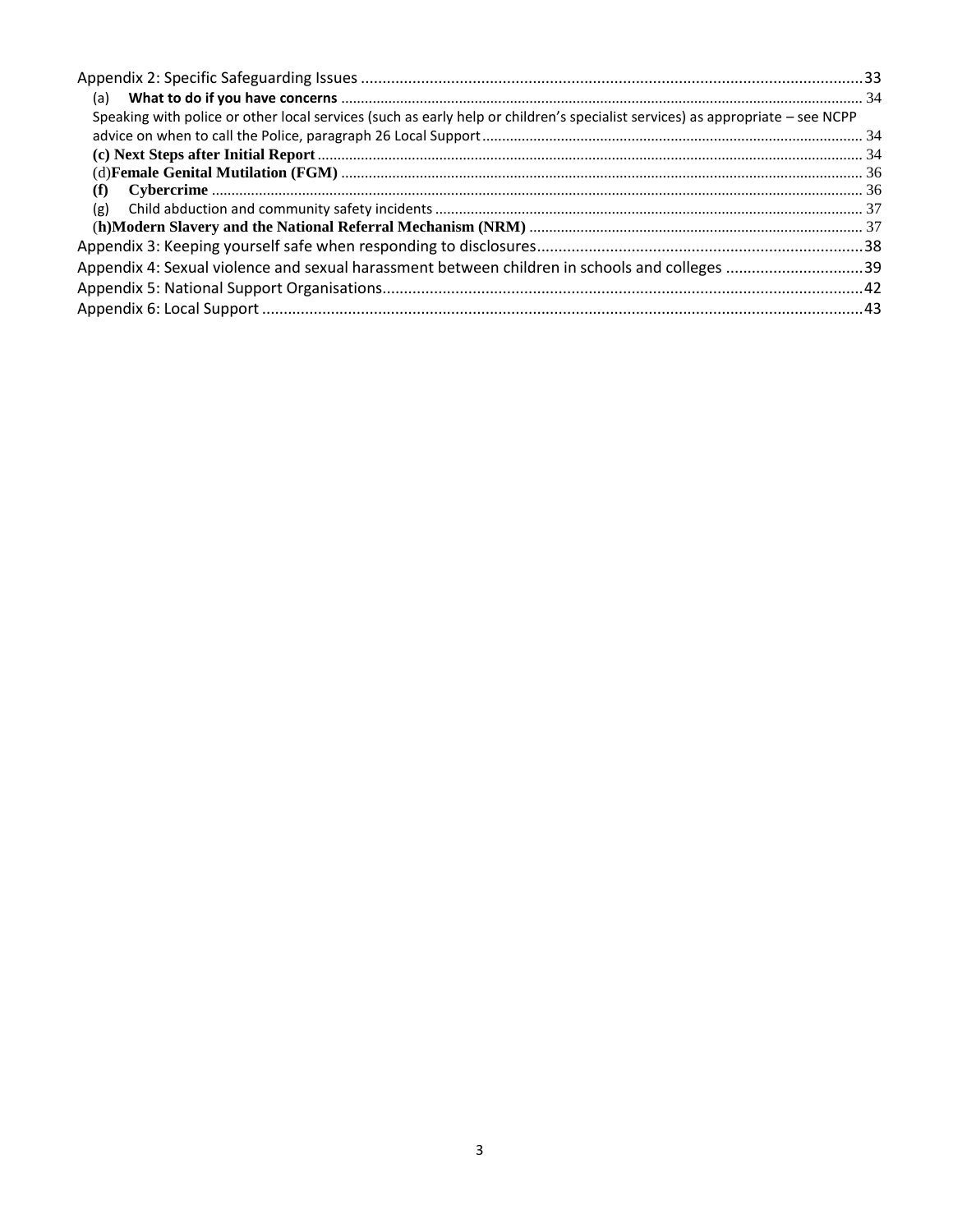# Flowchart

# What to do if you have a welfare concern in Robert Blair School



At all stages the child's circumstances will be kept under review. The DSL/staff will re-refer if required to ensure the **child/young person's ongoing safeguarding and welfare needs are addressed.**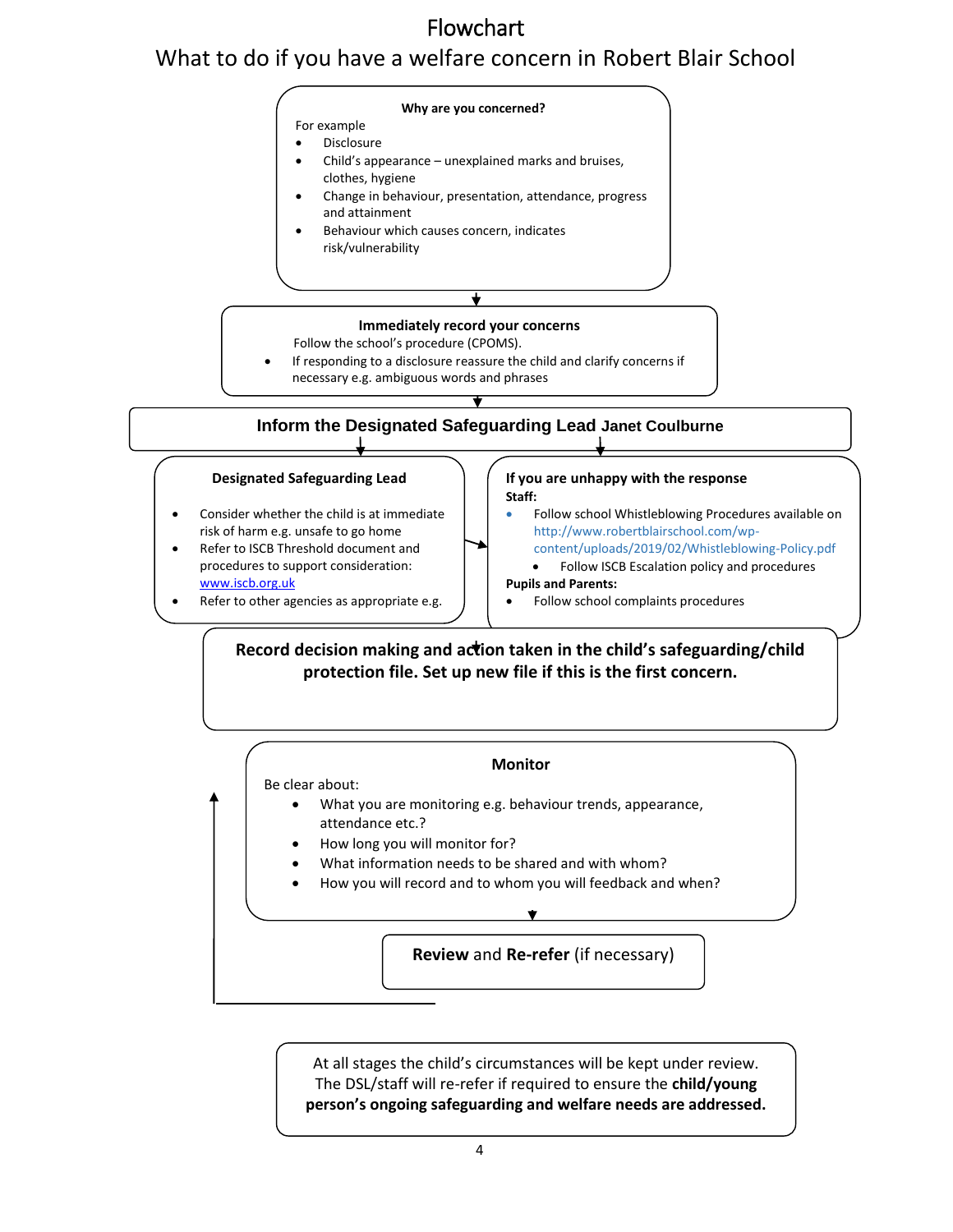# 1. Introduction and Ethos

<span id="page-4-0"></span>*"***Safeguarding and promoting the welfare of children is everyone's responsibility. Everyone who comes into contact with children and their families has a role to play. In order to fulfil this responsibility effectively, all practitioners should make sure their approach is child-centred. This means that they should consider, at all times, what is in the best interests of the child** *<sup>1</sup>*

- *a.* Robert Blair School recognises the importance of creating and maintaining a safeguarding culture that will help all pupils to feel safe, secure and respected; encourage them to talk openly; and enable them to feel confident that they will be listened to. We are committed to providing an environment where children can play, learn, develop and achieve and where they are safeguarded and are enabled to disclose if they are being harmed in some way. We are alert to the signs of abuse and neglect and follow our procedures to ensure that all pupils receive effective support, protection and justice.
- *b.* Robert Blair School recognises that some children may be especially vulnerable to abuse. We understand that children who are abused or neglected may find it difficult to develop a sense of self-worth and to view the world in a positive way. Whilst at school, behaviour may be challenging and they may exhibit concerning behaviours and at times this may impact on other children either directly or indirectly. We will always take a considered and sensitive approach in order that we can support all of our pupils.
- c. Our school core safeguarding principles are:
	- $\circ$  That schools are an important part of the wider safeguarding system for children.
	- $\circ$  It is a whole school responsibility to safeguard and promote the welfare of children
	- $\circ$  All children (defined as those up to the age of 18) have equal rights to protection regardless of age, gender, ability, culture, race, language, religion or sexual identity
	- $\circ$  All children have a right to be heard and to have their wishes and feelings taken into account
	- $\circ$  All staff understand safe professional practice and adhere to our code of conduct and other associated policies
	- $\circ$  All staff have a responsibility to recognise vulnerability in children and act on any concern in accordance with this guidance

Please note that the procedures contained in this policy apply to all staff (including teaching and non-teaching, temporary staff and volunteers) and governors and are consistent with the 6<sup>th</sup> Version London Child Protection Procedures, 2021.

# 2. Definitions

<span id="page-4-1"></span>*"Safeguarding is not just about protecting children from deliberate harm. It includes a wide range of issues relating to pupil's welfare, health and safety." 2*

Within this document:

l

- **Safeguarding is defined as:**
	- o Protecting children from maltreatment.
	- $\circ$  Preventing impairment of children's mental and physical health or development;
	- $\circ$  Ensuring that children are growing up in circumstances consistent with the provision of safe and effective care; and
	- o Taking action to enable all children to have the best life chances.
- **EXECT** Child Protection is an aspect of safeguarding, but is focused on how we respond to children who have been significantly harmed or are at risk of significant harm.

 $1$  Keeping Children Safe in Education (DfE, 2021)

<sup>&</sup>lt;sup>2</sup> Inspecting safeguarding in early years, education and skills, Ofsted, September 2019.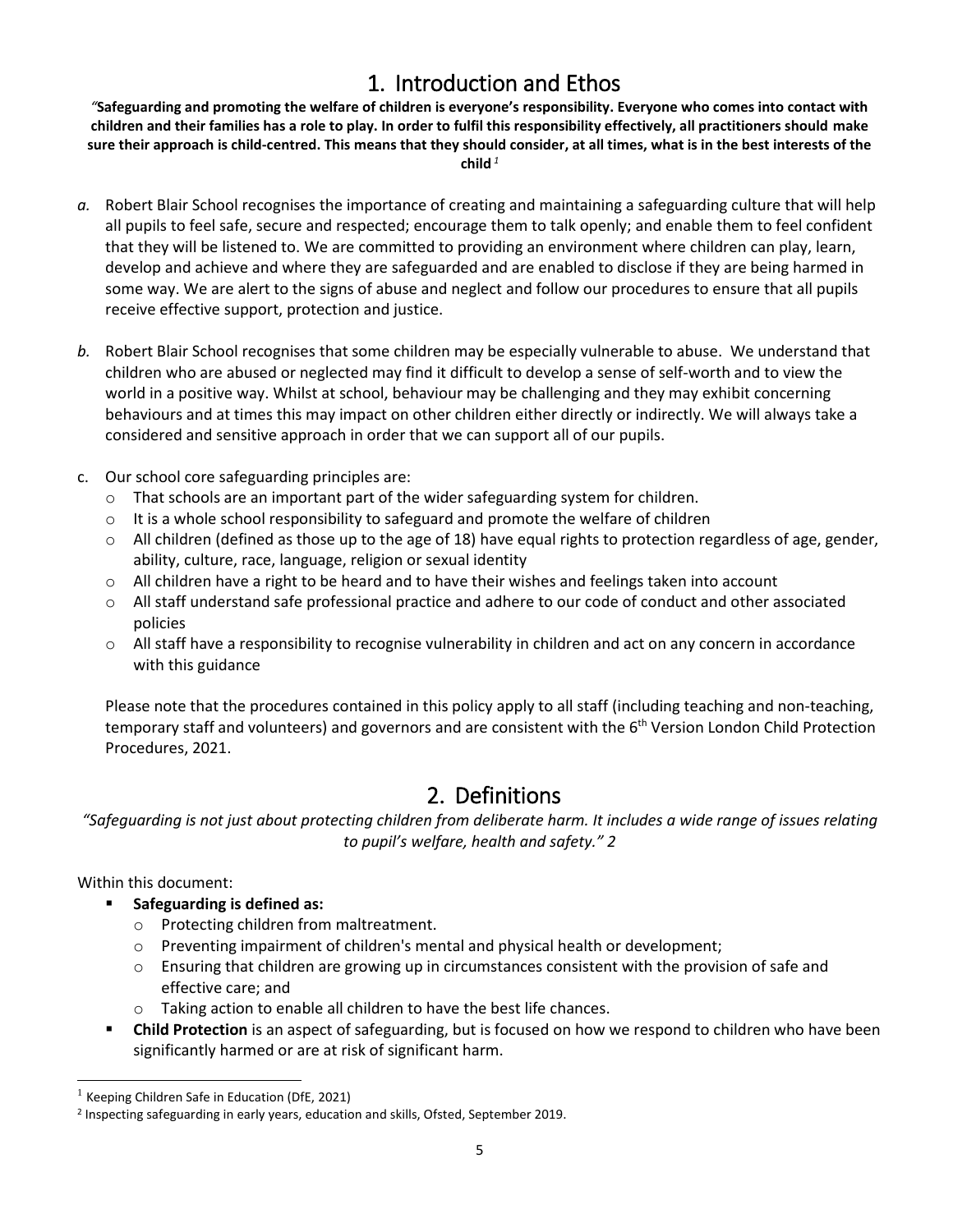- **EXECT** applies to all those working for or on behalf of the school, full time or part time, in either a paid or voluntary capacity. This also includes governors.
- **EXECT 18 I** Child refers to all young people who have not yet reached their 18 birthday or Children Looked After and SEND young people who have not yet reached their 25<sup>th</sup> birthday. On the whole, this will apply to pupils of our school; the policy will also extend to visiting children and students from other establishments
- **Parent** refers to birth parents and other adults in a parenting role for example adoptive parents, step parents, guardians and foster carers.
- **EXTED Abuse** could mean neglect, physical, emotional or sexual abuse or any combination of these. Parents, carers and other people can harm children either by direct acts and / or failure to provide proper care. Explanations of these are given within the document and appendices 1 and 2.

## 3. Context

<span id="page-5-0"></span>a. This policy has been developed in accordance with the principles established by the Children Acts 1989 and 2004 and related guidance. In addition, Section 175 (Section 157 for academies and independent schools) of the Education Act, 2002 requires governing bodies of maintained schools and further education colleges (including sixth form colleges) to ensure they safeguard and promote the welfare of children who are either pupils at the school or who are students under 18 years of age attending the further education institution.

This includes:

- Working Together to Safeguard Children (DfE 2018) (WTSC) [Working Together to Safeguard Children 2018](https://assets.publishing.service.gov.uk/government/uploads/system/uploads/attachment_data/file/729914/Working_Together_to_Safeguard_Children-2018.pdf)
- **EXECT A.** DfE guidance Keeping Children Safe in Education 2021 (KCSIE) Part One Safeguarding Information for all Staff and Annex A : [Keeping Children Safe in Education 2021](https://assets.publishing.service.gov.uk/government/uploads/system/uploads/attachment_data/file/892394/Keeping_children_safe_in_education_2020.pdf)
- **■** London Safeguarding Children Procedures, March 2021 <http://www.londoncp.co.uk/>
- **Example 1** [Teaching online safety in schools \(DfE, 2019\)](https://assets.publishing.service.gov.uk/government/uploads/system/uploads/attachment_data/file/811796/Teaching_online_safety_in_school.pdf)
- **•** Ofsted guidance 'Inspecting safeguarding in early years, education and skills' (2019) Ofsted Inspecting **[Safeguarding](https://www.gov.uk/government/publications/inspecting-safeguarding-in-early-years-education-and-skills-from-september-2015/inspecting-safeguarding-in-early-years-education-and-skills-settings)**
- [Sexual violence and sexual harassment between children in schools and colleges \(](https://www.gov.uk/government/uploads/system/uploads/attachment_data/file/667862/Sexual_Harassment_and_Sexual_Violence_-_Advice.pdf)DfE, 2018)
- [Criminal Exploitation of children and vulnerable adult -](https://assets.publishing.service.gov.uk/government/uploads/system/uploads/attachment_data/file/741194/HOCountyLinesGuidanceSept2018.pdf) county lines guidance (Home Office, 2018)
- Children and Social Work Act, 2017
- **Early Years and Foundation Stage Framework, 2017 (EYFS) [Statutory Framework for the Early Years](https://www.foundationyears.org.uk/files/2017/03/EYFS_STATUTORY_FRAMEWORK_2017.pdf)**
- **[Preventing youth violence and gang involvement \(Home Office, 2015\)](https://assets.publishing.service.gov.uk/government/uploads/system/uploads/attachment_data/file/418131/Preventing_youth_violence_and_gang_involvement_v3_March2015.pdf)**
- Female Genital Mutilation Act 2003 (S. 74 Serious Crime Act 2015) [\) FGM\\_Mandatory\\_Reporting\\_-](https://assets.publishing.service.gov.uk/government/uploads/system/uploads/attachment_data/file/573782/FGM_Mandatory_Reporting_-_procedural_information_nov16_FINAL.pdf) [\\_procedural\\_information\\_nov16\\_FINAL.pdf](https://assets.publishing.service.gov.uk/government/uploads/system/uploads/attachment_data/file/573782/FGM_Mandatory_Reporting_-_procedural_information_nov16_FINAL.pdf)
- b. All safeguarding policies will be reviewed on an annual (minimum) basis by the Governing Body which has responsibility for oversight of school safeguarding and child protection systems. The DSL/Head Teacher will ensure regular reporting on safeguarding activity and systems in school to the Governing Body. The Governing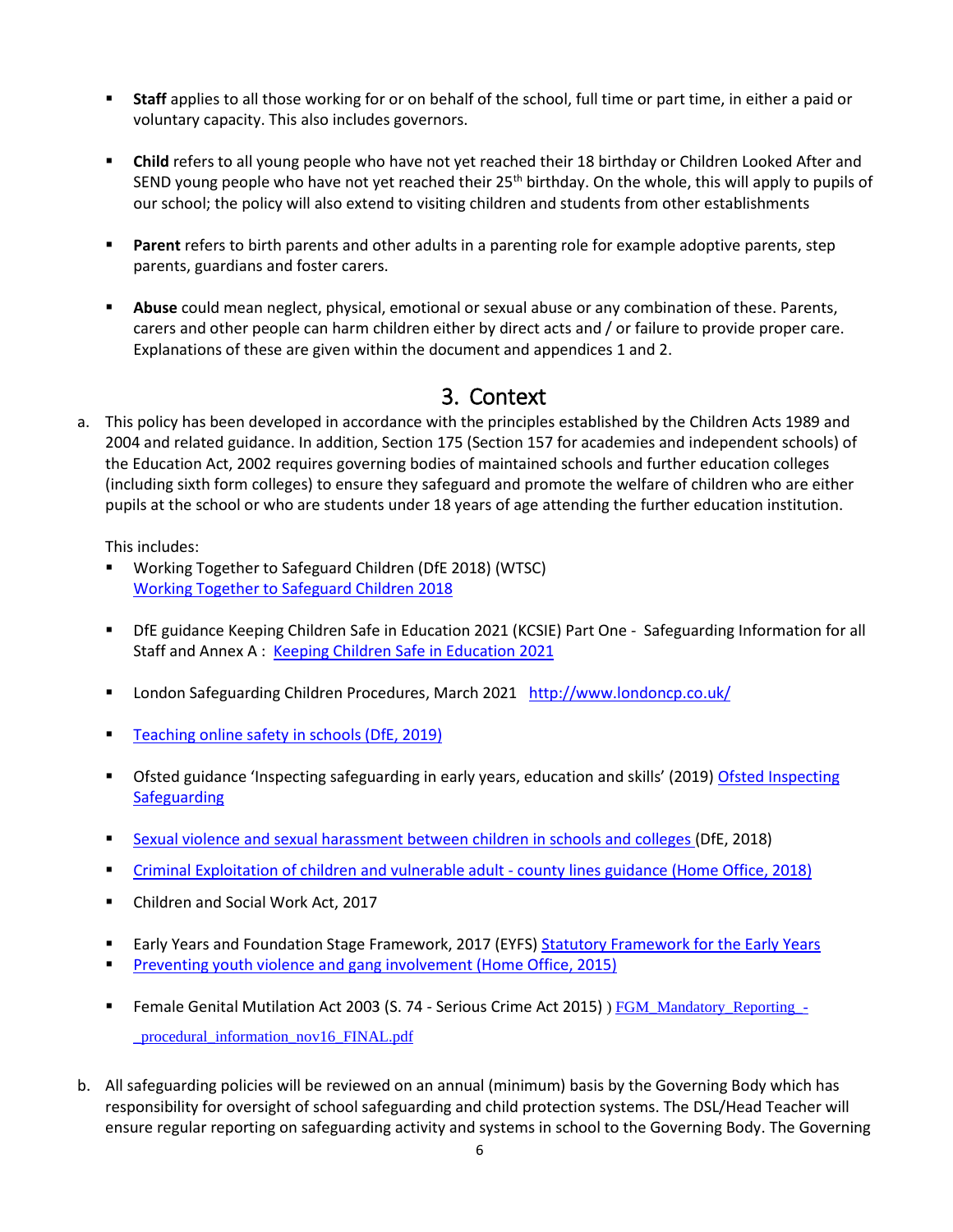Body **will not** receive details of individual pupil situations or identifying features of families as part of their oversight responsibility.

- c. We are aware that safeguarding is fundamental to the welfare of all children in our care. This policy is therefore one of a series in the school's integrated safeguarding portfolio and should be read in conjunction with the policies as listed below:
	- o **Behaviour Management, linked to the use of physical intervention**
	- o Bullying (including cyberbullying) if not included in Behaviour Policy
	- o Child Sexual Exploitation (CSE)
	- o Child on child sexual violence and sexual harassment
	- o Online Safety and Social Media
	- o Use of camera's and mobile phones (including children and all adults (staff/volunteers/parents/visitors on site)
	- o Drugs and alcohol misuse
	- o **The Role of the DSL**
	- o Human trafficking and modern slavery
	- o Youth produced sexual imagery or "Sexting"
	- o Prevent duty (radicalisation and extremism)
	- o Private fostering
	- o Personal and Intimate Care
	- o **Children Missing Education**
	- o Children missing from home or care
	- o Gangs and youth violence
- o Child Criminal Exploitation, including County Lines
- o Children with family members in prison
- o Data Protection (including General Data Protection Regulations (GDPR)) and Information Sharing
- o So called 'Honour Based Abuse' including: Faith abuse, Forced Marriage and Female Genital Mutilation (FGM)
- o Searching, screening and confiscation
- o Sex and Relationships Education
- o **Upskirting**
- o Managing Allegations Against Staff
- o **Staff Behaviour Policy/Code of Conduct for Staff (including Acceptable Use of Technology)**
- o Health and Safety including Risk Assessments (e.g. school trips, use of technology) and First Aid and Accidents
- o Safer Recruitment
- o Whistle-Blowing

(Also see Part 1, Annex A and Annex C, KCSIE, 2021).

- d. All staff and volunteers at Robert Blair School recognise that children experiencing specific safeguarding issues identified above are no different to safeguarding against any other vulnerability or concern and will respond in the same way as they do to protect children from any other risks.
- e. Supporting Guidance (to be read and followed alongside this document)
	- **■** Information Sharing: advice for practitioners providing safeguarding services to children, young people, parents and carer[s Information Sharing](https://assets.publishing.service.gov.uk/government/uploads/system/uploads/attachment_data/file/721581/Information_sharing_advice_practitioners_safeguarding_services.pdf)
	- What to do if you're Worried a Child is being Abused:

o [What to do if you're worried a child is being abused](https://www.gov.uk/government/publications/what-to-do-if-youre-worried-a-child-is-being-abused--2) - Publications - GOV.UK

- Guidance for Safer Working Practice for Adults who Work with Children and Young People in Education Settings - Safer Recruitment Consortium, 2019 :
- [https://www.saferrecruitmentconsortium.org/GSWP%20Sept%202119.pdf](file://///ad.islington.gov.uk/Service%20Areas/CEA/Access%20&%20Engagement%20Service%20(AES)/Safeguarding/Policy%20Documents/Safer%20Working%20Practice%202019)
- Mental Health & Behaviour in Schools 2018 : [Mental health and behaviour in schools -](https://www.gov.uk/government/publications/mental-health-and-behaviour-in-schools--2) Publications -[GOV.UK](https://www.gov.uk/government/publications/mental-health-and-behaviour-in-schools--2)
- Teachers Standards 2012 [Teachers' Standards](https://www.gov.uk/government/publications/teachers-standards)
- Safeguarding Disabled Children Practice Guidance DOH, 2009 <https://www.gov.uk/government/publications/safeguarding-disabled-children-practice-guidance>
- Preventing and Tackling Bullying: [Preventing & Tackling Bullying](https://assets.publishing.service.gov.uk/government/uploads/system/uploads/attachment_data/file/623895/Preventing_and_tackling_bullying_advice.pdf)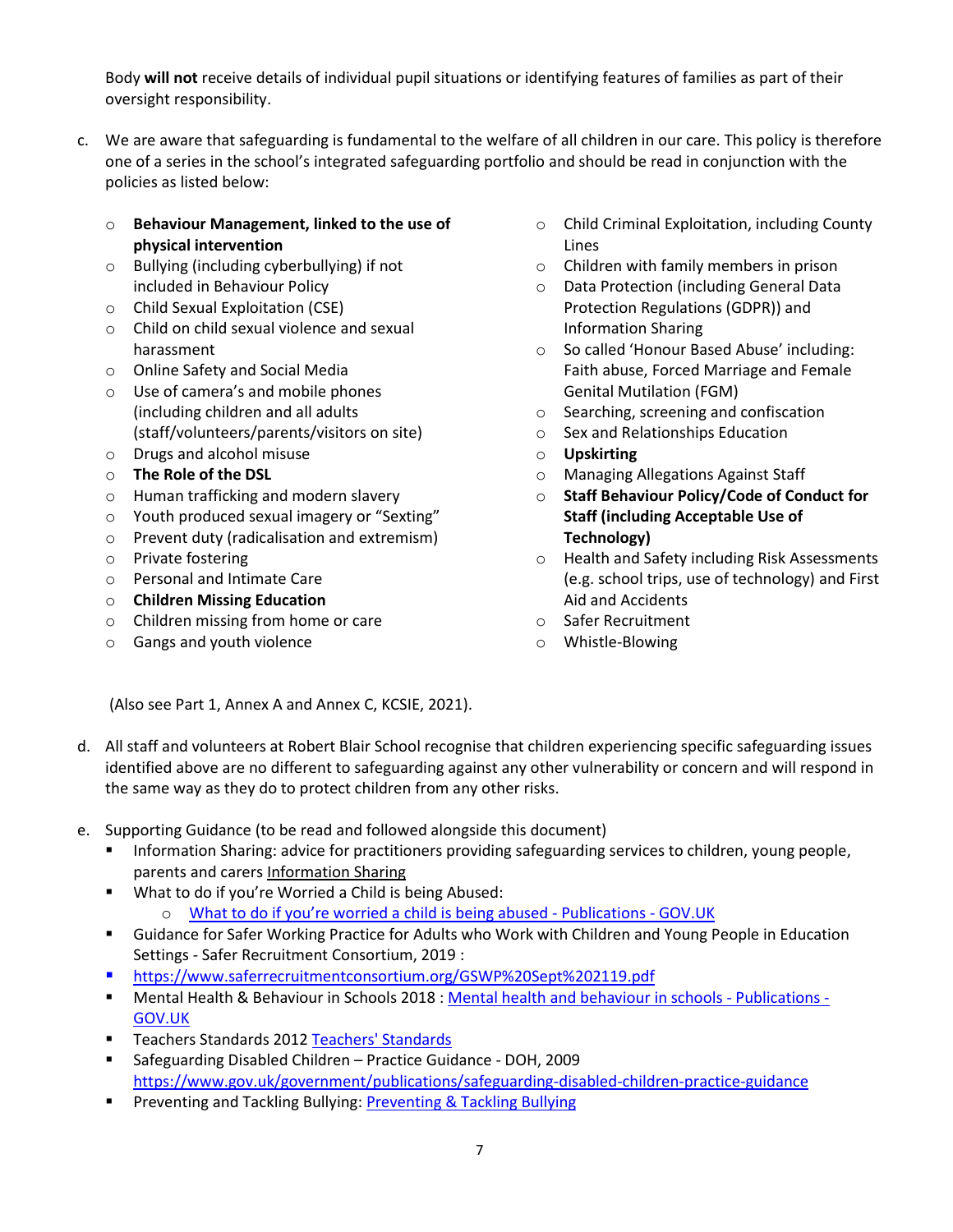- Promoting Children and Young People's Emotional Health & Wellbeing : Promoting children and young [people's emotional wellbeing](https://www.gov.uk/government/publications/promoting-children-and-young-peoples-emotional-health-and-wellbeing)
- Rise Above : links to lesson plans and material[s https://campaignresources.phe.gov.uk/schools/topics/rise](https://campaignresources.phe.gov.uk/schools/topics/rise-above/overview)[above/overview](https://campaignresources.phe.gov.uk/schools/topics/rise-above/overview)
- f. These documents can be found in/at [list locations e.g. School office, Staff room, network, school intranet. They are also available to access via the school website [http://www.robertblairschool.com/about/policies-and](http://www.robertblairschool.com/about/policies-and-procedures/)[procedures/](http://www.robertblairschool.com/about/policies-and-procedures/)

# 4. Safeguarding and Child Protection Procedures

- <span id="page-7-0"></span>Any member of staff, volunteer or visitor to the school who receives a disclosure or allegation of abuse, or suspects that abuse may have occurred **must report it immediately to the DSL** (or, in their absence, the deputy DSL). See flowchart 'What to do if you are worried about a child/young person' on page 3.
- **The DSL or deputy DSL will immediately refer cases of suspected abuse or allegations, by telephone, to the Children's Services Contact Team (CSCT) in Islington on 0207 527 7400 or the local authority where the child lives. For Islington referrals the telephone referral to CSCT will be confirmed in writing using the CSCT Request for Service/Referral Form within 48 hours. Referrals to other local authority statutory services will be followed up, within the same timescale. All referrals will be made using the local authority's referral process (KCSIE, 2021) See<https://www.gov.uk/report-child-abuse-to-local-council> for local authority child protection referral contact details.**
- Wherever possible, the school will share any safeguarding concerns, or an intention to refer a child to Children's Social Care, with parents or carers. However, we will not do so where it is felt that to do so could place the child at greater risk of harm or impede a criminal investigation. On occasions, it may be necessary to seek advice from CSCT and/or Police in making decisions about when it is appropriate to share information with parents / carers.
- Whilst all staff should speak to the DSL (or deputy) with regard to any concerns about female genital mutilation (FGM), there is a specific legal duty on teachers. If a teacher, in the course of their work in the profession, discovers that an act of FGM appears to have been carried out on a girl under the age of 18, the teacher must report this to the police. See Annex A of KCSIE, 2021 for further details.
- If a member of staff continues to have concerns about a child and feels the situation is not being addressed or does not appear to be improving, they should press the DSL for re-consideration of the case in order to reassure themselves the child is safe, and their welfare is being considered. If after following this process, the staff member remains concerned that appropriate action is not being taken, it is the responsibility of that person to seek further direct consultation from the head teacher or safeguarding governor.
- If after a referral to CSC a child's situation does not appear to be improving, the DSL will request reconsideration to ensure that the referral concerns have been addressed and, most importantly, that the child's situation has improved. Professional disagreements (escalation) will be responded to in line with the ISCB procedures and DSLs may request support via the Principal Officer: Safeguarding in Education (POSIE).
- These procedures apply to all staff working/volunteering in the school and will be covered in training to enable everyone understands their role and responsibility. The prime concern at all stages must be the interests and safety of the child. **Where there is a conflict of interest between the child and an adult, the interests of the child must be paramount.**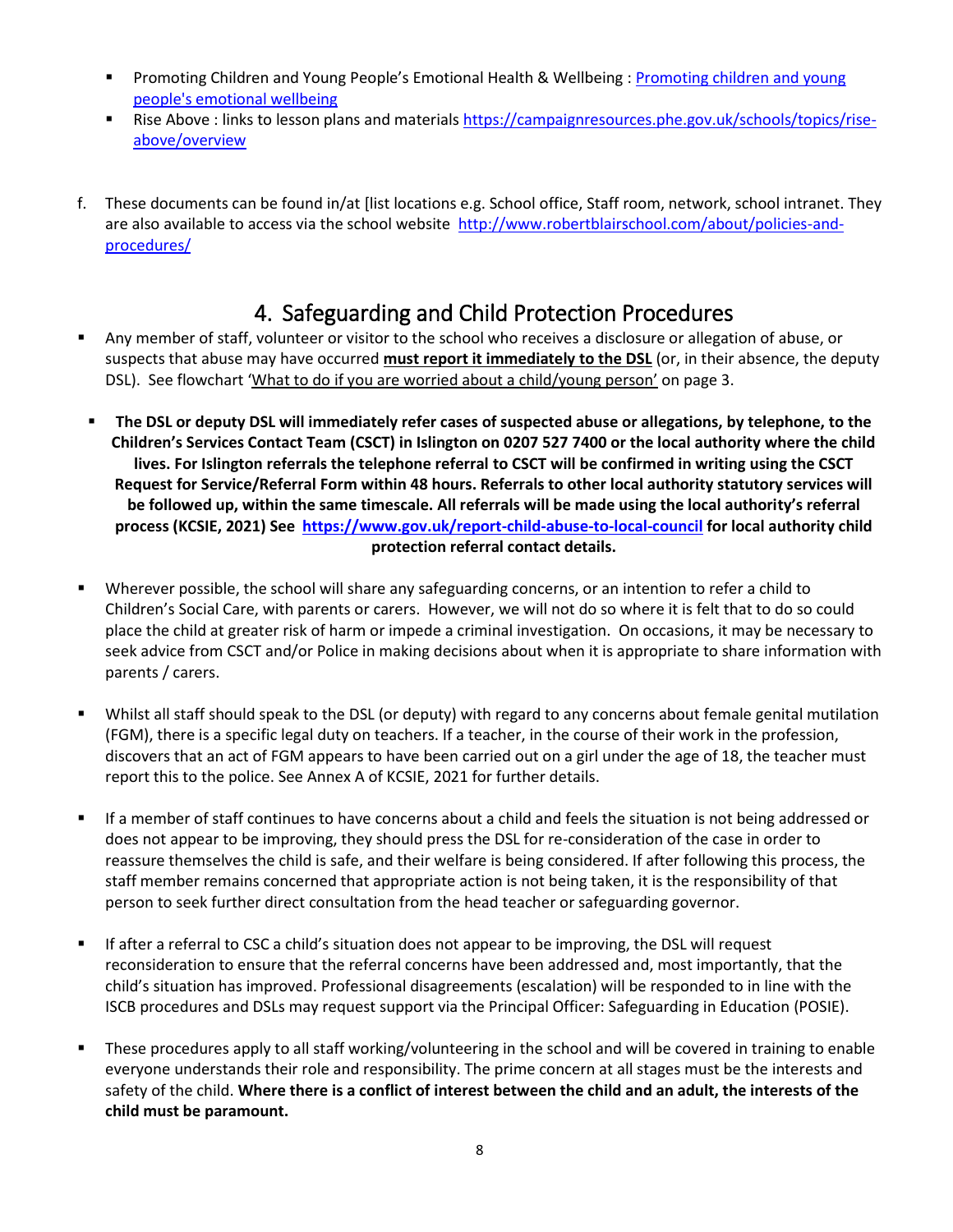- All staff are aware that children with disabilities, special needs language delay and/or where English is not their first language may communicate concerns with behaviours rather than words. Additionally, staff will question the cause of knocks and bumps in children who have limited mobility.
- ▪

▪

- The aim of our procedures is to provide a robust framework which enables staff to take appropriate action when they are worried a child is being abused. Robert Blair School adheres to the London Safeguarding Children Procedures (Online, March 2021). The full procedures and additional guidance relating to specific safeguarding issues can be found on the ISCB website www.islingtonscb.org.uk
- When new staff, volunteers or regular visitors join our school they are informed of the safeguarding arrangements in place, the name of the DSL and how to share concerns with them.
- The headteacher will ensure that the policies and procedures adopted by the governing body (particularly those concerning referrals of cases of suspected abuse and neglect), are understood, and followed by all staff.

# 5. Early Help

- <span id="page-8-0"></span>Any child may benefit from early help, but all Robert Blair staff should be particularly alert to the potential need for early help for a child who:
- o is disabled and has specific additional needs;
	- o has health conditions including a mental health need
	- $\circ$  has special educational needs (whether or not they have a statutory education, health and care plan);
	- o is a young carer;
	- $\circ$  is showing signs of being drawn in to anti-social or criminal behaviour, including gang involvement and association with organised crime groups and county lines
	- $\circ$  is at risk of child sexual exploitation and/or other extra familial harm
	- o is frequently missing/goes missing from care or from home;
	- o is misusing drugs or alcohol themselves;
	- o Is at risk of modern slavery, trafficking or exploitation;
	- $\circ$  is in a family circumstance presenting challenges for the child, such as substance abuse, adult mental health problems or domestic abuse;
	- o has returned home to their family from care;
	- o is showing early signs of abuse and/or neglect;
	- o is at risk of being radicalised or exploited;
	- $\circ$  is a privately fostered child.
	- o a family member in prison
	- $\circ$  is affected by parental offending
	- o is at risk of honour-based abuse
	- $\circ$  is at risk of female genital mutilation
	- o is at risk of forced marriage
	- o is persistently absent from school (including for part of the school day
- All staff are aware of the Early Help process, and understand their role within it. This includes identifying emerging problems, liaising with the DSL, sharing information with other professionals to support early identification and assessment and, in some cases, acting as the lead professional in undertaking an early help assessment.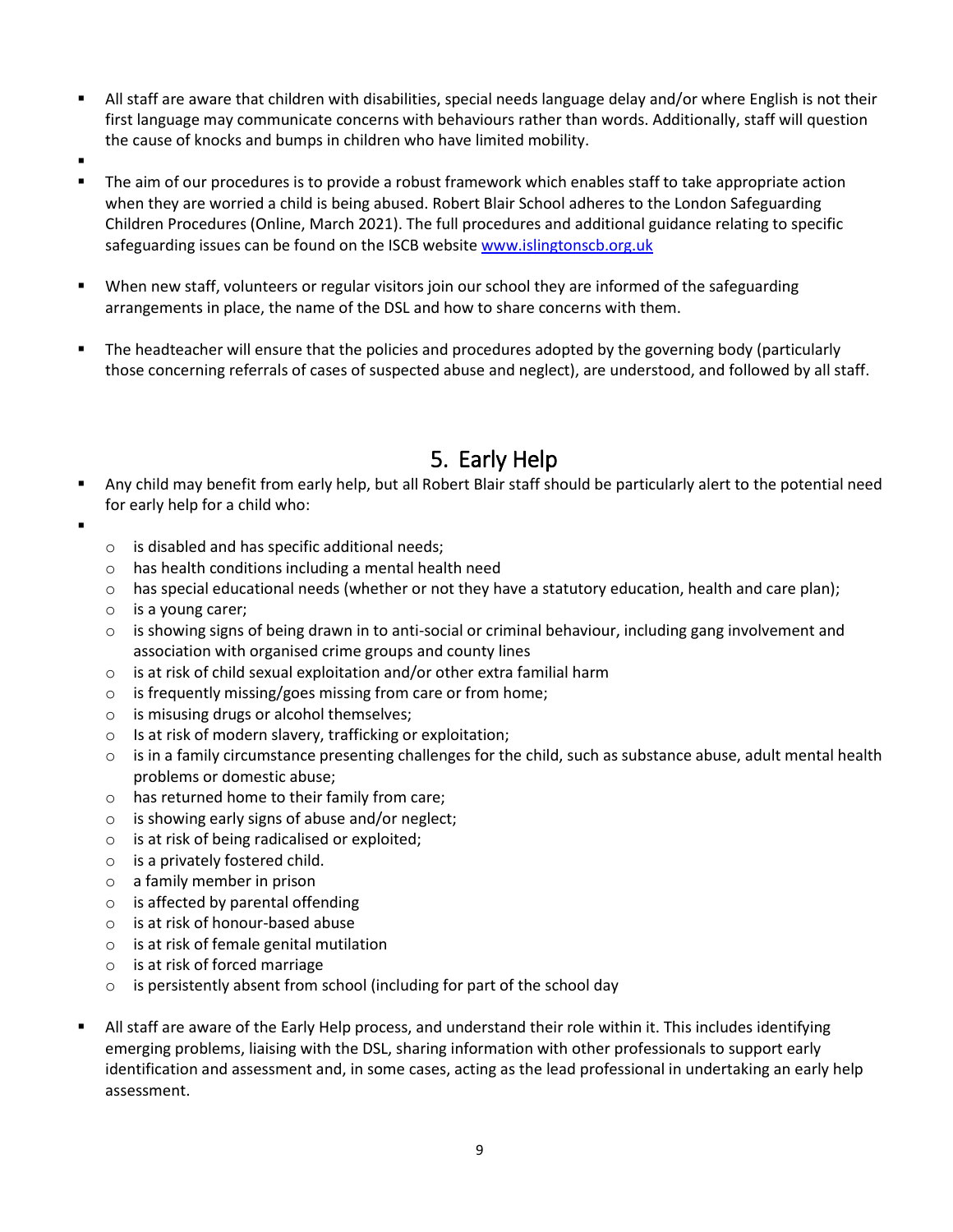If Early Help is assessed to be appropriate, then the DSL will support staff members involved with the family to initiate an Early Help Assessment by requesting services from Bright Start. The DSL will keep all Early Help cases under constant review and will give consideration to making a child in need or child protection referral if the situation doesn't appear to be improving for the child.

The Governing Body, Headteacher and Leadership Team will ensure that the DSL is properly supported in this role in relation to the availability of appropriate time, support and resources.

# 6. Recognition and Types of Abuse and Neglect

- <span id="page-9-0"></span>All staff in school should be aware of the definitions and signs and symptoms of abuse. There are four categories of abuse:
	- o Physical abuse
	- o Sexual abuse
	- o Emotional abuse
	- o Neglect
- The most up to date definitions and possible indicators and signs of abuse are found in Appendix 1. Staff should also refer to Part 1 and Annex A within KCSIE, 2021 and 'What to do if you are worried a child is being abused' (2015).
	- All staff are aware that safeguarding incidents and/or behaviours can be associated with factors outside the school and/or can occur between children outside of these environments. All staff, but especially the DSL (and deputies) will consider whether children are at risk of abuse or exploitation in situations outside their families. Extra-familial harms take a variety of different forms and children can be vulnerable to multiple harms including (but not limited to) sexual exploitation, criminal exploitation, and serious youth violence
- The warning signs and symptoms of child abuse and neglect can vary from child to child. Children also develop and mature at different rates, so what appears to be worrying behaviour for a younger child might be normal for an older child. Parental behaviours' may also indicate child abuse or neglect, so staff are alert to parentchild interactions or concerning parental behaviour's; this could include parents who are under the influence of drugs or alcohol or if there is a sudden change in their mental health.
- By understanding the warning signs, our school can respond to problems as early as possible and provide the right support and services for the child and their family. It is important to recognise that a warning sign doesn't automatically mean a child is being abused.

# 7. Online Safety

- <span id="page-9-1"></span>8. Robert Blair School recognises that the use of technology presents particular challenges and risks to children and adults both inside and outside of school. The DSL and leadership team have read paragraphs 123-135 regarding Online Safety within KCSIE 2021.
- 9. Members of staff with appropriate skills, interest and expertise regarding online safety are encouraged to help support the DSL, and deputy DSLs, when developing curriculum approaches or making technical decisions. However, the DSL retains overall responsibility for online safeguarding within the school.
- 10. Robert Blair School identifies that the issues classified within online safety are considerable, but can be broadly categorised into three areas of risk: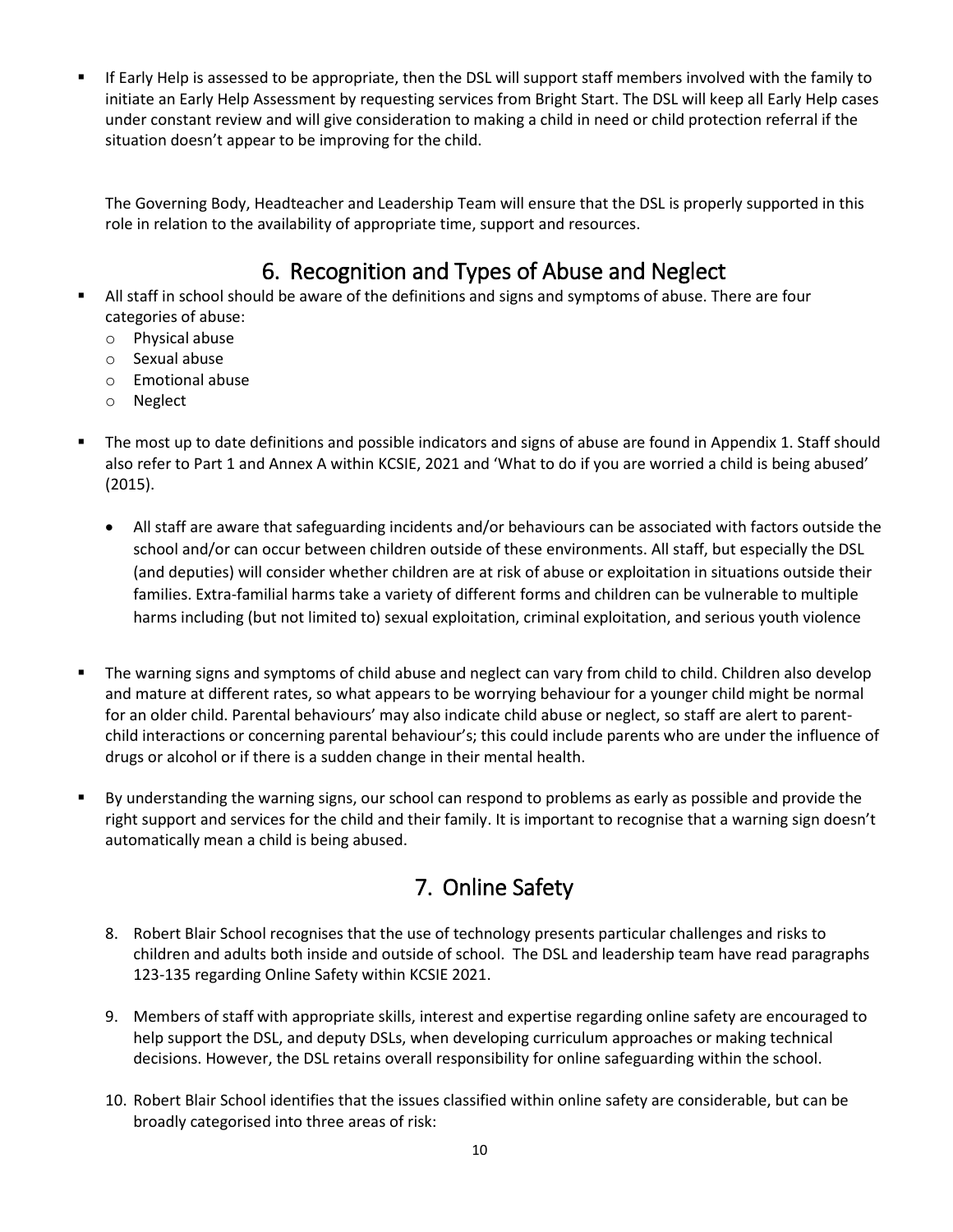- $\circ$  content: being exposed to illegal, inappropriate or harmful content, for example: pornography, fake news, racism, misogyny, self-harm, suicide, anti-Semitism, radicalisation and extremism.
- o contact: being subjected to harmful online interaction with other users; for example: peer to peer pressure, commercial advertising and adults posing as children or young adults with the intention to groom or exploit them for sexual, criminal, financial or other purposes.
- $\circ$  conduct: personal online behaviour that increases the likelihood of, or causes, harm; for example, making, sending and receiving explicit images (e.g consensual and non-consensual sharing of nudes and semi-nudes and/or pornography, sharing other explicit images and online bullying; and
- $\circ$  commerce risks such as online gambling, inappropriate advertising, phishing and or financial scams. If you feel your pupils, students or staff are at risk, please report it to the Anti-Phishing Working Group [\(https://apwg.org/\)](https://apwg.org/)
- 11. Robert Blair School recognises the specific risks that can be posed by mobile phones and cameras and in accordance with KCSIE 2021 and EYFS 2021 has appropriate policies in place that are shared and understood by all members of the school community.
- 12. The school's approach to online safety will consider the 4 cs above. We have clear rules relating to the use of mobile and smart technology that means pupils are not allowed to access their mobile phones. In doing so we are preventing and deterring the use of mobile phone networks during school time for pupils to sexually harass their peers via their mobile and smart technology, share indecent images: consensually and non-consensually (often via large chat groups), and view and share pornography and other harmful content. This approach is also reflected in our online safety/behaviour/anti-bullying policies.
- 13. Robert Blair School recognises that online safety is part of the whole school approach to safeguarding which includes:
	- Parental engagement with online safety
	- An appropriate level of security to protect users and their data
	- An annual review of the school's online safety procedures which include a risk assessment that reflects and considers the risks children face online
	- Curriculum planning
	- Teacher training
	- The role and responsibilities of the DSL
- 14. Further information reading the specific approaches relating to this can be found in the schools Online Safety Policy, Acceptable Use Policies and Image Use Policy which can be found in the staff room/ office/ staff intranet/ website etc. If the school does not have separate policies relating to the use of mobile phones and devices, then this information should be detailed within the Safeguarding and Child Protection Policy.
- 15. Robert Blair will ensure that appropriate filtering and monitoring systems are in place when pupils and staff access school systems and internet provision. The school will be careful to ensure that these systems do not place unreasonable restrictions on internet access or limit what children can be taught with regards to online teaching and safeguarding. If not in place within Online Safety policy, then schools should list details of how this is established and achieved e.g. which filtering/monitoring system is in place and why these decisions have been made by the leadership team.
- 16. Robert Blair School will ensure a comprehensive whole school curriculum response is in place to enable all pupils to learn about and manage online risks effectively and will support parents and the wider school community (including all members of staff) to become aware and alert to the need to keep children safe online.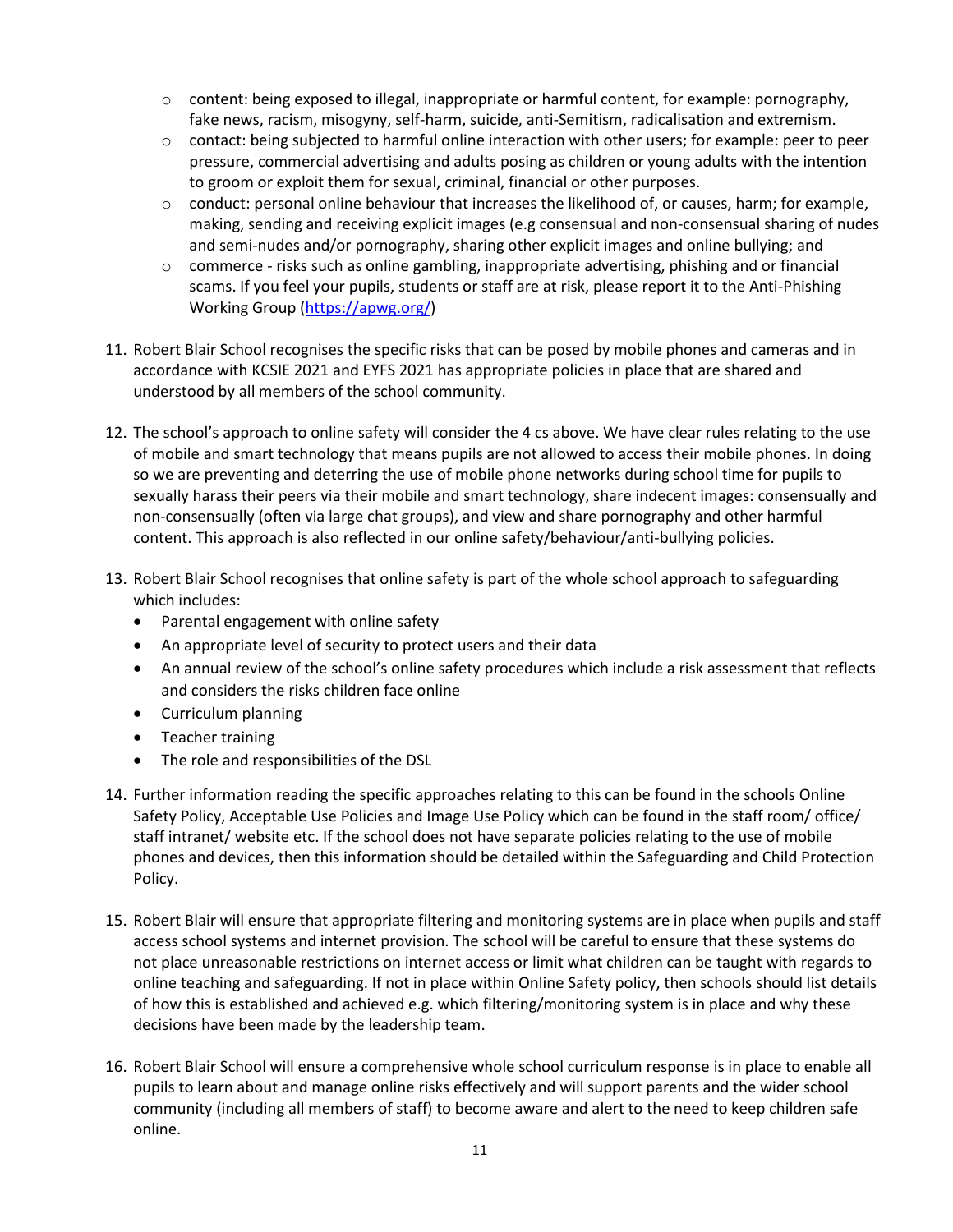# 8. Learning at home

<span id="page-11-0"></span>Where children are being asked to learn online at home the DfE has provided [Remote education good practice.](https://www.gov.uk/government/publications/remote-education-good-practice/remote-education-good-practice) It is essential that children are safeguarded from potentially harmful and inappropriate online material. Staff with access to school devices are reminded about rules on the **misuse of school technology** – devices used at home should be used just like if they were in full view of a teacher or colleague. School staff will:

- not use private accounts
- log all contacts
- log issues and concerns
- considering pupils with SEND
- avoiding private chats with pupils

## <span id="page-11-1"></span>9. Key Responsibilities

All staff including teaching and non-teaching staff, temporary and supply staff, clerical and domestic staff, volunteers and staff working on site employed by other services and agencies and those working with children and families in the community, have a statutory responsibility to safeguard and promote the welfare of children and must be aware of and fully conversant with this policy. All staff must have access to this policy and follow the school's procedures and guidance at all times.

- <span id="page-11-2"></span>a. The Governing Body
	- The Governing Body holds overall responsibility for the child protection and safeguarding functions of Robert Blair School and will ensure that the school's safeguarding arrangements take into account the procedures and practice of the local authority as part of the inter-agency safeguarding procedures set up by Islington Safeguarding Children Board (ISCB), including local protocols for assessment and the ISCB's threshold document.
	- The governing body and school leadership team are responsible for ensuring the school follows recruitment procedures that help to deter, reject or identify people who might abuse children. It adheres to statutory responsibilities to check adults working with children and has recruitment and selection procedures in place (see the school's 'Safer Recruitment' policy for further information). It ensures that volunteers are appropriately supervised in school.
	- Our school has a nominated governor for safeguarding, named on the front of this document. They take the lead role in ensuring that the school has an effective safeguarding and child protection policy which interlinks with other related policies; that locally agreed procedures are in place and being followed; and that the policy and structures supporting safeguarding children are reviewed at least annually. The governing body, and management committees have read and will follow KCSIE 2021.
	- A member of the governing body is nominated to be responsible for liaising with Islington Council's Local Authority Designated Officer (LADO) in the event of allegations of abuse being made against the Headteacher. This name of this governor is **Paul Convery**
	- Governors are required to have an enhanced criminal records certificate from the DBS. It is the responsibility of the governing body to apply for the certificate for any of their governors who does not already have one. As governance is not a regulated activity, they do not need a barred list check, unless, in addition to their governance duties, they also engage in regulated activity.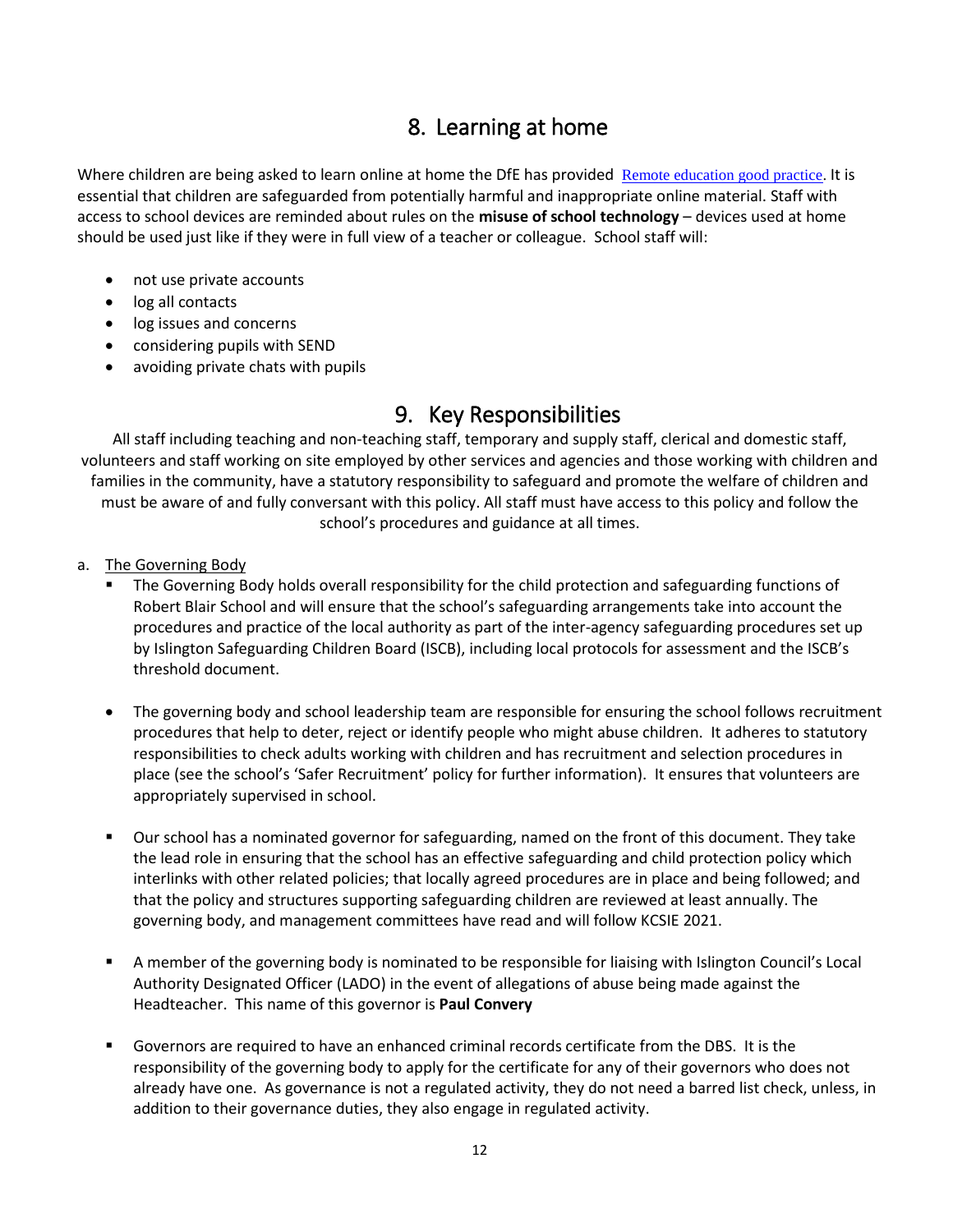- For those staff engaged in management roles (in independent schools including academies and free schools) an additional check is required to ensure they are not prohibited under section 128 provisions.<sup>3</sup> This includes governors.
- The Designated Safeguarding Governor is responsible for liaising with the Headteacher and DSL regarding child protection issues. This is a strategic role rather than operational – they will not be involved in **concerns about individual pupils.**
- Whilst the Governing Body holds overall responsibility for the child protection and safeguarding functions of the school, the day to day operational responsibility rests with the Headteacher.

### <span id="page-12-0"></span>b. Responsibilities of the Headteacher

The Headteacher is responsible for ensuring that:

- this child protection policy and other relevant policies and procedures, adopted by the Governing Body, are fully implemented and followed by all staff
- sufficient resources and time are available to enable the DSL to carry out their duties and case holding staff are able to take part in strategy discussions/meetings, initial and review child protection conferences, core group and Team around the Child Meetings and other inter-agency meetings which contribute to the assessment of children including writing reports for conferences
- all concerns about poor or unsafe practice regarding children, will be addressed sensitively and in a timely manner in accordance with the school's whistle blowing policy.
- there are robust systems in place to cover for the DSL's planned and unplanned absences from the school, including having Deputy DSLs who have the role added to their job descriptions.
- <span id="page-12-1"></span>c. Designated Safeguarding Leads and Deputies (DSL)

l

- The school has appointed a member of the senior leadership team **Janet coulburne** as the DSL. The DSL has the overall responsibility for the day to day oversight of safeguarding and child protection systems in school. The school has also identified additional staff to deputise for when the DSL is not available. Any reference to the DSL in this policy refers to the whole DSL team including deputies.
- The DSL will undergo appropriate and specific training to provide them with the knowledge and skills required to carry out their role. This training will be approved by and meet the standards as required by Islington Safeguarding Children Board in line with guidance set out in Competence Still Matters, 2014. The DSL's training will be updated formally every two years, but their knowledge and skills will be updated through a variety of methods e.g. e-Bulletins, conferences, local meetings, other training DSL Forums etc. at regular intervals, at least annually, to keep up with any developments relevant to their role.
- During term time the DSL (or a deputy) will always be available (during normal school or college hours) for staff in school to discuss any safeguarding concerns. Whilst generally speaking the DSL (or deputy) would be expected to be available in person, in *exceptional circumstances* availability via phone and or video call or other such mediums is acceptable.
- **•** The DSL is the central contact point for all staff to discuss any safeguarding concerns and has lead responsibility for managing child protection referrals, safeguarding training and raising awareness of all child protection policies and procedures. They will ensure that everyone in school (including temporary staff, volunteers and contractors) is aware of this policy and our procedures and that they are followed at all times.

 $3$  Section 128 of the Education and Skills Act 2008 provides for the Secretary of State to direct that a person may be prohibited or restricted from participating in the management of an independent school (which includes academies and free schools).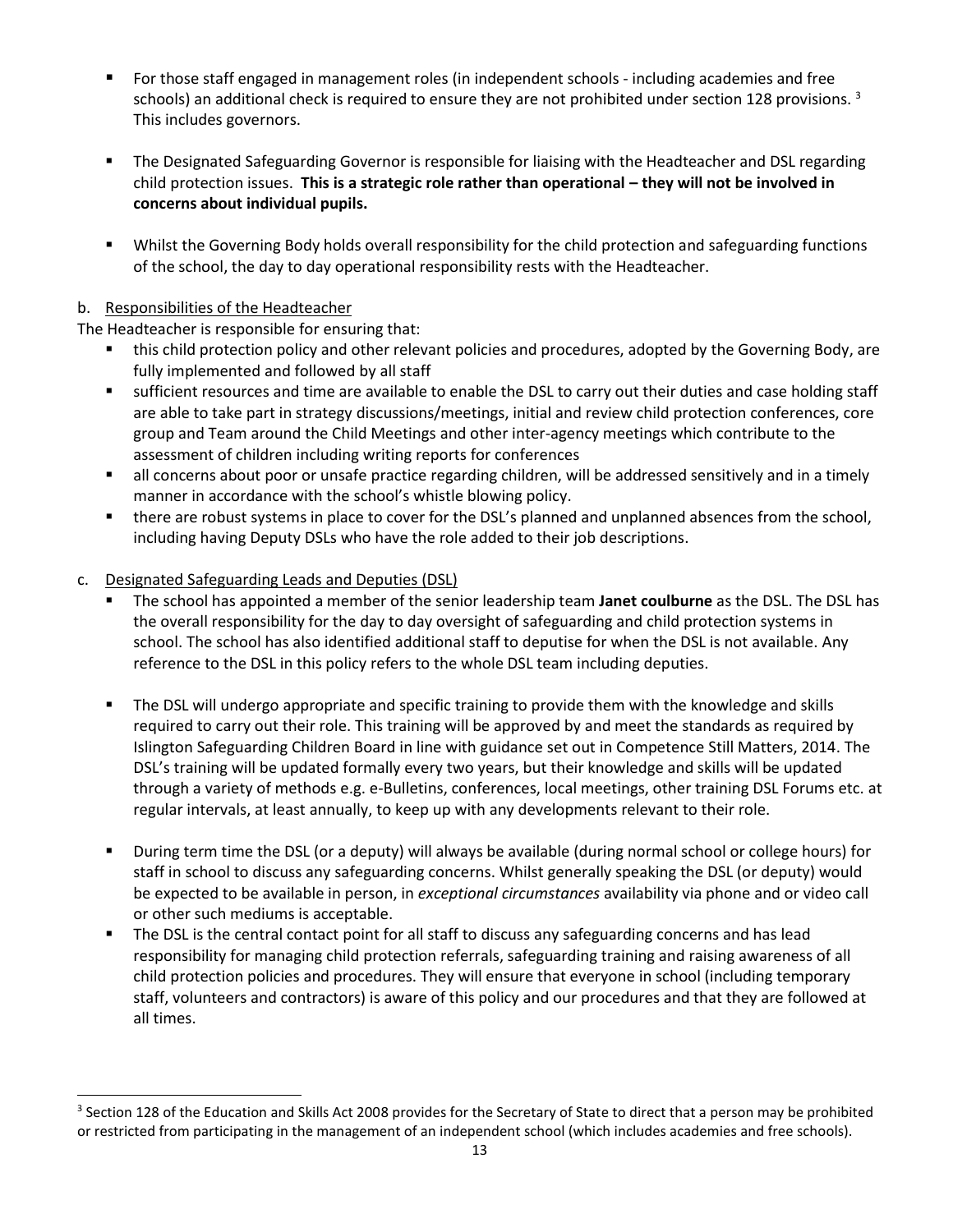- The DSL maintains a confidential recording system for all safeguarding and child protection concerns and works closely with the Designated Teacher for Looked After Children and the Head of the Virtual School for all children who are looked after or have previously been looked after.
- The DSL ensures that the school provides reports/updates and is appropriately represented at inter-agency safeguarding meetings (including Child Protection conferences and Team around the Child Meetings)

### <span id="page-13-0"></span>d. Additional responsibilities for the DSL:

- Responsibility for online safety as well as safeguarding and child protection
- Working with mental health leads where safeguarding is linked to mental health
- Promoting supportive engagement with parents and carers
- Promoting educational outcomes of children in need by knowing and helping to address issues they have/are experiencing by:
	- o Ensuring the school knows which children need a social worker, understand their academic progress and attainment and maintaining a culture of high aspirations
	- o Supporting teaching staff to provide additional academic support or reasonable adjustments to help children who have/had a social worker reach their potential
	- o Recognising the lasting impact on educational outcomes
- To work with the headteacher and 'relevant strategic leads' on information sharing:
	- o Understanding the importance of sharing information with other schools/colleges on transfers including in-year transfers and between primary and secondary education
	- o Ensuring information in child protection files is kept confidential and stored securely
	- o Ensuring that the child protection file is transferred to a new school/college within 5 days for an in-year transfer or within first 5 days of start of a new term.
- Training, knowledge and skills new expectations they have a good understanding of:
	- o How to identify, understand and respond to specific needs that can increase the vulnerability of children
	- o Specific harms that could put children at risk
	- o The important role they play in providing information and support to CSC to safeguard and promote their welfare
	- o The lasting impact of adversity and trauma on education, behaviour, mental health and wellbeing, and what is needed to respond to this
	- o The difficulties that children may have in approaching staff about their circumstances and consider how to build trusted relationships that facilitate communication
- e. Children in need (disabled children, those with relevant health needs and young carers) who have specific need Staff and volunteers
	- Due to their day to day contact with children, staff in this school are well placed to observe possible signs of abuse in children. All staff maintain an attitude of 'it could happen here' where safeguarding is concerned and always act in the best interests of the child. *It is not the role nor responsibility of those working with children in the school to assess, diagnose or investigate whether a child is at risk of or suffering harm or abuse.* It is the responsibility of all staff to be aware of the need to report any concerns about a child to the DSL as a matter of priority or, in his/her absence, to the nominated deputy DSL.
	- All staff have a responsibility to provide a safe learning environment in which our children can learn. They will ensure all children are able to develop appropriate strategies to recognise and respond to risk and build resilience, including through curriculum development and planning
	- Any child may benefit from early help and all staff members are aware of the local early help process and our role in it. They are aware of signs of abuse and neglect so they are able to identify children who may need help or protection.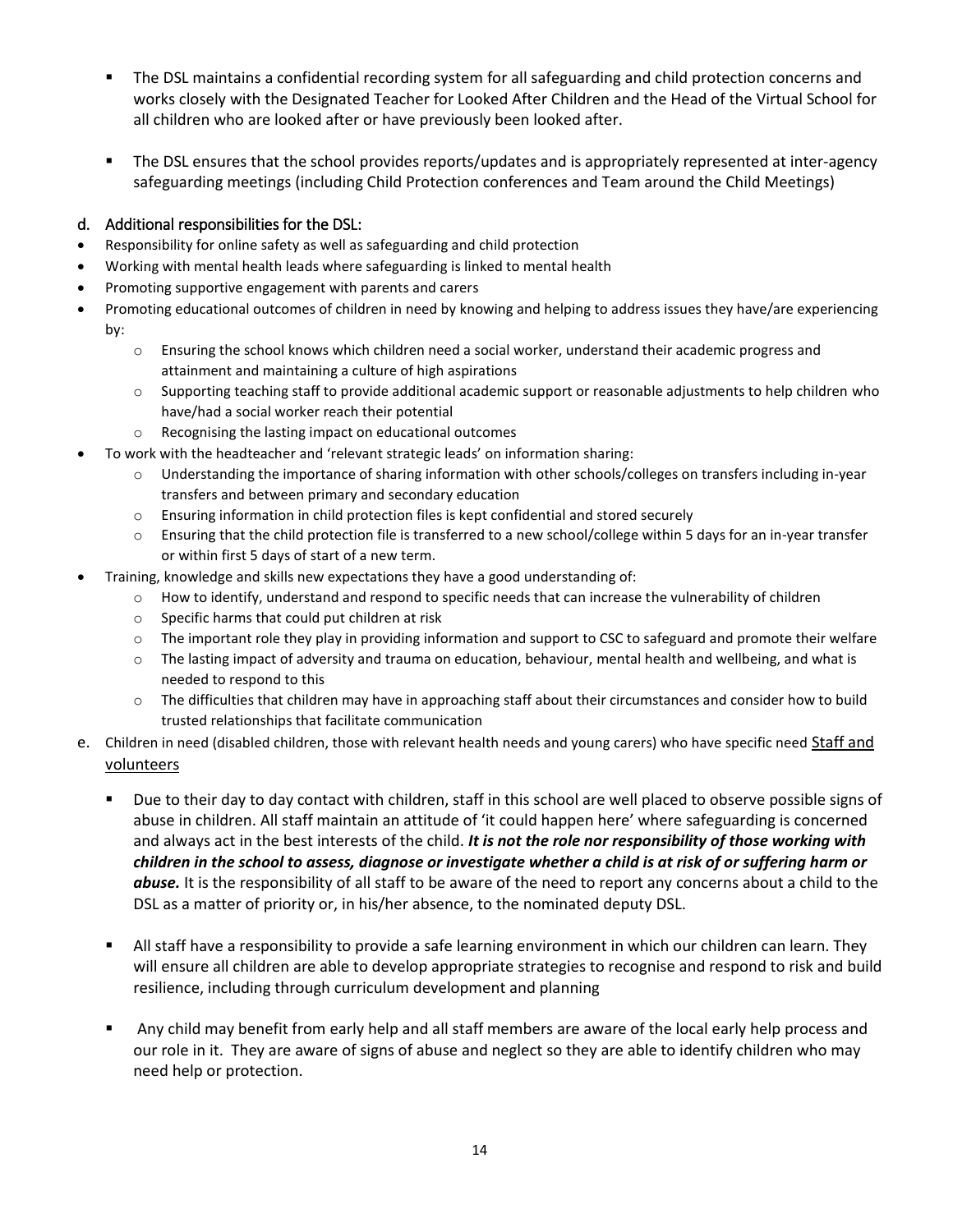■ All staff and volunteers take individual responsibility for knowing what to do if a child discloses, or they have concerns about abuse or neglect. Members of staff know how to maintain an appropriate level of confidentiality whilst at the same time liaising with relevant professionals such as the DSL and other agencies as appropriate. Members of staff know they must never promise a child that they will not tell anyone about a concern or allegation as this may ultimately not be in the best interests of the child.

### <span id="page-14-0"></span>**f. Children and Young People**

- Children and young people will:
	- $\circ$  Contribute to the development of school safeguarding and child protection policies
	- $\circ$  Read and follow (at a level appropriate to their age and ability) the schools safeguarding policies and procedures
	- $\circ$  Seek help from a trusted adult if things go wrong and support others who may be experiencing safeguarding concerns
	- $\circ$  Develop and take responsibility (at a level that is appropriate to their individual age, ability and vulnerabilities) for keeping themselves and others safe, including online

### <span id="page-14-1"></span>**g. Parents and Carers**

- Parents/carers have a responsibility to:
	- $\circ$  Discuss safeguarding issues with their children, support the school in their safeguarding approaches, and reinforce appropriate safe behaviours at home
	- $\circ$  Identify changes in behaviour which could indicate that their child is at risk of harm online, or in the wider community.
	- $\circ$  Seek help and support from the school, or other appropriate agencies, if they or their child have any safeguarding concerns
	- o Contribute to the development of the schools safeguarding policies
- A statement in the school prospectus will inform parents and carers about our school's duties and responsibilities under child protection and safeguarding procedures. Our safeguarding statement will also be on the school website.
- Parents can obtain a copy of the school Safeguarding and Child Protection Policy and other related policies on request and can view them via the school website: [http://www.robertblairschool.com/about/policies](http://www.robertblairschool.com/about/policies-and-procedures/)[and-procedures/](http://www.robertblairschool.com/about/policies-and-procedures/)

# 10. Mental Health

<span id="page-14-2"></span>The school has an important role to play in supporting the mental health and wellbeing of children. Staff have an awareness that mental health problems can, in some cases, be an indicator that a child has suffered or is at risk of suffering abuse, neglect or exploitation. Staff are not expected to make a diagnosis of a mental health problem. Staff however, are well placed to observe children day-to-day and identify those whose behaviour suggests that they may be experiencing a mental health problem or be at risk of developing one and work with external agencies Where children have suffered:

- abuse and neglect, or
- other potentially traumatic adverse childhood experiences

This can have a lasting impact throughout childhood, adolescence and into adulthood. Staff are aware of how these children's experiences, can impact on their mental health, behaviour and education.

If staff have a mental health concern about a child that is also a safeguarding concern, immediate action should be taken, by following the school child protection policy and speaking to the DSL or a deputy.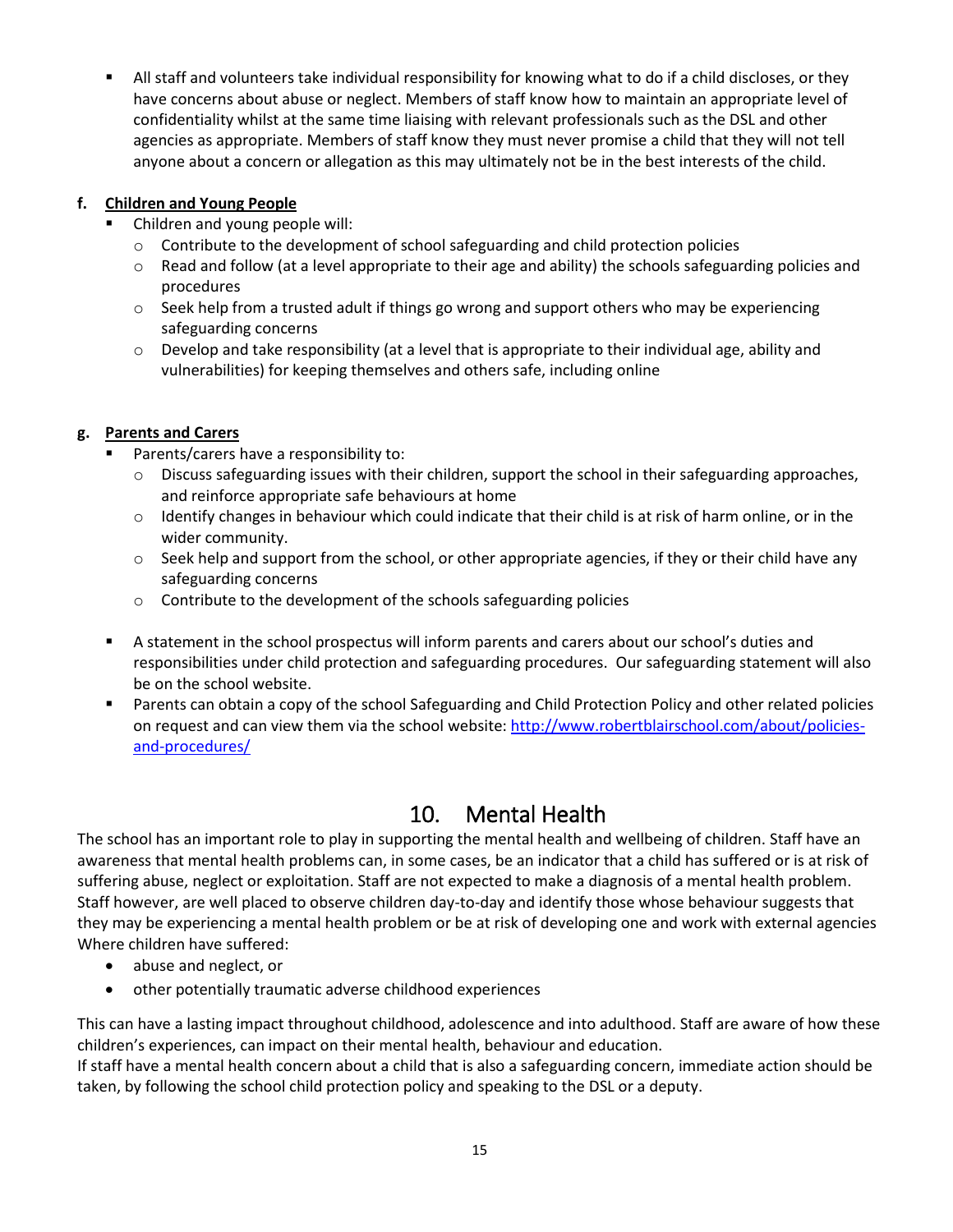# 11. Children in Specific Circumstances

### <span id="page-15-1"></span><span id="page-15-0"></span>a. Children who need a social worker (Child in Need and Child Protection Plans)

- Children may need a social worker due to safeguarding or welfare needs. Children may need this help due to abuse, neglect and complex family circumstances. A child's experiences of adversity and trauma can leave them vulnerable to further harm, as well as educationally disadvantaged in facing barriers to attendance, learning, behaviour and mental health.
- Once information about a child with a social worker is communicated to the school, the DSL will, as a matter of routine, hold and use this information so that decisions can be made in the best interests of the child's safety, welfare and educational outcomes.
- Where children need a social worker, this will inform decisions about safeguarding (for example, responding to unauthorised absence or missing education where there are known safeguarding risks) and about promoting welfare (for example, considering the provision of pastoral and/or academic support, alongside action by statutory services).
- Findings from the Children in Need review, 'Improving the educational outcomes of Children in Need of help and protection' [https://www.gov.uk/government/publications/review-of-children-in-need/review-of](https://www.gov.uk/government/publications/review-of-children-in-need/review-of-children-in-need)[children-in-need](https://www.gov.uk/government/publications/review-of-children-in-need/review-of-children-in-need) contains further information; the conclusion of the review, 'Help, protection, education' [https://assets.publishing.service.gov.uk/government/uploads/system/uploads/attachment\\_data/file/8092](https://assets.publishing.service.gov.uk/government/uploads/system/uploads/attachment_data/file/809236/190614_CHILDREN_IN_NEED_PUBLICATION_FINAL.pdf) 36/190614 CHILDREN\_IN\_NEED\_PUBLICATION\_FINAL.pdf sets out action the Government is taking to support this.

### <span id="page-15-2"></span>b. **Peer on peer abuse**

- Our school may be the only stable, secure and safe element in the lives of children at risk of, or who have suffered harm. Nevertheless, whilst at school, their behaviour may be challenging and defiant, or they may instead be withdrawn, or display abusive behaviours towards other children. Our school recognises that some children may abuse their peers and any incidents of peer on peer abuse will be managed in the same way as any other child protection concern and will follow the same procedures. We will seek advice and support from other agencies as appropriate.
- Peer on peer abuse can manifest itself in many ways. This may include bullying (including cyber bullying), physical abuse, sexual violence / sexual harassment, 'upskirting', 'sexting' or initiation / hazing type violence and rituals. We do not tolerate any harmful behaviour in school and will take swift action to intervene where this occurs. We use lessons and assemblies to help children understand, in an age-appropriate way, what abuse is and we encourage them to tell a trusted adult if someone is behaving in a way that makes them feel uncomfortable. Our school understands the different gender issues that can be prevalent when dealing with peer on peer abuse.

### <span id="page-15-3"></span>c. Online Safety and Peer-on-Peer Abuse

School staff are aware that technology is a significant component in many safeguarding and wellbeing issues:

- Children are at risk of online abuse as well as face to face
- Peer-on-peer abuse can happen online through:
	- o Abusive, harassing and misogynistic messages
	- o Non-consensual sharing of indecent nude and semi-nude images/videos especially in chat groups
	- $\circ$  Sharing of abusive images and pornography, to those who do not want to receive it

#### Staff should:

- Recognise and respond to the indicators
- Recognise it may be taking place, even if not reported
- Understand their role in preventing and responding where a child is at risk
- Understand the importance of challenging inappropriate behaviours to ensure a safe environment and not to normalise abuse
- Recognise it can take place inside and outside of school and/or online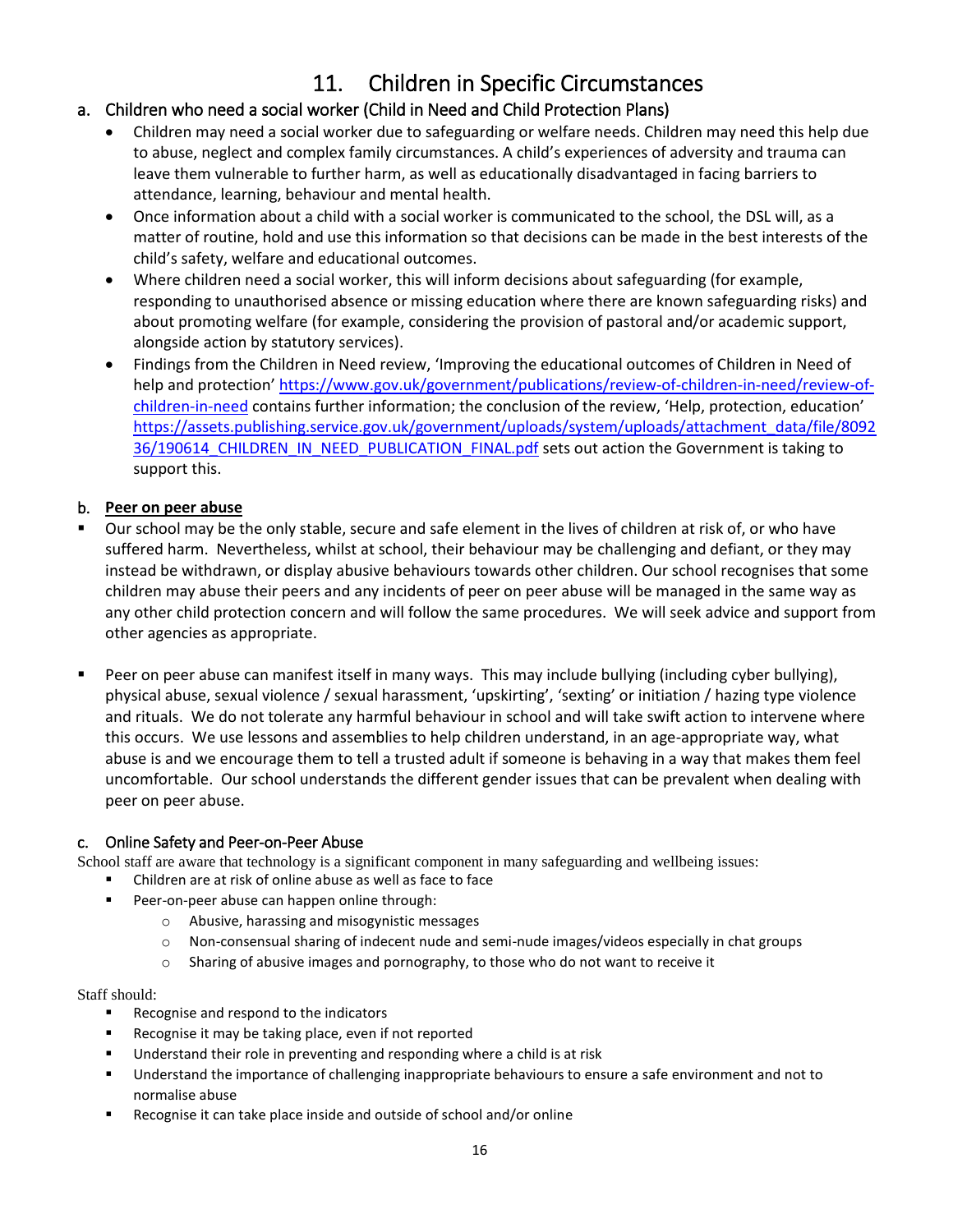### <span id="page-16-0"></span>*d.* **Serious violence**

All staff are aware of indicators which may signal that children are at risk from or involved with serious violent crime. These may include:

- increased absence from school
- a change in friendships and/or
- relationships with older individuals or groups
- a significant decline in performance
- signs of self-harm and/or
- a significant change in well-being
- signs of assault
- unexplained injuries
- unexplained gifts or new possessions may indicate involvement with individuals associated with criminal networks or gangs.

#### <span id="page-16-1"></span>e. **Safeguarding Children with Special Educational Needs and Disabilities**

- Robert Blair School acknowledges that children with special educational needs and disabilities and/or certain health conditions can face additional safeguarding challenges as they may have an impaired capacity to resist or avoid abuse.
- Our staff are aware of the additional barriers which exist recognising abuse and neglect in this group of children, these include:
	- $\circ$  these children being more prone to peer group isolation or bullying (including prejudice-based bullying) than other children;
	- $\circ$  the potential for children with SEND or certain medical conditions being disproportionally impacted by behaviours such as bullying, without outwardly showing any signs;
	- $\circ$  Assumptions that indicators of possible abuse such as behaviour, mood and injury relate to the child's disability rather than abuse or neglect, without further exploration;
	- $\circ$  Speech, language and communication needs which may make it difficult to tell others what is happening and managing or reporting these challenges.

To address these additional challenges, staff will consider extra pastoral support and attention for these children, along with ensuring any appropriate support for communication is in place.

#### <span id="page-16-2"></span>f. **Children Missing from Education**

- Our school recognises that all children, regardless of their circumstances, are entitled to a full-time education which is suitable to their age, ability, aptitude and any special educational needs they may have. We are aware that a child going missing from education is a potential indicator of abuse or neglect.
- Our school has a procedure in place for responding to unauthorised absence and responding to children who go missing from education, particularly on repeat occasions, to help identify the risk of abuse and neglect, including sexual exploitation, and to help prevent the risks of their going missing in future. This may include liaising with Children's Social Care and/or the police. For further information, please access the school's policy and procedures regarding attendance and inclusion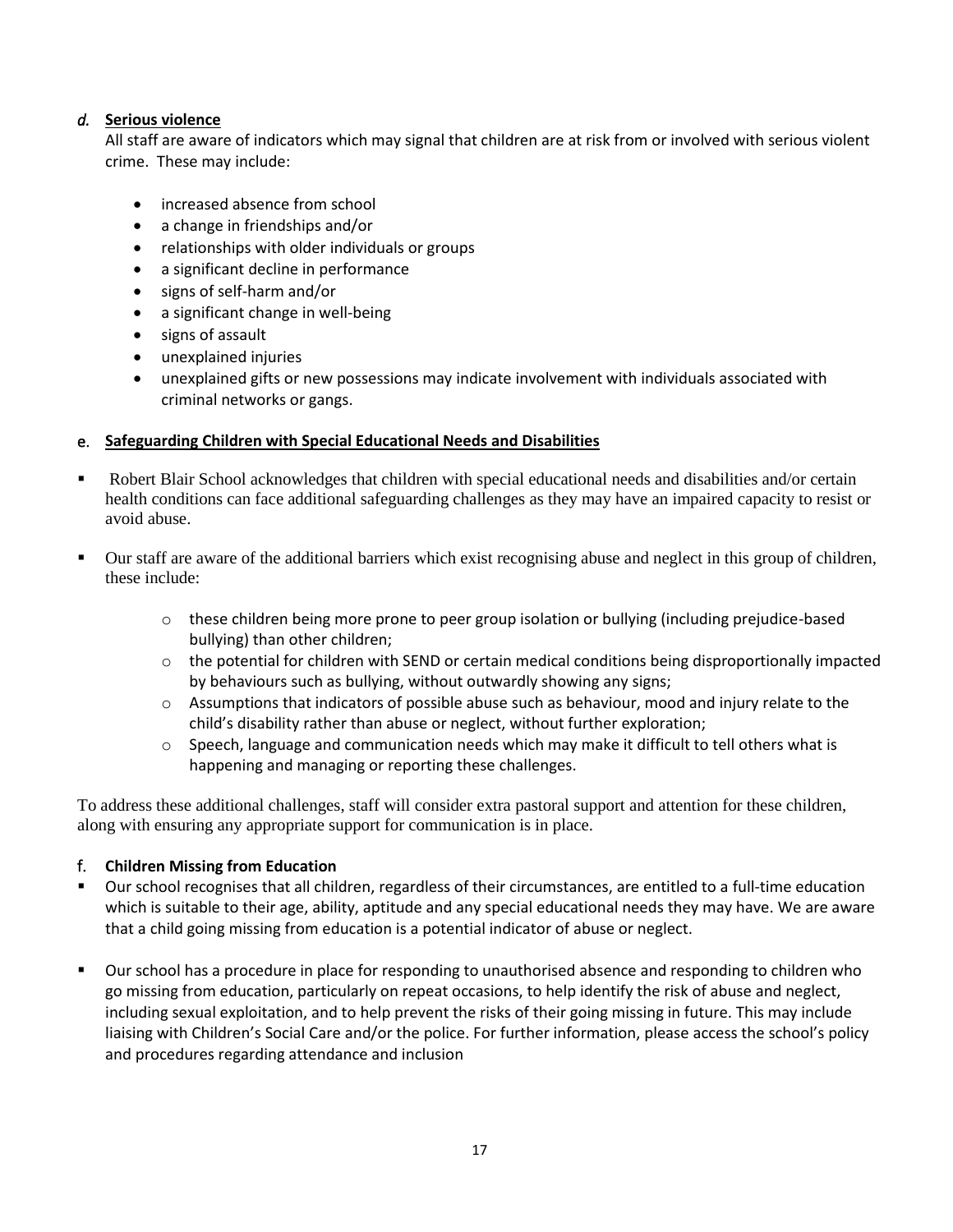#### <span id="page-17-0"></span>g. **Child Criminal Exploitation (CCE)**

• Robert Blair recognises the impact of gangs, county lines, violent crime and exploitation on children and young people. We recognise that our initial response is important and so staff will take any allegation seriously and work in ways that support children and keep them safe.

Staff are aware that CCE can include the following:

- Vehicle crime and threatening/committing serious violence
- Children may become trapped due to threats of violence to them and families
- Children may be coerced or entrapped into debt/carrying weapons
- Children may carry weapons for protection
- Children involved in CCE need to be treated as victims themselves even though they may be committing crimes (particularly older children)
- Girls are at risk of CCE too, even though experiences may be different

#### <span id="page-17-1"></span>h. County Lines

Some indicators of county lines are:

- going missing and subsequently being found in areas away from their home;
- have been the victim or perpetrator of serious violence (e.g. knife crime);
- are involved in receiving requests for drugs via a phone line, moving drugs, handing over and collecting money for drugs;
- are exposed to techniques such as 'plugging', where drugs are concealed internally to avoid detection;
- are found in accommodation that they have no connection with, often called a 'trap house or cuckooing' or hotel room where there is drug activity;
- owe a 'debt bond' to their exploiters;
- have their bank accounts used to facilitate drug dealing.

Staff are aware of the different forms of extra familial harm including sexual exploitation, criminal exploitation and serious youth violence. Staff are also aware of safeguarding issues that can put children at risk of harm and understand that behaviours linked to issues that put children in danger, such as

- drug taking
- alcohol abuse
- deliberately missing education
- sexting

#### <span id="page-17-2"></span>**i. Child Sexual Exploitation (CSE)**

All staff at Robert Blair have been made aware of the revised definition of CSE, as issued by the Department for Education in February 2017 which is

*"Child Sexual Exploitation is a form of child sexual abuse.*

*It occurs when an individual or group takes advantage of an imbalance of power to coerce, manipulate or deceive a child or young person under the age of 18 into sexual activity (a) in exchange for something the victim needs or wants, and/or (b) for the financial advantage or increased status of the perpetrator or facilitator.*

*The victim may have been sexually exploited even if the sexual activity appears consensual.* 

*Child sexual exploitation does not always involve physical contact; it can also occur through the use of technology".*

We understand that a significant number of children who are victims of CSE go missing from home, care and education at some point. Our school is alert to the signs and indicators of a child becoming at risk of, or subject to, CSE and will take appropriate action to respond to any concerns.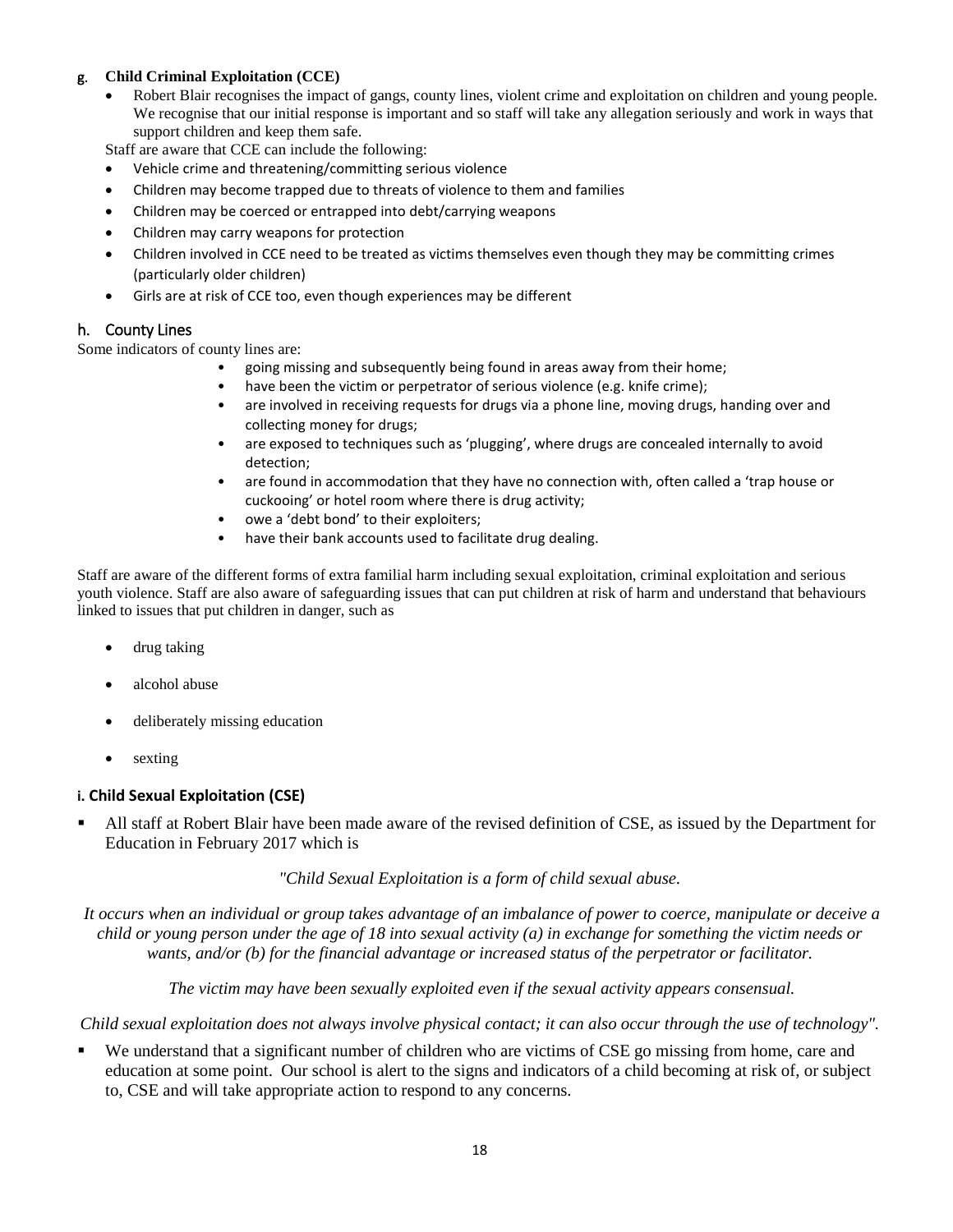- CSE is a form of child sexual abuse. Sexual abuse may involve physical contact, including assault by penetration (for example, rape or oral sex) or non-penetrative acts such as masturbation, kissing, rubbing, and touching outside clothing. It may include non-contact activities, such as involving children in the production of sexual images, forcing children to look at sexual images or watch sexual activities, encouraging children to behave in sexually inappropriate ways or grooming a child in preparation for abuse including via the internet.
- CSE can occur over time or be a one-off occurrence, and may happen without the child's immediate knowledge e.g. through others sharing videos or images of them on social media. CSE can affect any child, who has been coerced into engaging in sexual activities. This includes 16- and 17-year olds who can legally consent to have sex. Some children may not realise they are being exploited e.g. they believe they are in a genuine romantic relationship.
- Further information about CSE including definitions and indicators is included in Annex B of KCSIE 2021.

Both Child Sexual Exploitation and Child Criminal Exploitation are forms of abuse and both occur where an individual or group:

- takes advantage of an imbalance in power (including gender, sexual identity, cognitive ability, physical strength, status and access to economics or other resources) to coerce
- takes advantage to manipulate or deceive a child into sexual or criminal activity
- uses abuse in exchange for something the victim needs or wants and/or will be to the financial benefit or other advantage (such as increased status) of the perpetrator or facilitator

The abuse can be perpetrated by individuals or groups, males or females, and children or adults. The abuse can be a one-off occurrence or:

- a series of incidents over time
- from opportunistic to complex organised abuse

The abuse:

- can involve force and/or
- enticement-based methods of compliance and
- may, or may not, be accompanied by violence or threats of violence.

Victims can be exploited even when activity appears consensual and it should be noted exploitation as well as being physical can be facilitated and/or take place online. More information include definitions and indicators are included in Annex B of KCSIE 2021.

- alcohol abuse
- deliberately missing education
- sexting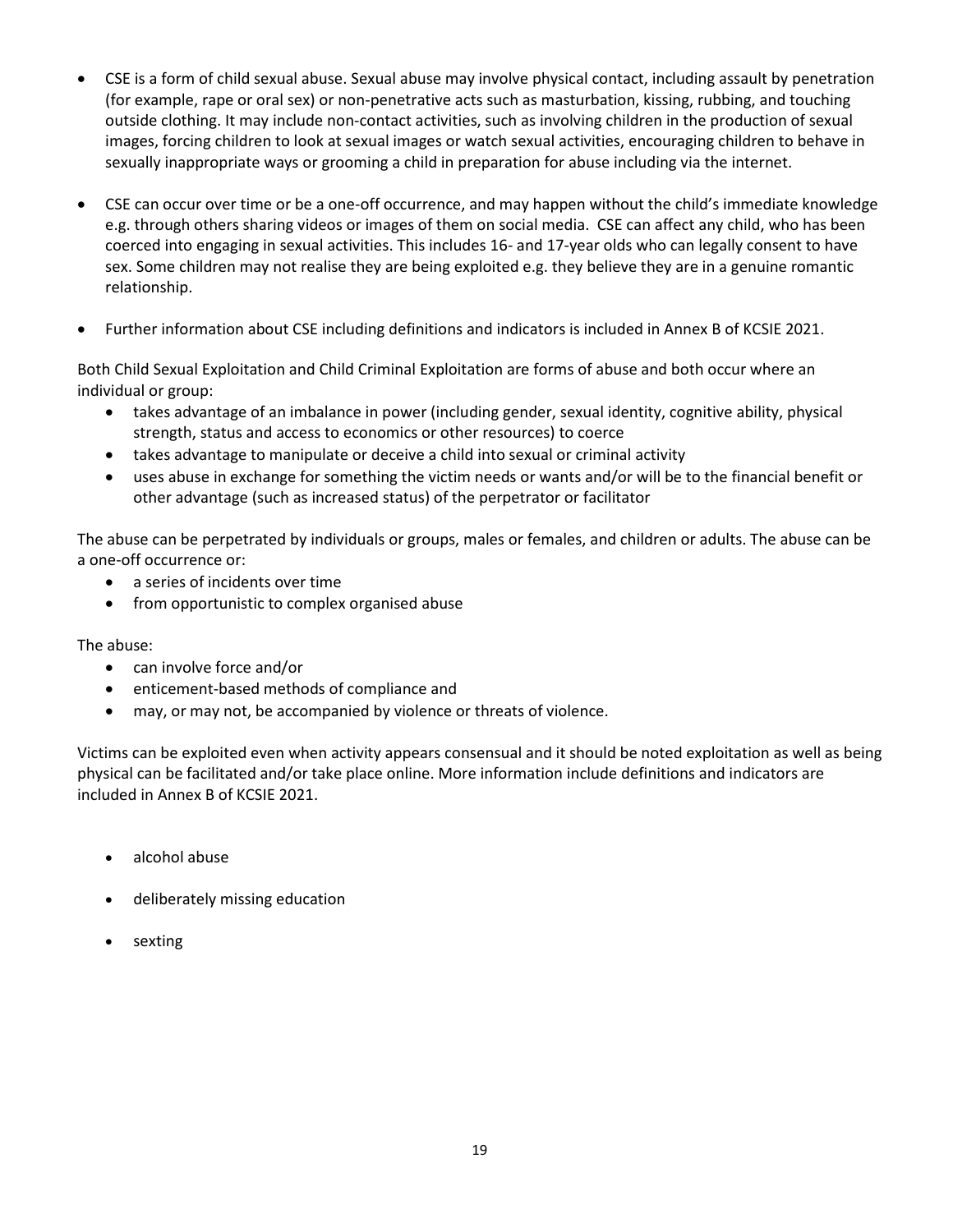### <span id="page-19-0"></span>i. **Domestic abuse**

### <span id="page-19-1"></span>**j. Domestic Abuse**

The current definition of Domestic Abuse from the Domestic Abuse Act 2021 is: The behaviour of a person towards another person is "domestic abuse" if—

- They are each aged 16 or over and are personally connected to each other ((ie a) they are, or have been, married to each other; (b)they are, or have been, civil partners of each other; (c)they have agreed to marry one another (whether or not the agreement has been terminated); (d)they have entered into a civil partnership agreement (whether or not the agreement has been terminated); (e)they are, or have been, in an intimate personal relationship with each other; (f)they each have, or there has been a time when they each have had, a parental relationship in relation to the same child; (g)they are relatives.
- the behaviour is abusive.
- (3) Behaviour is "abusive" if it consists of any of the following
	- a) physical or sexual abuse;
	- b) violent or threatening behaviour;
	- c) controlling or coercive behaviour;
	- d) economic abuse;
	- e) psychological, emotional or other abuse;

and it does not matter whether the behaviour consists of a single incident or a course of conduct.

- (4) "Economic abuse" means any behaviour that has a substantial adverse effect on one party's ability to—
	- acquire, use or maintain money or other property, or
	- obtain goods or services.

(5) For the purposes of this Act A's behaviour may be behaviour "towards" B despite the fact that it consists of conduct directed at another person (for example, B's child).

Refuge runs the National Domestic Abuse Helpline, which can be called free of charge and in confidence, 24 hours a day on 0808 2000 247

### <span id="page-19-2"></span>j. **So-called 'honour-based' abuse (including Female Genital Mutilation and forced marriage)**

- **Female Genital Mutilation** (FGM) comprises all procedures involving partial or total removal of the external female genitalia or other injury to female genital organs. It is illegal in the UK and a form of child abuse.
- As of October 2015, the Serious Crime Act 2015 (Home Office, 2015) introduced a duty on teachers (and other professionals) to notify the police of known cases of female genital mutilation where it appears to have been carried out on a girl under the age of 18. Our school will operate in accordance with the statutory requirements relating to this issue, and in line with local safeguarding procedures.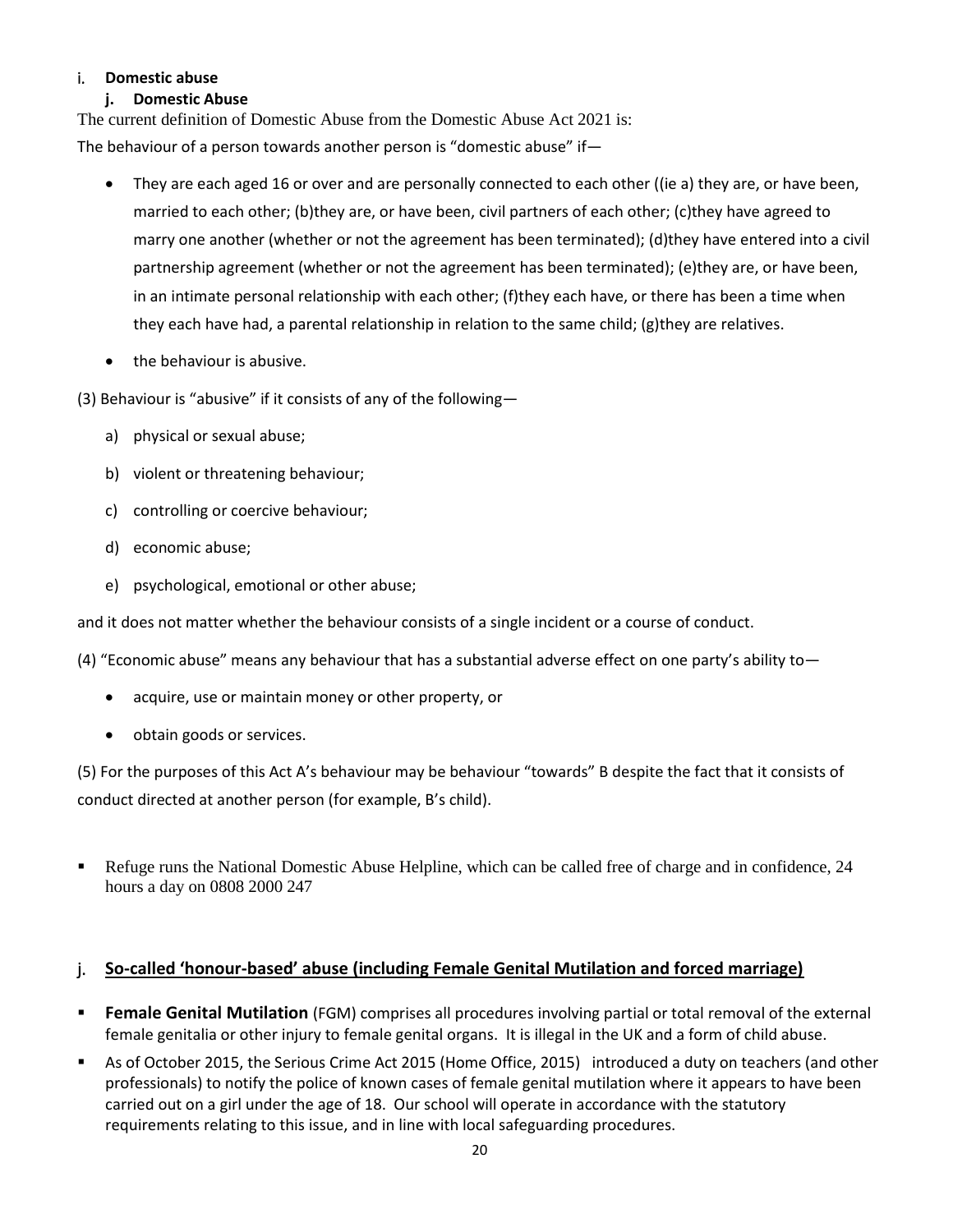▪ A **forced marriage** is one entered into without the full consent of one or both parties. It is where violence, threats or other forms of coercion is used and it is a crime. Our staff understand how to report concerns where this may be an issue. The school will contact the Forced Marriage Unit for advice or information on 020 7008 0151 or email fmu@fco.gov.uk.

# 12. Prevent and Radicalisation

- <span id="page-20-0"></span>Extremism is the vocal or active opposition to our fundamental values, including democracy, the rule of law, individual liberty and the mutual respect and tolerance of different faiths and beliefs. This also includes calling for the death of members of the armed forces.
- Radicalisation refers to the process by which a person comes to support terrorism and extremist ideologies associated with terrorist groups.
- Terrorism is an action that endangers or causes serious violence to a person/people; causes serious damage to property; or seriously interferes or disrupts an electronic system. The use or threat must be designed to influence the government or to intimidate the public and is made for the purpose of advancing a political, religious or ideological cause.
- Our school recognises that exposure of children (and adults) to extremist ideology can hinder their social development and educational attainment alongside posing a very real risk that they could support or partake in an act of violence. Radicalisation of young people can be compared to grooming for sexual exploitation.
- All staff recognise that children exposed to radicalisation and extremism should be protected and safeguarded in the same way as protecting children from other risks and will report concerns regarding radicalisation and extremism to the DSL who will follow local and national guidance.
- All staff will complete an approved training package which includes guidance on how to identify people who may be vulnerable to being drawn into terrorism, and how to refer them into the Channel process. This includes the NCALT e-Learning [http://course.ncalt.com/Channel\\_General\\_Awareness/01/index.html](http://course.ncalt.com/Channel_General_Awareness/01/index.html) or Home Office training on Prevent [https://www.elearning.prevent.homeoffice.gov.uk/.](https://www.elearning.prevent.homeoffice.gov.uk/)

# 13. Curriculum and Staying Safe

- <span id="page-20-1"></span>Our school recognises our essential role in helping children through PSHE to understand and identify the parameters of what is appropriate child and adult behaviour; what is 'safe'; to recognise when they and others close to them are not safe; and how to seek advice and support when they are concerned.
- Our school will ensure that children are taught about safeguarding, including online safety as we consider that this is part of providing a broad and balanced curriculum. This may include covering relevant issues in Relationships Education (for all primary pupils) and Relationships and Sex Education (for all secondary pupils) and Health Education (for all pupils in state-funded schools) which will be compulsory from September 2021.
- We will be flexible in how we discharge our duties effectively within the first year of compulsory teaching and have been encouraged to take a phased approach (if needed) when introducing these subjects.
- **Relationships and Sex Education and Health Education:** [https://www.gov.uk/government/publications/relationships-education-relationships-and-sex-education-rse](https://www.gov.uk/government/publications/relationships-education-relationships-and-sex-education-rse-and-health-education)[and-health-education](https://www.gov.uk/government/publications/relationships-education-relationships-and-sex-education-rse-and-health-education)
- **Education for a Connected World framework:** [https://www.gov.uk/government/publications/relationships](https://www.gov.uk/government/publications/relationships-education-relationships-and-sex-education-rse-and-health-education)[education-relationships-and-sex-education-rse-and-health-education](https://www.gov.uk/government/publications/relationships-education-relationships-and-sex-education-rse-and-health-education)
- Robert Blair will use the curriculum to provide opportunities for increasing self-awareness, self-esteem, social and emotional understanding, assertiveness and decision making so that students have a range of contacts and strategies to ensure their own protection and understand the importance of protecting others.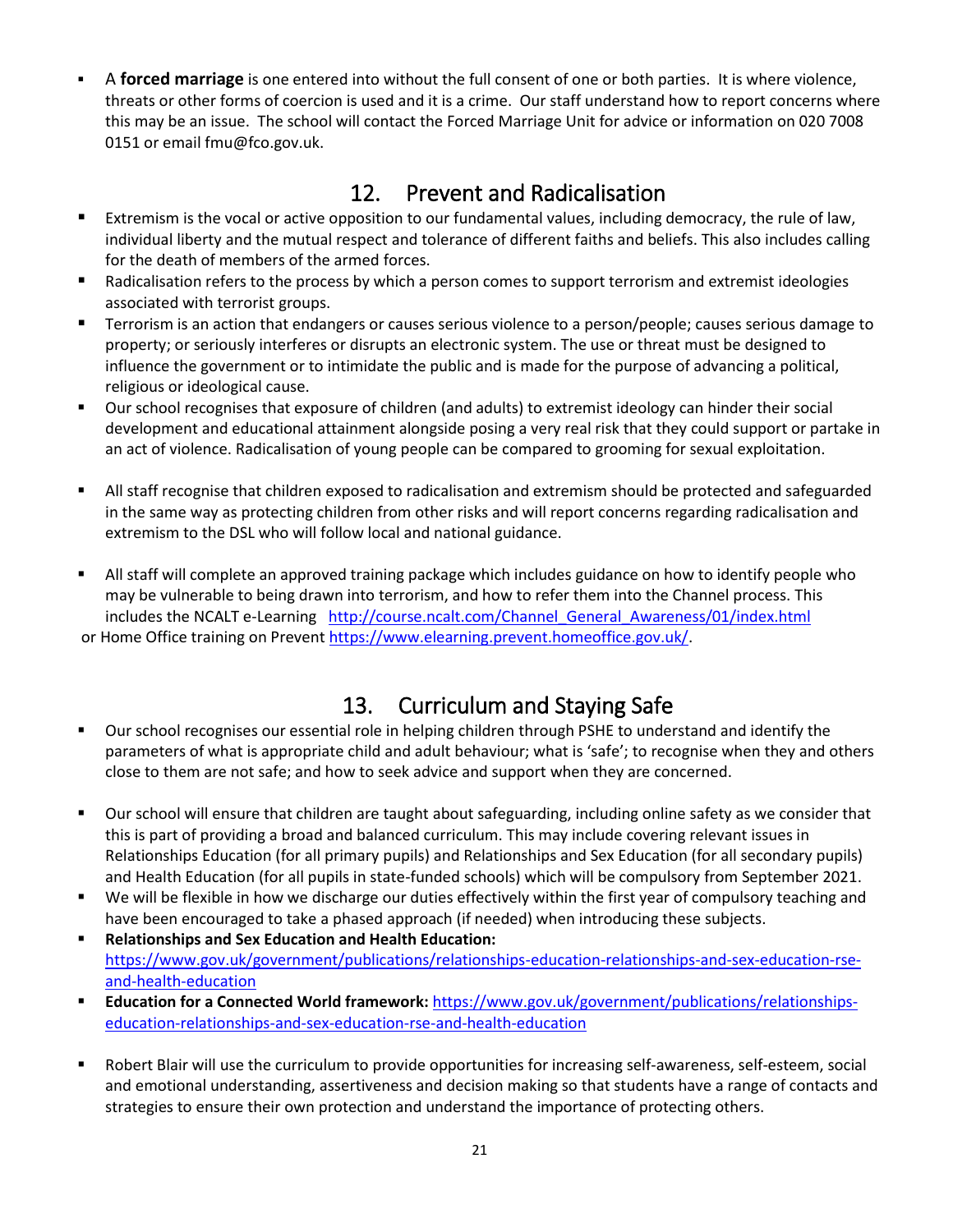- Systems have been established to support the empowerment of children to talk to a range of staff so that pupils at Robert Blair School will be listened to, heard and their concerns taken seriously and acted upon as appropriate. Specific systems outside of expected day to day classroom interaction and support will include: This might include:
	- o School/Student Council
	- o Listening posts/benches
	- o Worry boxes
	- o Buddy and peer-mentoring systems
	- o Peer mediation
	- o PSHE events

▪

- o Regular feedback questionnaires with groups of children
- o Think U Know, Childnet, Digital Literacy Scheme of work etc.

## 14. Record Keeping

- <span id="page-21-0"></span>Staff will record any welfare concern that they have about a child on the setting's safeguarding incident/concern form on CPOMS with a completed body map if injuries have been observed and notify without delay the DSL or a member if the safeguarding team. Records will be completed as soon as possible after the disclosure/incident/event, using the child's words where appropriate, and will be submitted on CPOMS and dated by the member of staff concerned.
- All safeguarding concerns, discussions and decisions (and justifications for those decisions) will be recorded in writing. If members of staff are in any doubt about recording requirements, they should discuss their concerns with the DSL or the deputy DSL in the DSL's absence.
- Safeguarding and child protection records are kept for individual children and are maintained separately from all other records relating to the child in the school. Safeguarding records are kept in accordance with data protection legislation and are retained centrally and securely by the DSL. Safeguarding and child protection records are shared with staff on a 'need to know' basis only.
- All safeguarding records will be transferred in accordance with data protection legislation to the child's subsequent school/setting, under confidential and separate cover in line with KCSIE, 2021. These will be given to the new DSL and a receipt of delivery will be obtained. Further information can be found in ISCB Guidelines for Recording, Storing and Transferring Safeguarding and Child Protection Records in Education Settings, September, 2018. The DSL should also transfer any information relating to the Channel Programme.

# 15. Confidentiality and Information Sharing

- <span id="page-21-1"></span>Robert Blair School recognises that all matters relating to safeguarding and child protection are confidential. The Headteacher or DSL will only disclose information about a pupil to other members of staff on a 'need to know' basis.
- All members of staff are aware that whilst they have duties to keep any information about children, families and colleagues which they have access to as a result of their role confidential, they also have a professional responsibility to share information with other agencies in order to safeguard children. The Data Protection Act 2018 and GDPR do not prevent the sharing of information for the purposes of keeping children safe. Fears about sharing information must not be allowed to stand in the way of the need to safeguard and promote the welfare and protect the safety of children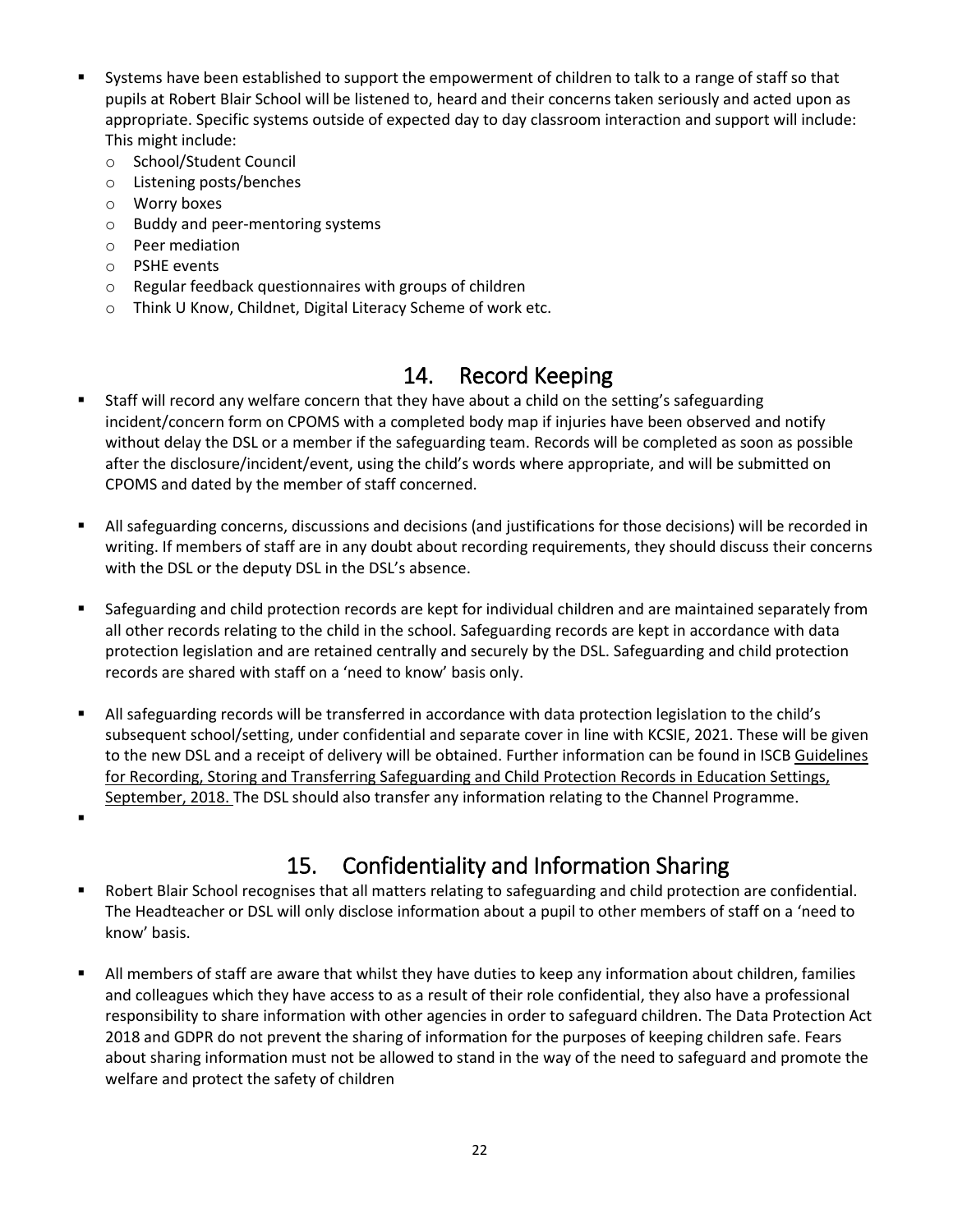All staff must be aware that they cannot promise a child to keep secrets which might compromise the child's safety or wellbeing. Further advice on responding to disclosures can be found in Appendix 3.

Our school has due regard to the relevant data protection principles, which allow us to share (and withhold) personal information, as provided for in the Data Protection Act 2018 and the GDPR. This includes:

- being confident of the processing conditions which allow us to store and share information for safeguarding purposes, including information, which is sensitive and personal, and should be treated as 'special category personal data'.
- understanding that 'safeguarding of children and individuals at risk' is a processing condition that allows practitioners to share special category personal data. This includes allowing practitioners to share information without consent where there is good reason to do so, and that the sharing of information will enhance the safeguarding of a child in a timely manner, but it is not possible to gain consent, it cannot be reasonably expected that a practitioner gains consent, or if to gain consent would place a child at risk.
- not providing pupils' personal data where the serious harm test under the legislation is met. For example, in a situation where a child is in a refuge or another form of emergency accommodation, and the serious harms test is met, we will withhold providing the data in compliance with our obligations under the Data Protection Act 2018 and the GDPR.
- If the school is made aware of any safeguarding concerns which they feel need to be shared with the wider community (including other local schools) then advice will be sought from the POSIE to ensure that the integrity of any subsequent investigations are maintained and that all members of the community are safeguarded.
- DfE Guidance on Information Sharing (July, 2018) provides further detail.
- Data Protection Toolkit for Schools[: https://www.gov.uk/government/publications/data-protection-toolkit-for](https://www.gov.uk/government/publications/data-protection-toolkit-for-schools)[schools](https://www.gov.uk/government/publications/data-protection-toolkit-for-schools)

## 16. Inter-agency Working

- <span id="page-22-0"></span>• Our school has an important role to pay in multi-agency safeguarding arrangements and contributes to multiagency working in line with WTSC 2018. If named as a relevant agency by the three safeguarding partners that make up the Islington Safeguarding Children Board, the school has a statutory duty to cooperate with published arrangements.
- Schools are not the investigating agency when there are child protection concerns and the school will therefore pass all relevant cases to the statutory agencies. We will however contribute to the investigation and assessment processes as required, and recognise that a crucial part of this may be in supporting the child while these take place.
- Robert Blair School recognises the importance of inter-agency working and will ensure that staff are enabled to attend relevant safeguarding meetings, including Child Protection Conferences, Core Groups, Strategy Meetings, Child in Need meetings and Early Help meetings.
- The School Leadership Team including the DSL will work to establish strong and co-operative relationships with relevant professionals in other agencies.

# 17. Complaints

<span id="page-22-1"></span>The school has a Complaints Procedure which is available to parents, pupils/students and members of staff who wish to report concerns. This can be found in the staff room/school office/school website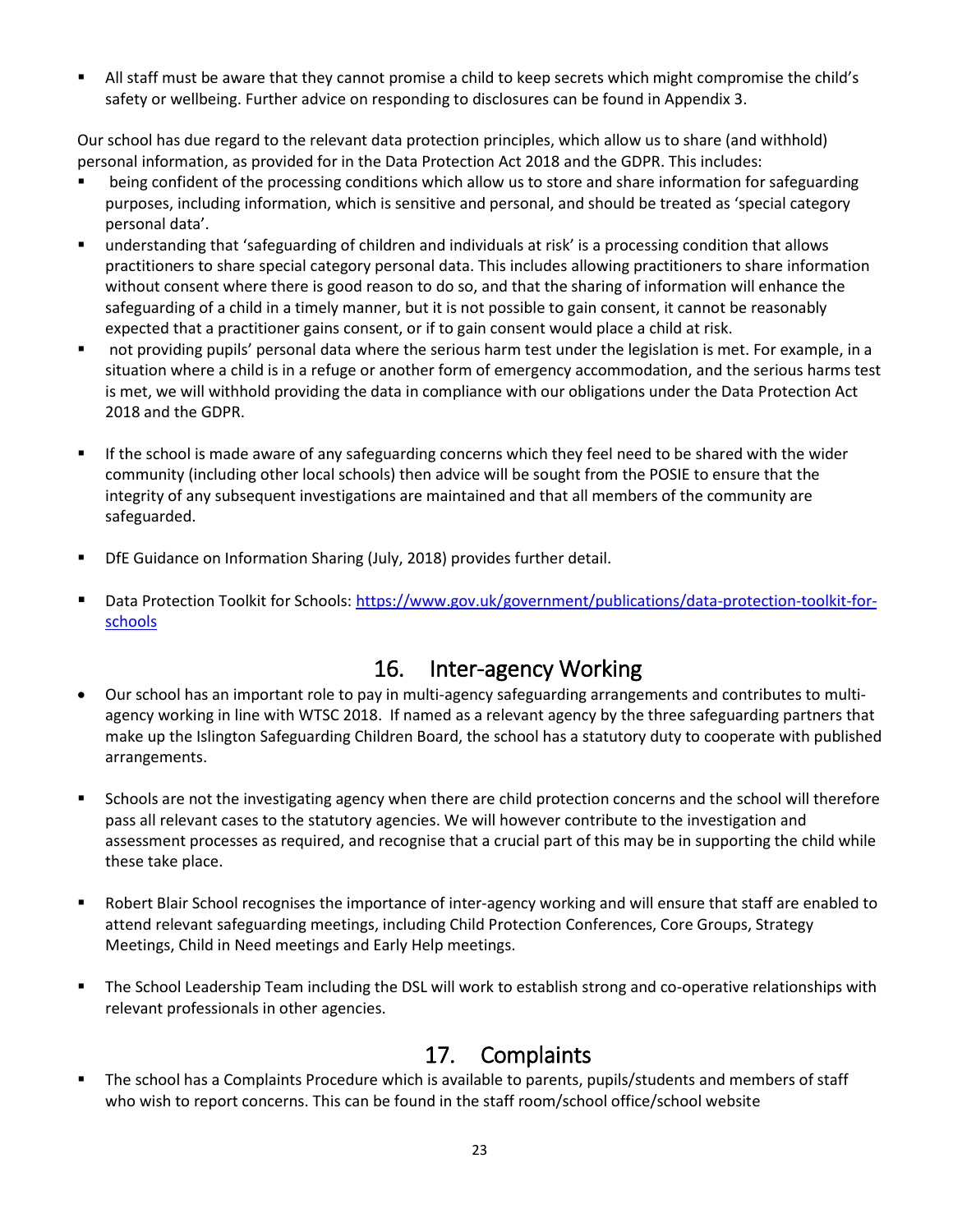All reported concerns will be taken seriously and considered within the relevant and appropriate process. Anything that constitutes an allegation against a member of staff or volunteer will be dealt with under the specific Procedures for Managing Allegations against Staff policy. This can be found in the staff room/school office/school website/

# 18. Staff Induction, Awareness and Training

- <span id="page-23-0"></span>▪ All members of staff have been provided with a copy of part one of KCSIE, 2021 which provides an overview of safeguarding duties and responsibilities. School leaders will read the entire document. All members of staff who work directly with children should read Part 1 and Annex A and must sign to confirm that they have read and understood both sections. There is a condensed version of Part 1 in Annex A of KCSIE 2021 that should be read by certain staff who do not directly work with children in these roles:
- All staff working directly with children:
- Are expected to read at least Part 1 of KCSIE
- Should reassure victims of abuse that they are being taken seriously, they will be supported and kept safe
- Should not give children the impression they are creating a problem or made to feel ashamed for making a report
- Should know the indicators of abuse and neglect for specific safeguarding issues e.g. child criminal exploitation and child sexual exploitation
- Should be aware that multiple safeguarding issues often overlap with one another
- Should be aware of the risk factors that increase the likelihood of involvement in serious violence
- The DSL will ensure that all new staff and volunteers (including temporary staff) are appropriately inducted in the school's internal safeguarding procedures and communication lines. As a minimum, this will include
	- o the child protection policy
	- o the behaviour policy
	- o the staff behaviour policy (sometimes called a code of conduct)
	- $\circ$  the safeguarding response to children who go missing from education; and
	- $\circ$  the role of the DSL (including the identity of the DSL and any deputies). (A summary information sheet is available to be given to staff and volunteers to support this process.)
- All staff members (including temporary staff) will receive appropriate safeguarding and child protection training (organised by the DSL) which will enable them to:
	- $\circ$  Recognise potential safeguarding and child protection concerns involving pupils and adults (colleagues, other professionals and parents/carers)
	- o Respond appropriately to safeguarding issues and take action in line with this policy
	- o Record concerns in line with the school policies
	- o Refer concerns to the DSL and be able to seek support external to the school if required
- All staff members (including temporary staff) will receive appropriate training to ensure they are aware of a range of safeguarding issues (see definition of safeguarding) and are aware that behaviours linked to drug taking, alcohol abuse, truanting and peer on peer abuse such as bullying and sexting can put children in danger. The staff training will also include school responsibilities, the school child protection procedures, online safety, safe working practice and external reporting mechanisms.
- All staff members (including temporary staff) will receive regular safeguarding and child protection updates (list how the school will achieve this e.g. e-Bulletins, staff meetings or briefings, other training etc.), as required, but at least annually, to provide them with relevant skills and knowledge to safeguard children effectively.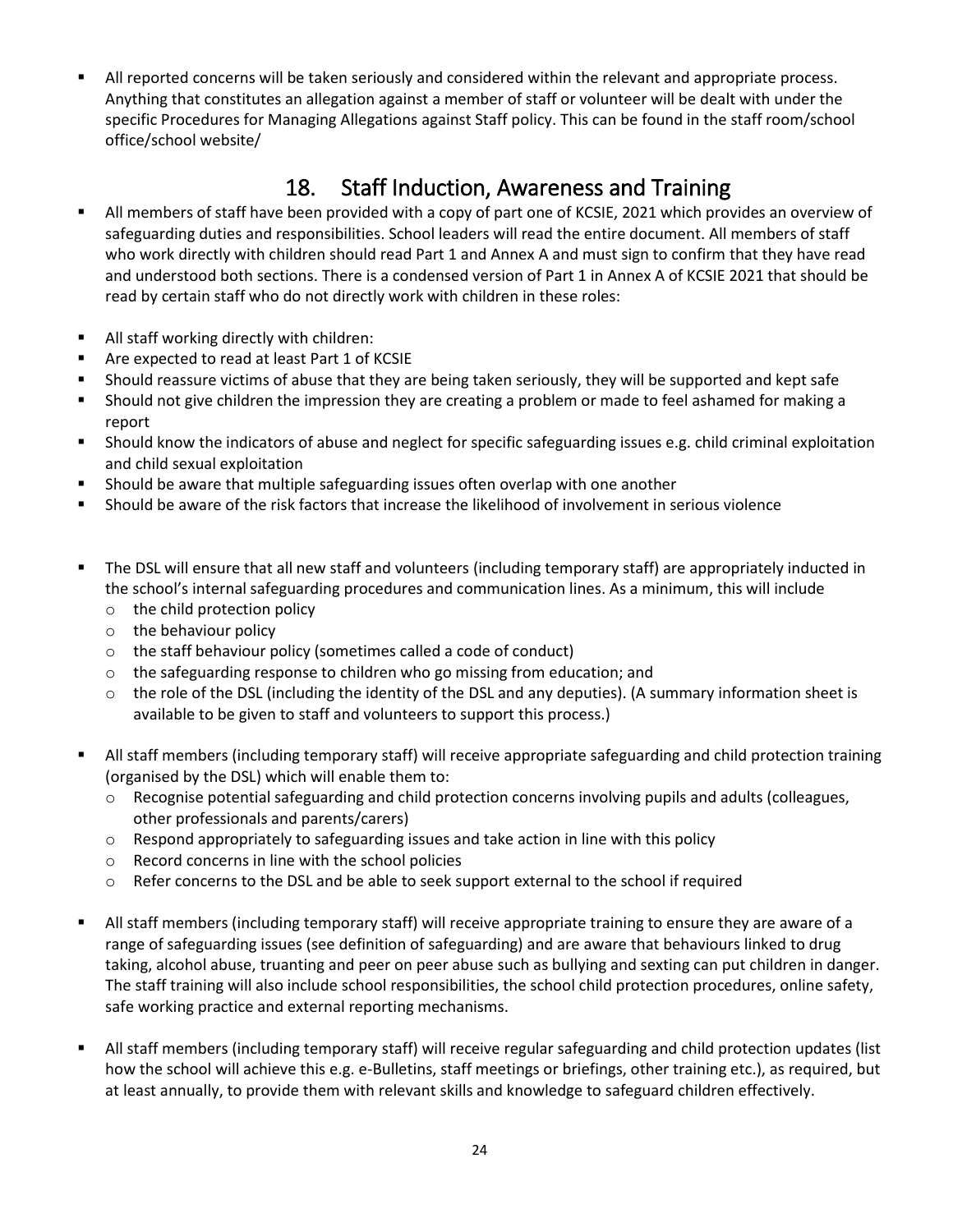- All staff members (including temporary staff) will also be made aware of the school's expectations regarding safe and professional practice via the staff behaviour policy (or code of conduct) and Acceptable Use Policy (AUP) which is provided and discussed as part of the induction process.
- **•** The school recognises the expertise which members of staff build by undertaking safeguarding training and managing safeguarding concerns on a daily basis. All staff are therefore able to contribute to and shape safeguarding arrangements and the safeguarding policy. Other safeguarding policies, for example the school Code of Conduct and Acceptable Use Policy, are also sent to staff for their feedback before ratification by the Governing Body.
- The DSL will maintain an up to date register of who has received safeguarding and child protection training, including Prevent and will provide an annual update to the Governing Body as part of the annual safeguarding report.
- Although the school has a nominated safeguarding lead for the governing body **Catherine Goodall** all members of the governing body will access appropriate safeguarding training which covers their specific strategic responsibilities on a regular basis.

# 19. Safe Working Practice

- <span id="page-24-0"></span>▪ All members of staff are required to work within clear guidelines on Safe Working Practice / the school's Code of Conduct.
- Children may make allegations against staff in situations where they feel vulnerable or where they perceive there to be a possible risk to their welfare. As such, staff will avoid placing themselves in a vulnerable position regarding potential allegations.
- There are circumstances when it is appropriate for staff to use 'reasonable force' to safeguard children and young people, such as guiding a child to safety or breaking up a fight. The term 'reasonable force' covers a broad range of actions used by staff that involve a degree of physical contact to control or restrain children. 'Reasonable' means using no more force than is needed. Our school works in accordance with statutory and local guidance (on the use of reasonable force) and recognises that where intervention is required, it should always be considered in a safeguarding context.
- Physical intervention should only be used when the child is endangering him/herself or others and such events should be recorded and signed by a witness. Staff should be aware of the school's Behaviour Management and Physical Intervention Policies, and any physical interventions must be in line with agreed policy and procedure in which appropriate training should be provided.
- Our school understands the additional vulnerability of children with special educational needs and disabilities and will ensure positive and proactive behaviour support to reduce the occurrence of risky behaviour and the need to use restraint.
- Full advice and guidance can be found in Guidance for Safer Working Practice for Adults who Work with Children and Young People in Education Settings (2019) which can be found in the staff room/office/network etc.
- Staff should be particularly aware of the professional risks associated with the use of social media and electronic communication (email, mobile phones, texting, social network sites etc.) and should familiarise themselves with advice and professional expectations outlined in the Guidance for Safer Working Practice for Adults who Work with Children and Young People in Education Settings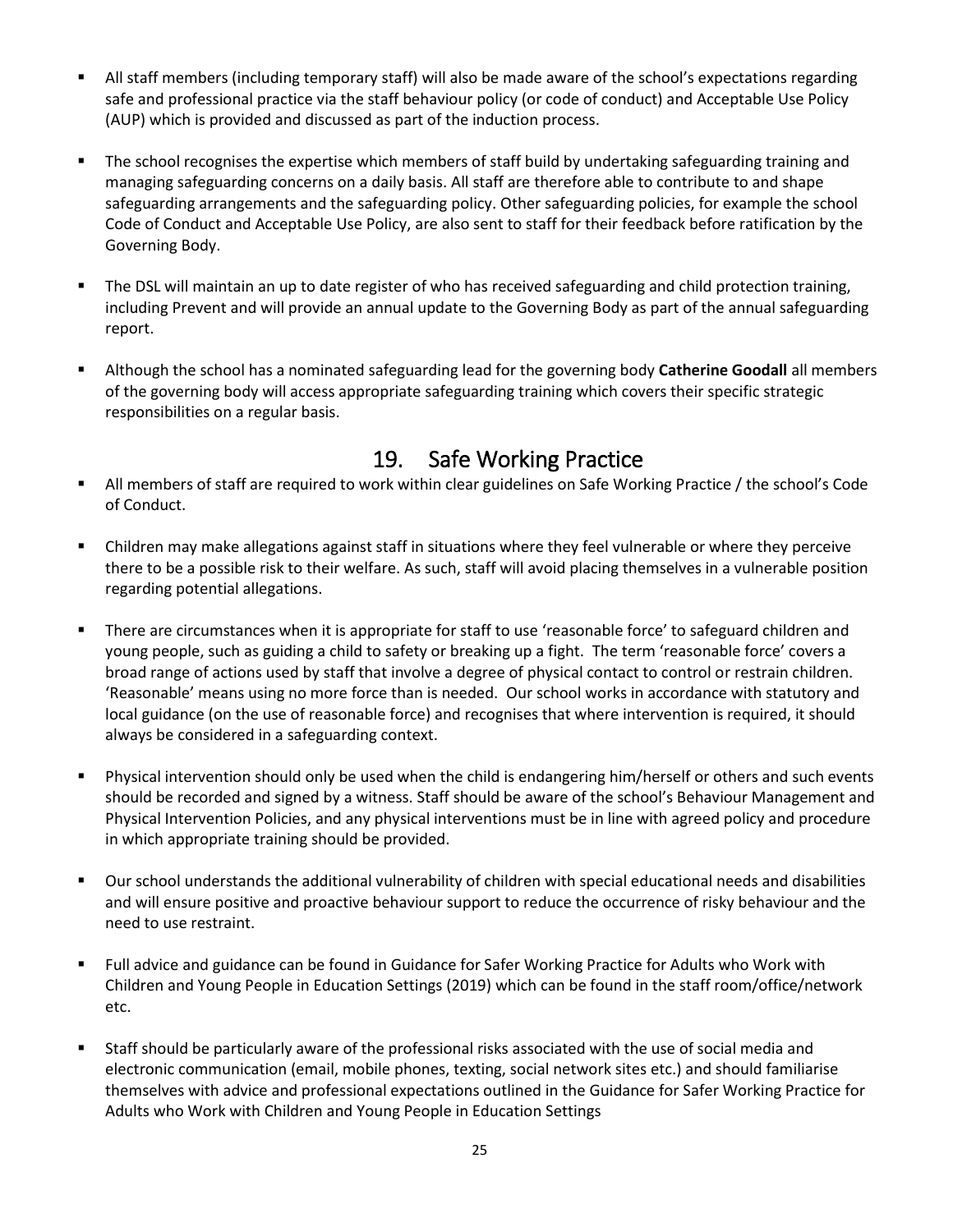[https://www.saferrecruitmentconsortium.org/GSWP%20Sept%202119.pdf ,](https://www.saferrecruitmentconsortium.org/GSWP%20Sept%202019.pdf%20,) the Acceptable Use Policy and the Staff Code of Conduct.

# 20. Staff Supervision and Support

- <span id="page-25-0"></span>The Senior Leadership Team (SLT) aim to create a culture and environment where members of staff feel competent and confident to raise concerns and feel supported in their safeguarding role. Any member of staff affected by issues arising from concerns for children's welfare or safety is encouraged to seek support from the DSL.
- The induction process will include familiarisation with child protection responsibilities and procedures as outlined above. All new staff including newly qualified teachers and support staff will receive induction training and may have a mentor or co-ordinator with whom they can discuss general safeguarding concerns. However, their induction should be clear that safeguarding and child protection concerns should be brought to the DSL's attention, as soon as possible.
- The school will provide appropriate supervision/1:1 support for all members of staff to ensure that:
	- $\circ$  staff are competent to carry out their responsibilities for safeguarding and promoting the welfare of children
	- $\circ$  all staff have regular reviews of their own practice to ensure they improve over time.
	- $\circ$  case holding staff have a space to discuss and reflect upon their work and progress with particular children and young people.
- The DSL will also put staff in touch with outside agencies for professional support if they so wish. Staff can also approach organisations such as their Union or other similar organisations directly. Further information about a range of supporting organisations can be found in appendix 4.
- The school will ensure that members of staff who are working within the foundation stage are provided with appropriate supervision in accordance with the statutory requirements of Early Years Foundation Stage (EYFS) 2021.

## 21. Safer Recruitment

<span id="page-25-1"></span>As part of the school's safeguarding culture, the school has robust recruitment procedures that deter and prevent people who are unsuitable to work with children from applying for or securing employment, or volunteering opportunities in our school.

Any members of staff who are involved in the recruitment and selection process are appropriately trained in safer recruitment, covering the topics contained in Part 3 of KCSIE 2021 at a minimum. In accordance with The School Staffing (England) Regulations 2009 and the Education (Pupil Referral Units) (Application of Enactments) (England) Regulations 2007 we will ensure that at least one of the persons who conducts an interview has completed safer recruitment training recommended by the Islington Safeguarding Children Partnership and should be repeated every three years.

The school will ensure that the safer recruitment process covers paragraphs 192 – 316 of KCSIE 2021 in relation to advertisement, application form, shortlisting, employment history and references, selection, ID, DBS checks etc. The Governing Body will ensure that the Senior Leadership Team and at least one member of the Governing Body complete accredited Safer Recruitment Training in line with statutory requirements.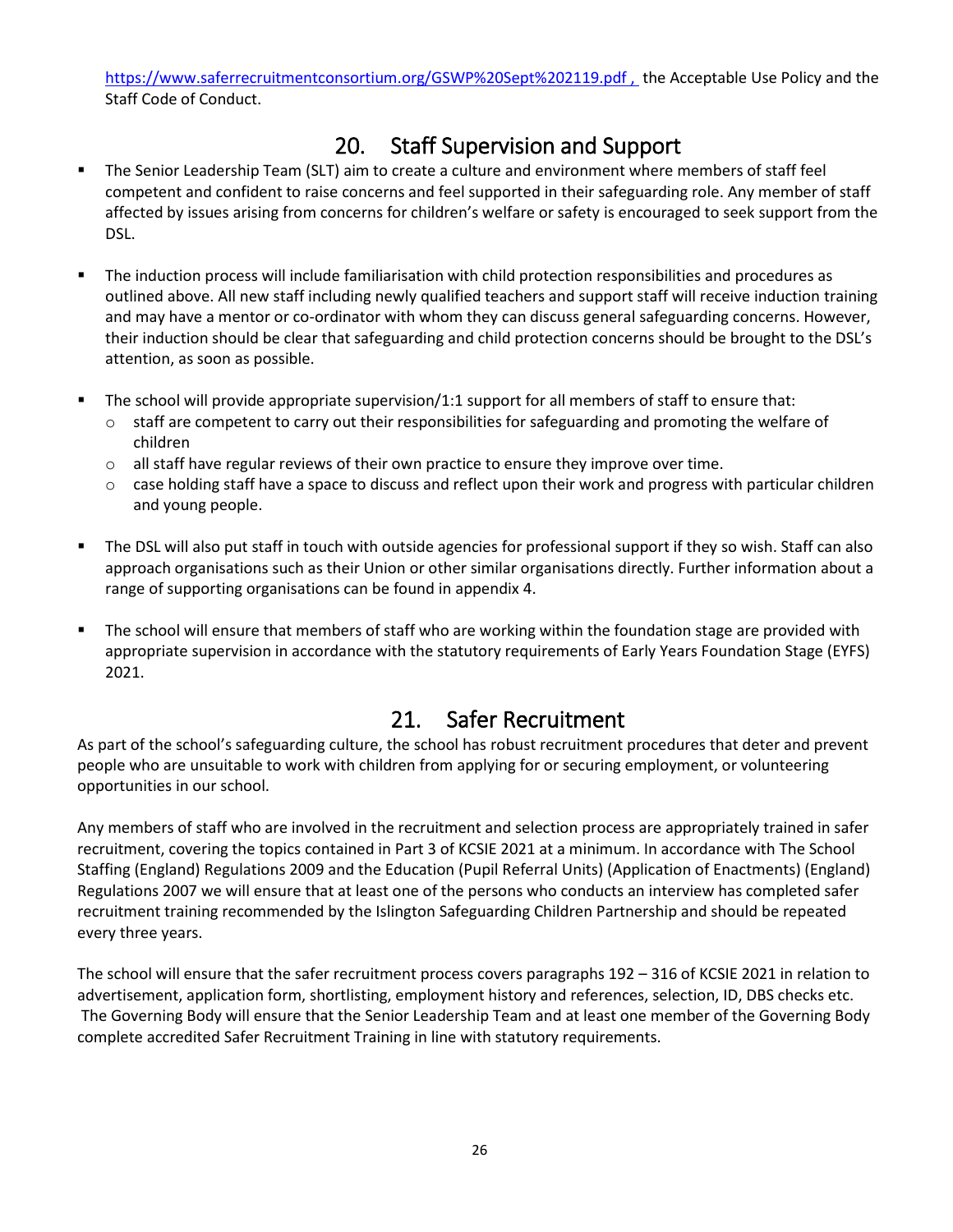- Robert Blair School is responsible for ensuring that the school maintains an accurate Single Central Record (SCR). The SCR is a list of all staff (including supply staff), volunteers and governors and meets statutory requirements.
- We expect all staff and volunteers to disclose any reason that may affect their suitability to work with children including convictions, cautions, court orders, cautions, reprimands and warnings.

# 22. Allegations Against Members of Staff and Volunteers

<span id="page-26-0"></span>Robert Blair School recognises that it is possible for staff, supply staff and volunteers may pose a risk of harm to children by behaving in a way that might cause them harm. We will take seriously any allegation received and follow the guidance in Part 4, Section 1 of KCSIE 2021.

### <span id="page-26-1"></span>(a) Referrals to the Local Authority Designated Officer (LADO)

A referral to the Local Authority Designated Officer should be made immediately If a member of staff, volunteer or supply staff has:

- behaved in a way that has harmed a child, or may have harmed a child;
- possibly committed a criminal offence against or related to a child;
- behaved towards a child or children in a way that indicates he or she may pose a risk of harm to children; or
- behaved or may have behaved in a way that indicates they may not be suitable to work with children (eg where they are involved in an incident outside of school which did not involve children but could have an impact on their suitability to work with children, one example being domestic abuse.)

If there are concerns regarding any one or more of the above criteria the following will take place:

- Basic enquiries to establish facts before contacting LADO
- A case manager the headteacher to lead investigation
- The case manager to discuss any concerns about the welfare of other children in the community of member of staff's family with DSL and make risk assessment
- DSL may then make a referral to children's social care

Where a member of staff has acted in a way outside of school that may question their suitability to work with children (transferable risk), a risk assessment should be carried out when appropriate

- If staff have safeguarding concerns, or an allegation is made about another member of staff (including supply staff and volunteers) posing a risk of harm to children, then:
	- this should be immediately referred to the headteacher
	- where there are concerns/allegations about the headteacher, this should be referred to the chair of governors, chair of the management committee or proprietor of an independent school; and
- in the event of concerns/allegations about the headteacher, where the headteacher is also the sole proprietor of an independent school, this should be reported directly to the designated officer(s) at the local authority.
- Where there is an allegation against an agency or supply member of staff, the school or college will usually take the lead because agencies do not have direct access to children or other school staff, so they will not be able to collect the facts when an allegation is made, nor do they have all the relevant information required by the LADO as part of the referral process. Supply teachers, whilst not employed by the school or college, are under the supervision, direction and control of the governing body or proprietor when working in the school or college. They will be advised to contact their trade union representative if they have one, or a colleague for support.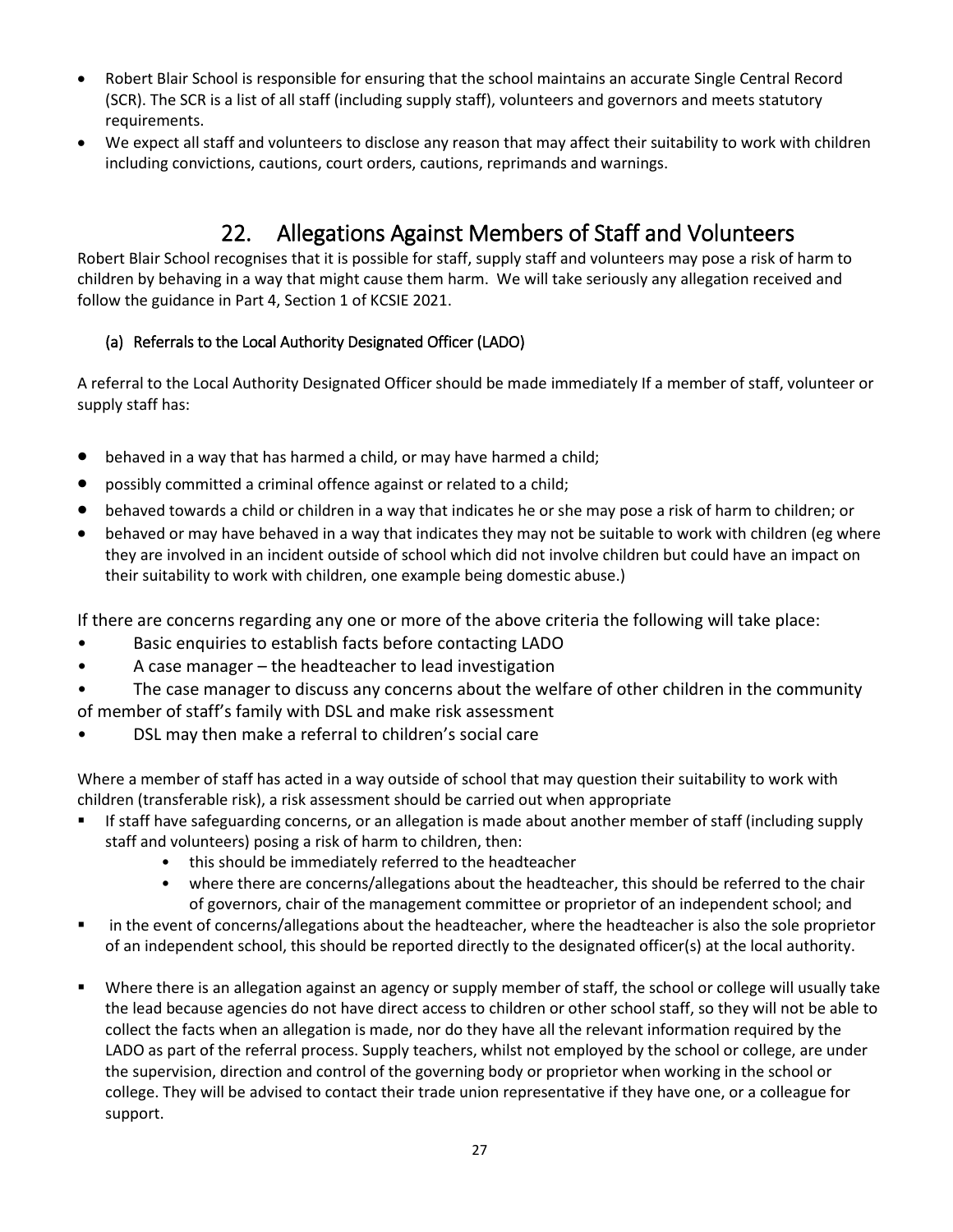### <span id="page-27-0"></span>**(b)Low Level Concerns**

- Low level concerns (including allegations) are those that do not meet the harm threshold set out above. Concerns may arise from suspicions, complaints, a disclosure made by a child, parent or other adult or member of the public or as a result of vetting checks undertaken. Robert Blair school will manage and record such concerns and take appropriate action to safeguard children.
- Robert Blair School as part of our whole school approach to safeguarding, promotes an open and transparent culture in which all concerns about all adults working in or on behalf of the school (including supply teachers, volunteers, and contractors) are dealt with promptly and appropriately. We believe it is critical to create a culture in which all concerns about adults (including allegations that do not meet the harms threshold (see Part Four - Section one KCSIE 2021) are shared responsibly and with the right person, recorded and dealt with appropriately. This is to ensure that problematic or inappropriate behaviour is identified early, the risk of abuse is minimised and that all adults working in the school are clear about professional boundaries and act within these boundaries, and in accordance with the ethos and values of the school.
- A low level concern means that the behaviour towards a child does not meet the threshold set out at Section 22(a) above (paragraph 338 of KCSIE 2021) A low-level concern is any concern – no matter how small, and even if no more than causing a sense of unease or a 'nagging doubt' - that an adult working in or on behalf of the school may have acted in a way that:
- • is inconsistent with the staff code of conduct, including inappropriate conduct outside of work, and does not meet the allegations threshold or is otherwise not considered serious enough to consider a referral to the LADO.
- Examples of such behaviour could include, but are not limited to:
	- being over friendly with children.
		- having favourites.
		- taking photographs of children on their mobile phone.
		- engaging with a child on a one-to-one basis in a secluded area or behind a closed door; or,
		- using inappropriate sexualised, intimidating, or offensive language.
- Robert Blair School believes it is crucial that any such concerns, including those which do not meet the allegation/harm threshold at 22(a) above, are shared responsibly and with the right person, and recorded and dealt with appropriately. This will also protect staff from potential false allegations or misunderstandings.
- Robert Blair School's low-level concerns policy is also set out within the staff code of conduct, as per Part 2 of KCSIE 2021.

#### <span id="page-27-1"></span>**(c) What to do if you have a low-level concern**

- Low-level concerns about a member of staff should be reported to the DSL. Where a low-level concern is raised about the DSL, it should be shared with the headteacher.
- The school encourages staff to feel confident to self-refer, where, for example, they have found themselves in a situation which could be misinterpreted, might appear compromising to others, and/or on reflection they believe they have behaved in such a way that they consider falls below the expected professional standards.
- Where a low-level concern relates to a person employed by a supply agency or a contractor, that concern should be shared with the DSL and/or headteacher and recorded in accordance with the school's low-level concern/staff code of conduct policy (as per paras 419 and 421 KCSIE 2021), and their employer notified about the concern, so that any potential patterns of inappropriate behaviour can be identified.

#### <span id="page-27-2"></span>**(d) Recording low-level concerns**

- All low-level concerns should be recorded in writing by the DSL. The record should include details of the concern, the context in which the concern arose, and action taken. The name of the individual sharing their concerns should also be noted, if the individual wishes to remain anonymous then that should be respected as far as reasonably possible.
- Records will be kept confidential, held securely, and comply with the Data Protection Act 2018 and the UK General Data Protection Regulation (UK GDPR) (as per paragraph 109 KCSIE 2021.
- Records will be reviewed so that potential patterns of concerning, problematic or inappropriate behaviour can be identified. Where a pattern of such behaviour is identified, the school will either implement disciplinary procedures or where a pattern of behaviour moves from a concern to meeting the harms threshold, it will be referred to the LADO.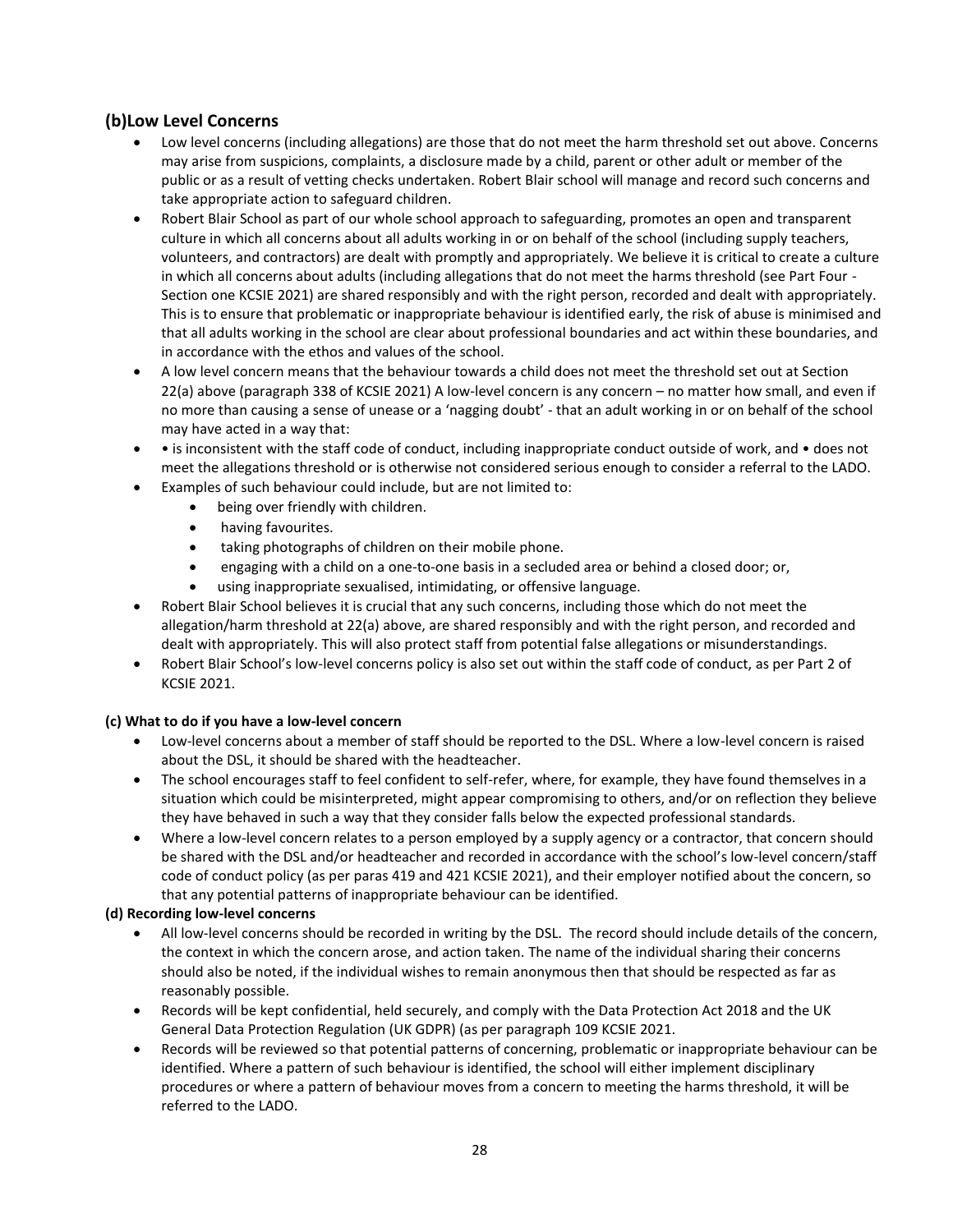- Consideration will also be given to whether there are wider cultural issues within the school that have enabled the behaviour to occur and where appropriate policies will be reviewed and updated, or extra training delivered to minimise the risk of it happening again. The records will be retained at least until the individual leaves the employment of the school, unless there is an ongoing investigation taking place.
- All staff and volunteers are made aware of the school's Whistle-blowing procedure and that it is a disciplinary offence not to report concerns about the conduct of a colleague that could place a child at risk. Staff and volunteers can also access the NSPCC whistleblowing helpline if they do not feel able to raise concerns regarding child protection failures internally on 0800 028 0285 (8:00 AM to 8:00 PM Monday to Friday) or email[: help@nspcc.org.uk](mailto:help@nspcc.org.uk)
- Robert Blair School has a legal duty to refer to the Disclosure and Barring Service (DBS) anyone who has harmed, or poses a risk of harm, to a child, or if there is reason to believe the member of staff has committed one of a number of listed offences, and who has been removed from working (paid or unpaid) in regulated activity, or would have been removed had they not left. The DBS will consider whether to bar the person. If these circumstances arise in relation to a member of staff at our school, a referral will be made as soon as possible after the resignation or removal of the individual in accordance with advice from the LADO and/or Schools Human Resources Service.
- a. For specific guidance on how to respond to allegations against staff, please refer to the "Procedures for Managing Allegations Against Staff" and Whistle Blowing Policy which can be found in staffshare policies folder **When in doubt – consult.**

# 23. The Use of School Premises by Other Organisations

- <span id="page-28-0"></span>Where services or activities are provided separately by another body using the school premises, the Head Teacher and Governing Body will seek written assurance that the organisation concerned has appropriate policies and procedures in place with regard to safeguarding children and child protection and that relevant safeguarding checks have been made in respect of staff and volunteers.
- If this assurance is not achieved, then an application to use premises will be refused.

# 24. Security

- <span id="page-28-1"></span>▪ All members of staff have a responsibility for maintaining awareness of buildings and grounds security and for reporting concerns that may come to light. We operate within a whole-school community ethos and welcome comments from pupils/students, parents and others about areas that may need improvement as well as what we are doing well.
- Appropriate checks will be undertaken in respect of visitors and volunteers coming into school as outlined within our policy. Visitors will be expected to sign in and out via the office visitors log and to display a visitor's badge whilst on school site. Any individual who is not known or identifiable should be challenged for clarification and reassurance.
- The school will not accept the behaviour of any individual (parent or professional) who threatens school security or causes others (child or adult) to feel unsafe. Such behaviour will be treated as a serious concern and may result in a decision to refuse access for that individual to the school site.

# 25. Monitoring and Review

<span id="page-28-2"></span>All school staff (including temporary staff and volunteers) will have access to a copy of this policy and will have the opportunity to consider and discuss the contents prior to approval of the Governing Body being formally sought. The policy will also be available to parents/carers.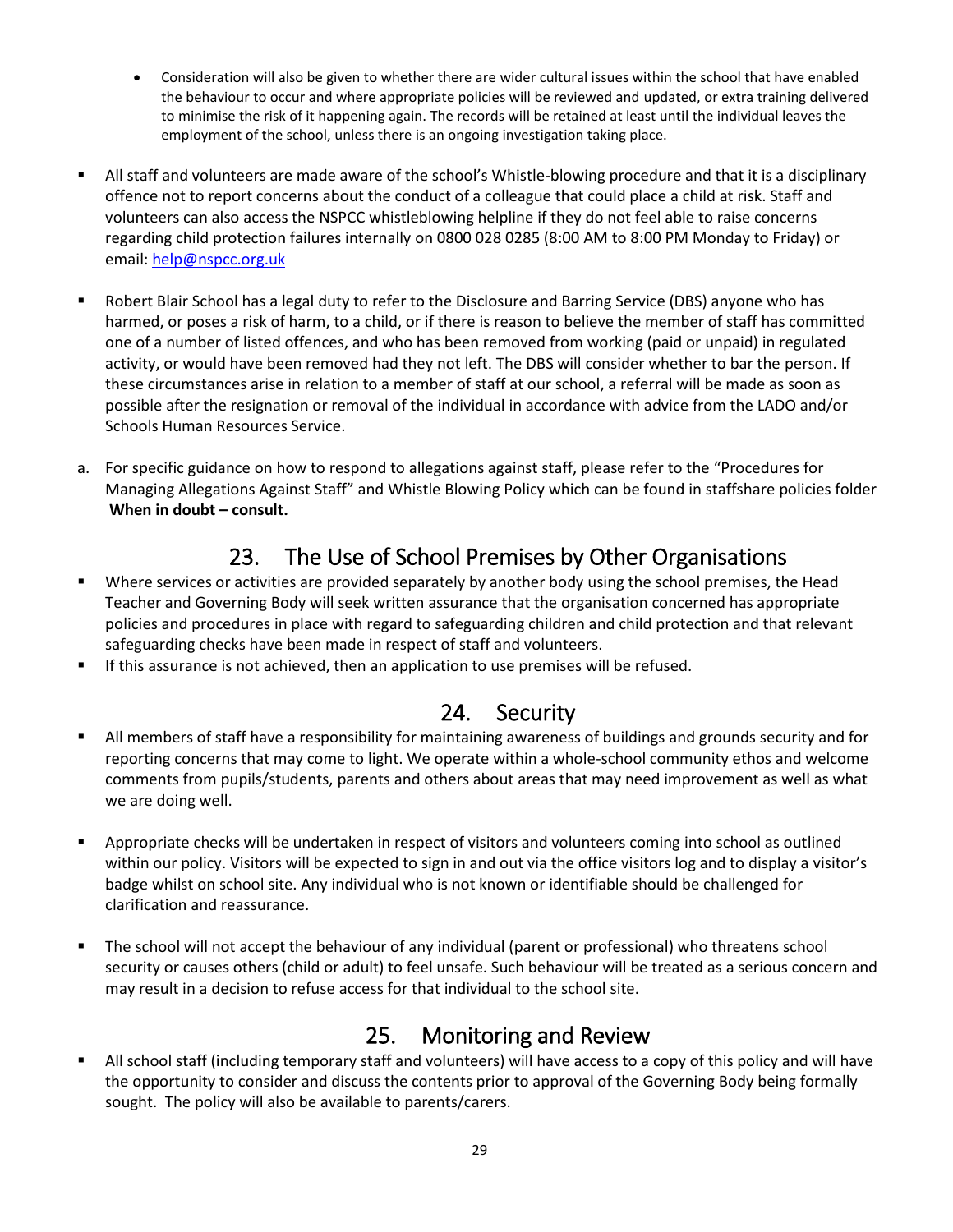- This policy has been written in August/September 2021 to reflect the new guidance and legislation issued in relation to safeguarding children and promoting their welfare which comes into force on 1<sup>st</sup> September 2021.
- The policy forms part of our school development plan and will be reviewed annually.
- All staff should have access to this policy and sign to the effect that they have read and understood its contents.
- The DSL will review the policy following any child protection concerns (including following learning identified from serious case reviews) or allegations against staff to ensure that it reflects appropriate, accurate and up-todate safeguarding practice.

# 26. Local Support

<span id="page-29-0"></span>**Islington Children's Services Contact Team** Telephone: 020 7527 7400 [csctreferrals@islington.gov.uk](mailto:csctreferrals@islington.gov.uk)

**Islington LADO** Telephone: 0207 527 8101 Email: [lado@islington.gov.uk](mailto:lado@islington.gov.uk)

**Islington Police** 101 (or 999) if there is an immediate risk of harm)

#### **NPCC- When to call the police**

[https://www.npcc.police.uk/documents/Children%20and%20Young%20people/When%20to%20call%20the](https://www.npcc.police.uk/documents/Children%20and%20Young%20people/When%20to%20call%20the%20police%20guidance%20for%20schools%20and%20colleges.pdf) [%20police%20guidance%20for%20schools%20and%20colleges.pdf](https://www.npcc.police.uk/documents/Children%20and%20Young%20people/When%20to%20call%20the%20police%20guidance%20for%20schools%20and%20colleges.pdf) should help DSLs understand when they should consider calling the police and what to expect when they do

**Islington Safeguarding Children Board (ISCB)**

[iscb@Islington.gov.uk](mailto:iscb@Islington.gov.uk)

**Islington Family Information Service** Telephone: 0207 527 5959 <http://www.islington.gov.uk/fis>

**Islington Family Directory** <http://directory.islington.gov.uk/kb5/islington/directory/service.page>

**Principal Officer, Safeguarding in Education** Pupil Services Telephone 020 7527 5845 Alternative number Pupil Services: 020 7527 3747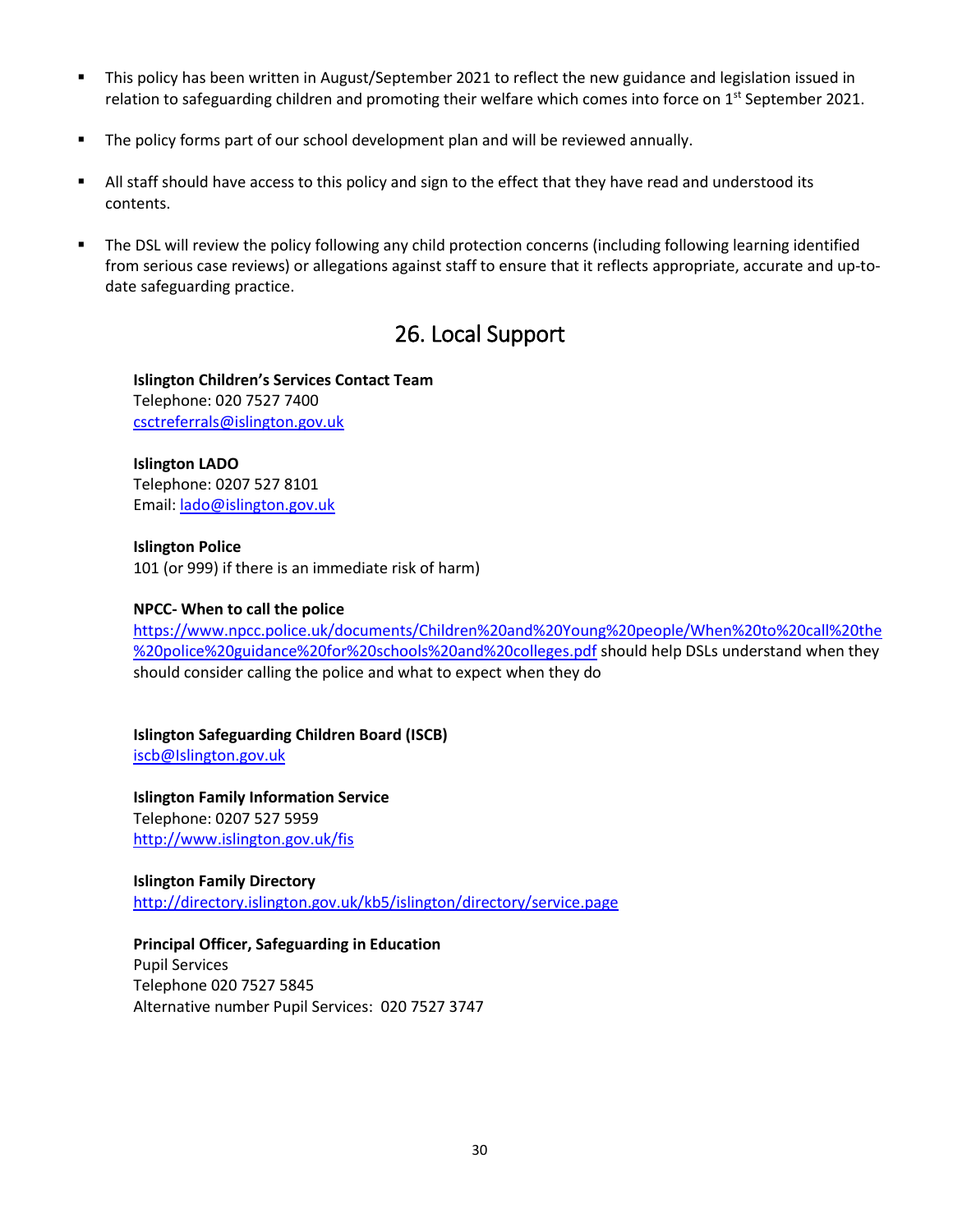# **Appendix 1: Categories of Abuse**

- <span id="page-30-0"></span>1. All staff should be aware that abuse, neglect and safeguarding issues are rarely standalone events that can be covered by one definition or label. In most cases multiple issues will overlap with one another.
- 2. **Abuse:** a form of maltreatment of a child. Somebody may abuse or neglect a child by inflicting harm, or by failing to act to prevent harm. They may be abused by an adult or adults or another child or children. It should be noted that abuse can be carried out both on and offline and be perpetrated by men, women and children. All members of staff should read and understand part one of KCSIE, 2021 and staff who have direct contact with pupils should also read annex A.
- 3. **Sexual abuse:** involves forcing or enticing a child or young person to take part in sexual activities, not necessarily involving a high level of violence, whether or not the child is aware of what is happening. The activities may involve physical contact, including assault by penetration (for example rape or oral sex) or nonpenetrative acts such as masturbation, kissing, rubbing and touching outside of clothing. They may also include non-contact activities, such as involving children in looking at, or in the production of, sexual images, watching sexual activities, encouraging children to behave in sexually inappropriate ways, or grooming a child in preparation for abuse (including via the internet). Sexual abuse is not solely perpetrated by adult males. Women can also commit acts of sexual abuse, as can other children. The sexual abuse of children by other children (also known as peer on peer abuse) is a specific safeguarding issue in education (see KCSIE 2021 paragraph 29).

#### **Signs that may indicate Sexual Abuse**

- Sudden changes in behaviour and school performance
- Displays of affection which are sexual and age inappropriate
- Self-harm, self-mutilation or attempts at suicide
- Alluding to secrets which they cannot reveal
- Tendency to cling or need constant reassurance
- Regression to younger behaviour for example thumb sucking, playing with discarded toys, acting like a baby
- Distrust of familiar adults e.g. anxiety of being left with relatives, a child minder or lodger
- Unexplained gifts or money
- Depression and withdrawal
- Fear of undressing for PE
- Sexually transmitted disease
- Fire setting
- 4. **Physical abuse:** a form of abuse which may involve hitting, shaking, throwing, poisoning, burning or scalding, drowning, suffocating or otherwise causing physical harm to a child. Physical harm may also be caused when a parent or carer fabricates the symptoms of, or deliberately induces, illness in a child.

### **Signs that may indicate physical abuse**

- Bruises and abrasions around the face
- Damage or injury around the mouth
- Bi-lateral injuries such as two bruised eyes
- Bruising to soft area of the face such as the cheeks
- Fingertip bruising to the front or back of torso
- Bite marks
- Burns or scalds (unusual patterns and spread of injuries)
- Deep contact burns such as cigarette burns
- Injuries suggesting beatings (strap marks, welts)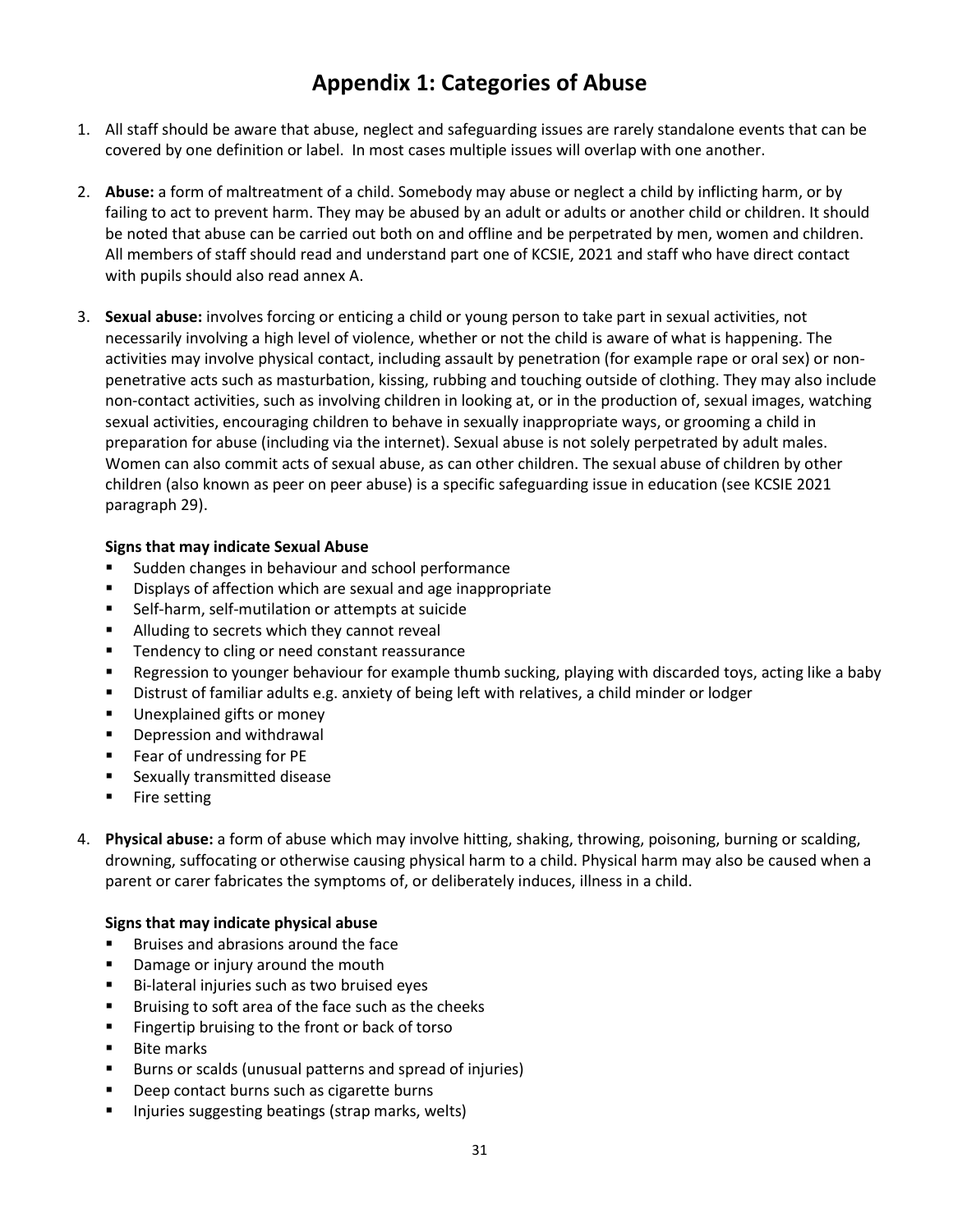- Covering arms and legs even when hot
- Aggressive behaviour or severe temper outbursts.
- **EXECT** Injuries need to be accounted for inadequate, inconsistent or excessively plausible explanations or a delay in seeking treatment should signal concern.
- 5. **Emotional abuse:** the persistent emotional maltreatment of a child such as to cause severe and adverse effects on the child's emotional development. It may involve conveying to a child that they are worthless or unloved, inadequate, or valued only insofar as they meet the needs of another person. It may include not giving the child opportunities to express their views, deliberately silencing them or 'making fun' of what they say or how they communicate. It may feature age or developmentally inappropriate expectations being imposed on children. These may include interactions that are beyond a child's developmental capability as well as overprotection and limitation of exploration and learning, or preventing the child participating in normal social interaction. It may involve seeing or hearing the ill-treatment of another. It may involve serious bullying (including cyberbullying), causing children frequently to feel frightened or in danger, or the exploitation or corruption of children. Some level of emotional abuse is involved in all types of maltreatment of a child, although it may occur alone.

### **Signs that may indicate emotional abuse**

- Over reaction to mistakes
- Lack of self-confidence/esteem
- Sudden speech disorders
- Self-harming
- Eating Disorders
- Extremes of passivity and/or aggression
- Compulsive stealing
- Drug, alcohol, solvent abuse
- Fear of parents being contacted
- Unwillingness or inability to play
- Excessive need for approval, attention and affection
- 6. **Neglect:** the persistent failure to meet a child's basic physical and/or psychological needs, likely to result in the serious impairment of the child's health or development. Neglect may occur during pregnancy as a result of maternal substance abuse. Once a child is born, neglect may involve a parent or carer failing to: provide adequate food, clothing and shelter (including exclusion from home or abandonment); protect a child from physical and emotional harm or danger; ensure adequate supervision (including the use of inadequate caregivers); or ensure access to appropriate medical care or treatment. It may also include neglect of, or unresponsiveness to, a child's basic emotional needs.

### **Signs that may indicate neglect.**

- Constant hunger
- Poor personal hygiene
- Constant tiredness
- Inadequate clothing
- Missing from home, nursery/school/college, medical appointments including frequent lateness
- Untreated medical problems
- Poor relationship with peers
- Compulsive stealing and scavenging
- Rocking, hair twisting and thumb sucking
- Running away
- Loss of weight or being constantly underweight
- Low self esteem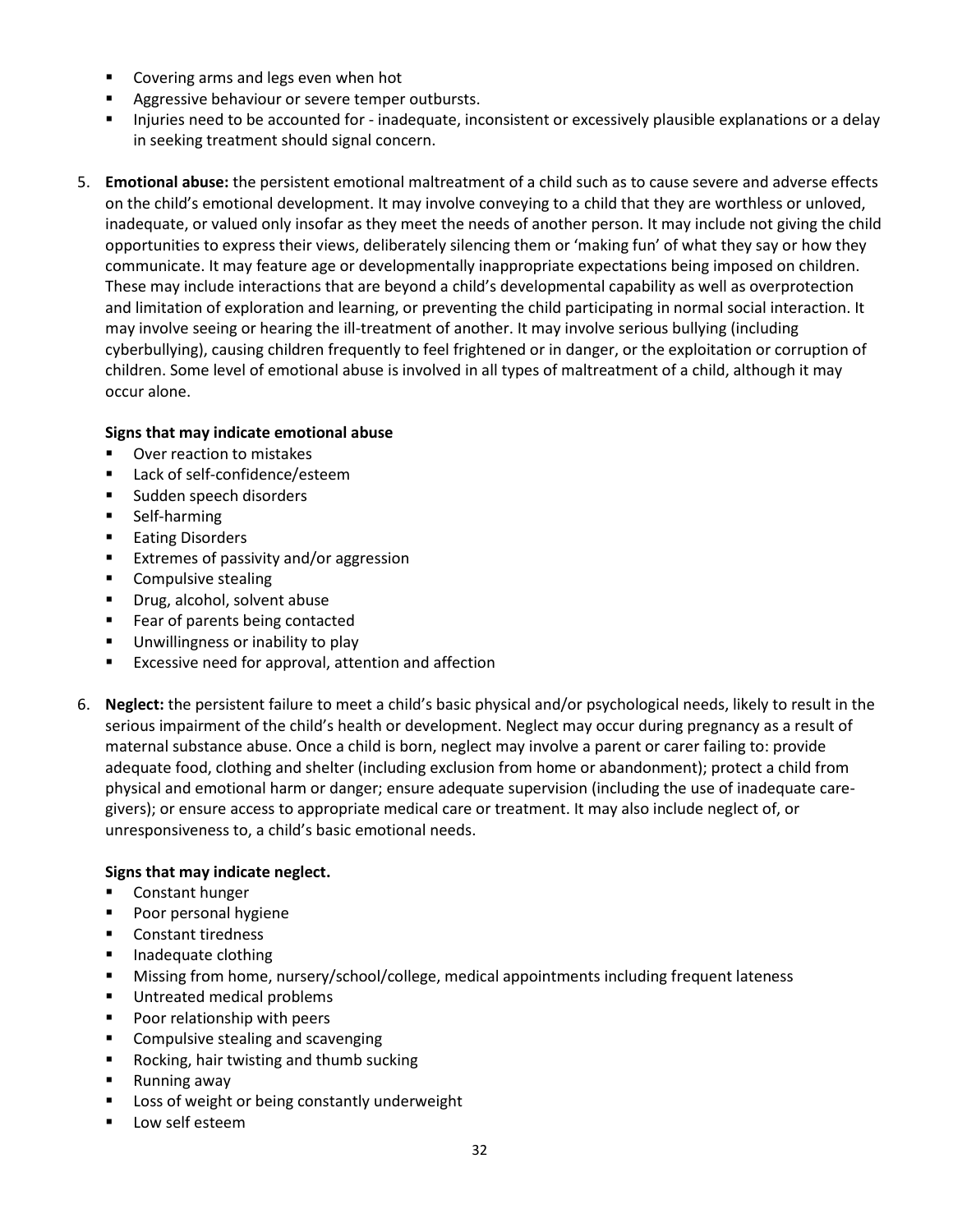# **Appendix 2: Specific Safeguarding Issues**

<span id="page-32-0"></span>(Also See Annex A of KCSIE 2021)

- **a.** Peer on Peer Abuse (Allegations of abuse made against other children)
- **2.** All members of staff at Robert Blair School recognise that children are capable of abusing their peers. Peer on peer abuse is most likely to include, but may not be limited to:
- **3.** bullying (including cyberbullying, prejudice-based and discriminatory bullying).
- **4.** abuse in intimate personal relationships between peers.
- **5.** physical abuse such as hitting, kicking, shaking, biting, hair pulling, or otherwise causing physical harm (this may include an online element which facilitates, threatens and/or encourages physical abuse).
- **6.** sexual violence, such as rape, assault by penetration and sexual assault; (this may include an online element which facilitates, threatens and/or encourages sexual violence and could take place inside school, outside school or online)
- **7.** sexual violence and harassment, such as sexual comments, remarks, jokes, and online sexual harassment, which may be standalone or part of a broader pattern of abuse.
- **8.** causing someone to engage in sexual activity without consent, such as forcing someone to strip, touch themselves sexually, or to engage in sexual activity with a third party
- **9.** consensual and non-consensual sharing of nudes and semi nudes' images and or videos (also known as sexting or youth produced sexual imagery).
- **10.** upskirting, which typically involves taking a picture under a person's clothing without their permission, with the intention of viewing their genitals or buttocks to obtain sexual gratification, or cause the victim humiliation, distress or alarm; and
- **11.** initiation/hazing type violence and rituals (this could include activities involving harassment, abuse or humiliation used as a way of initiating a person into a group and may also include an online element
	- Robert Blair School believes that abuse is abuse and it will never be tolerated, dismissed or minimised. Any incidents of peer on peer abuse will be managed in the same way as any other child protection concern and will follow the same procedures, as outlined in Section 6, above and in accordance with ISCB procedures.
	- Robert Blair School will take steps to minimise the risk of all forms of peer on peer abuse. We will ensure that appropriate curriculum time is dedicated to enable children to develop an awareness and understanding of abusive behaviour and to ensure that children recognise warning signs and have access to support both within the school and externally (such as Islington Police, ChildLine etc.). Further information can be found in (list relevant policies e.g. PSHE, Citizenship, Sex and Relationships Education, online safety etc.)
	- Sharing nudes or semi-nudes or 'Sexting' or 'Youth Produced Sexual Images' will not be tolerated, and the school will respond to such cases in line with the UKCCIS "Sexting in Schools and Colleges" guidance.
	- 'Upskirting' is a criminal offence and will not be tolerated. It typically involves someone taking a photograph under a person's clothes (not necessarily a skirt) without them knowing, with the intention of viewing their genitals or buttocks to obtain sexual gratification, or cause the victim humiliation, distress or alarm. Anyone of any gender, can be a victim.
	- Further information about the school's response to specific allegations of abuse against pupils can be located in the following policies, behaviour, anti-bullying, online safety etc.) Further information in relation to the school's approach to "sexting" can be found in the school Online Safety Policy.
	- All staff to maintain a culture of 'it could happen here' and that if inappropriate behaviour is addressed early, this can help prevent abusive/violent behaviour
	- Victims of abuse will be distressed, which can affect progress in school. If the alleged perpetrator is at the same school, this can be made worse
	- Girls are more likely to be victims, boys more likely to be perpetrators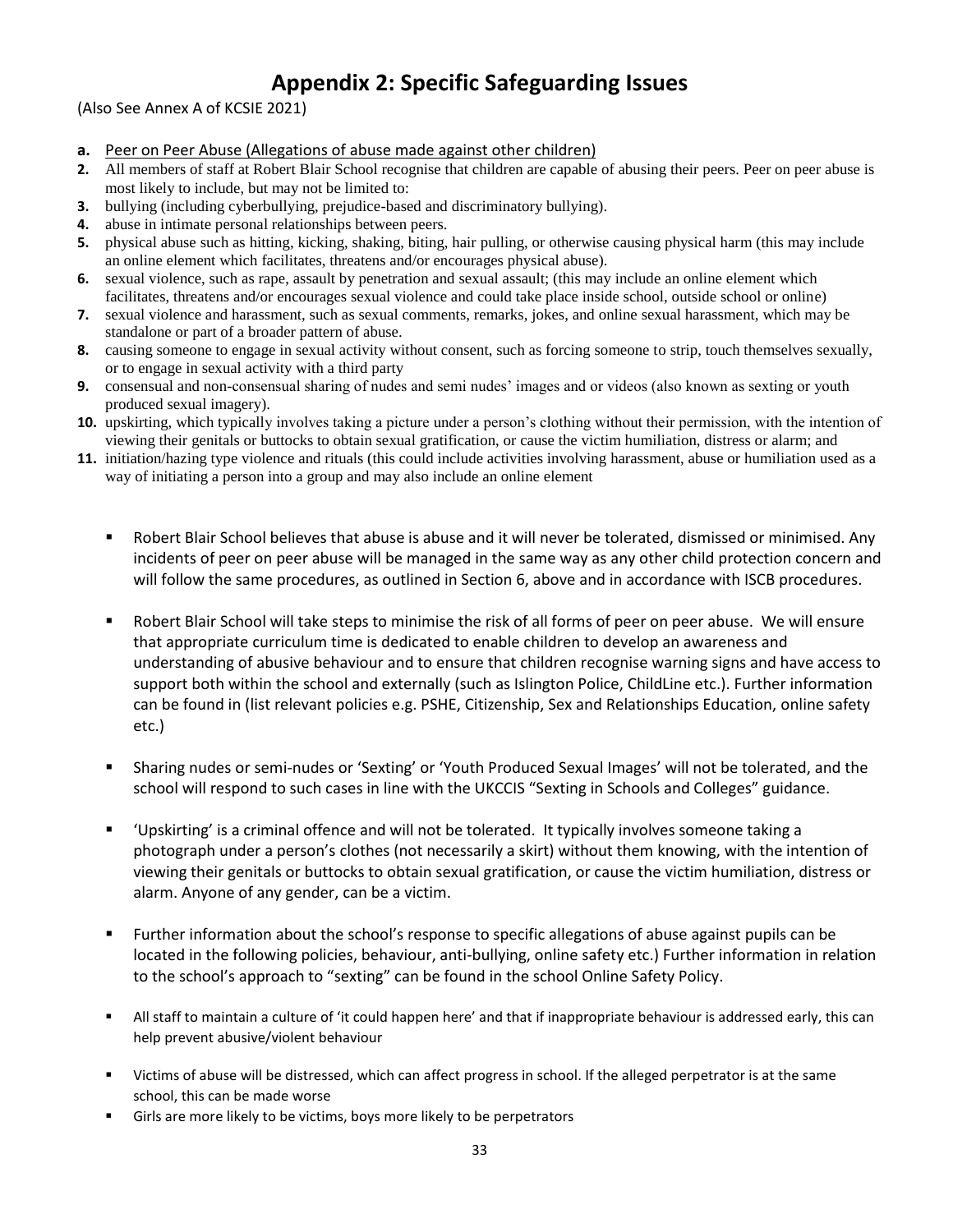- It could be a group of perpetrators or an individual
- Part 5 Should be read alongside DfE's [sexual violence and harassment](https://www.gov.uk/government/publications/sexual-violence-and-sexual-harassment-between-children-in-schools-and-colleges)
- Staff should keep in mind that some children have additional barriers to disclosing due to vulnerability, disability, gender, ethnicity and/or sexual orientation
- Staff should reflect back, using the child's language, when hearing a report
- Staff should recognise it may only be the first incident reported, rather than representative of a singular incident and that trauma can impact upon memory, so children may not be able to recall all details or timeline of abuse

### (a) **What to do if you have concerns**

- <span id="page-33-0"></span>• Staff should not wait for a child to make a disclosure, they should act on concerns immediately
- Staff may overhear a conversation that suggests a child may have been harmed or behaviour may be an indicator
- If the report includes an online element, staff may confiscate devices for evidence to hand to the Police
- Staff can ask children outright if they have been harmed and what the nature of the harm was

### **(c ) Support**

- **•** Pupils who have been experienced peer on peer abuse will be supported by:
	- Being offered an immediate opportunity to discuss the experience with a member of staff of their choice
	- Being advised to keep a record of concerns as evidence and discussions regarding how to respond to concerns and build resilience, if appropriate.
	- Robert Blair School is aware of and will follow the ISCB procedures [https://www.islingtonscb.org.uk/key-practice-guidance/Pages/Education-and-safeguarding](https://www.islingtonscb.org.uk/key-practice-guidance/Pages/Education-and-safeguarding-education.aspx)[education.aspx](https://www.islingtonscb.org.uk/key-practice-guidance/Pages/Education-and-safeguarding-education.aspx)) for supporting children who are at risk of harm as a result of their own behaviour.
	- Pupils who are alleged to have abused other pupils will be helped by:
		- $\circ$  Discussing what happened, establishing the specific concern and the need for behaviour to change
		- $\circ$  Informing parents/carers to help change the attitude and behaviour of the child
		- o Providing appropriate education and support
		- $\circ$  Sanctioning them in line with school behaviour/discipline policy. This may include official warnings, detentions, removal of privileges (including denial of online access), fixed-term and permanent exclusions.

<span id="page-33-1"></span>Speaking with police or other local services (such as early help or children's specialist services) as appropriate – see NCPP advice on when to call the Police, paragraph 26 Local Support

### <span id="page-33-2"></span>(c) Next Steps after Initial Report

- The DSL's risk and needs assessment in response to a report of sexual harassment should also consider whether there have been any other victims. The DSL will regularly review the actions taken to respond to reports and
- Regularly review the risk and needs assessment and put active measures in place to safeguard pupils
- Any risk assessment should be informed by any CSC or multi-agency risk assessment

Staff should be aware of the following:

- Be aware of and respond appropriately to all reports and concerns about sexual violence and/or harassment both online and offline, including those happening outside of school
- Balance the victim's wishes against their responsibility to protect other children
- Remember that sexual violence and sexual harassment can take place within intimate personal relationships between peers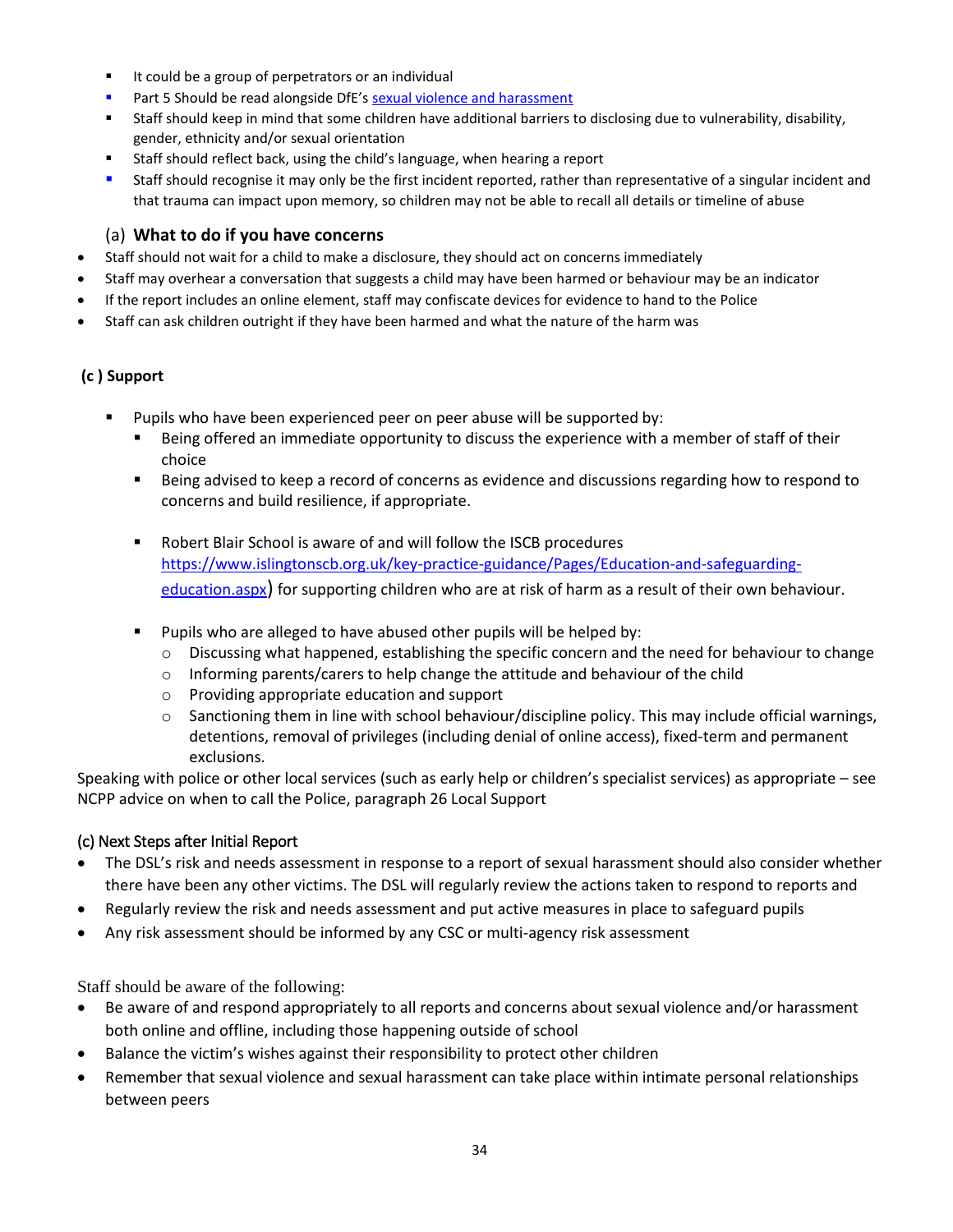- Think about other related issues and wider context, including any links to CSE and CCE and take the potential for sexual violence and harassment in intimate personal relationships into consideration
- Keep victim and alleged perpetrator a reasonable distance apart on school premises including at before and after-school activities
- Ensure recording practice is comprehensive and accurate
- The DSL should know what the early help process is and how and where to access support
- The previous restrictions on the use of Police bail have been removed the Police will now consider what action to take to manage the assessed risk of harm, this could include the use of Police or court bail.

### **a. Child Sexual Exploitation (CSE)**

- **b.**
- All Robert Blair School staff at have been made aware of the revised definition of Child Sexual Exploitation, as issued in the Department for Education in February 2017 [https://www.gov.uk/government/publications/child](https://www.gov.uk/government/publications/child-sexual-exploitation-definition-and-guide-for-practitioners)[sexual-exploitation-definition-and-guide-for-practitioners](https://www.gov.uk/government/publications/child-sexual-exploitation-definition-and-guide-for-practitioners)
- Child sexual exploitation is a form of child sexual abuse. It occurs where an individual or group takes advantage of an imbalance of power to coerce, manipulate or deceive a child or young person under the age of 18 into sexual activity (a) in exchange for something the victim needs or wants, and/or (b) for the financial advantage or increased status of the perpetrator or facilitator. The victim may have been sexually exploited even if the sexual activity appears consensual. Child sexual exploitation does not always involve physical contact; it can also occur through the use of technology.'
- Robert Blair School identifies that CSE involves exploitative situations, contexts and relationships where young people receive something (for example food, accommodation, drugs, alcohol, gifts, money or in some cases simply affection) as a result of engaging in sexual activities.
- All staff and volunteers at Robert Blair School recognises that children at risk of CSE need to be identified and issues relating to CSE should be approached in the same way as protecting children from other risks. They are aware that sexual exploitation can take many forms ranging from the seemingly 'consensual' relationship where sex is exchanged for affection or gifts, to serious organised crime by gangs and groups. What marks out exploitation is an imbalance of power in the relationship. The perpetrator always holds some kind of power over the victim which increases as the exploitative relationship develops. Sexual exploitation may involve varying degrees of coercion, intimidation or enticement, including unwanted pressure from peers to have sex, sexting, sexual bullying including cyberbullying and grooming. However, it also important to recognise that some young people who are being sexually exploited do not exhibit any external signs of this abuse or recognise this as abusive.

### **c. 'Honour based' abuse**

- Staff and volunteers at Robert Blair School are aware that so called 'Honour-based' abuse (HBA) encompasses a range of crimes which have been committed to protect or defend the honour of the family and/or the community, including Female Genital Mutilation (FGM), forced marriage, and practices such as breast ironing.
- The indicators of HBA and associated factors will be covered with staff within the school safeguarding training. All members of staff are alert to the possibility of a child being at risk of HBA, or already having suffered HBA. All members of staff are aware that all forms of HBA are abuse (regardless of the motivation) and will be handled and escalated as such. Staff will speak with DSL if they are concerned about HBA.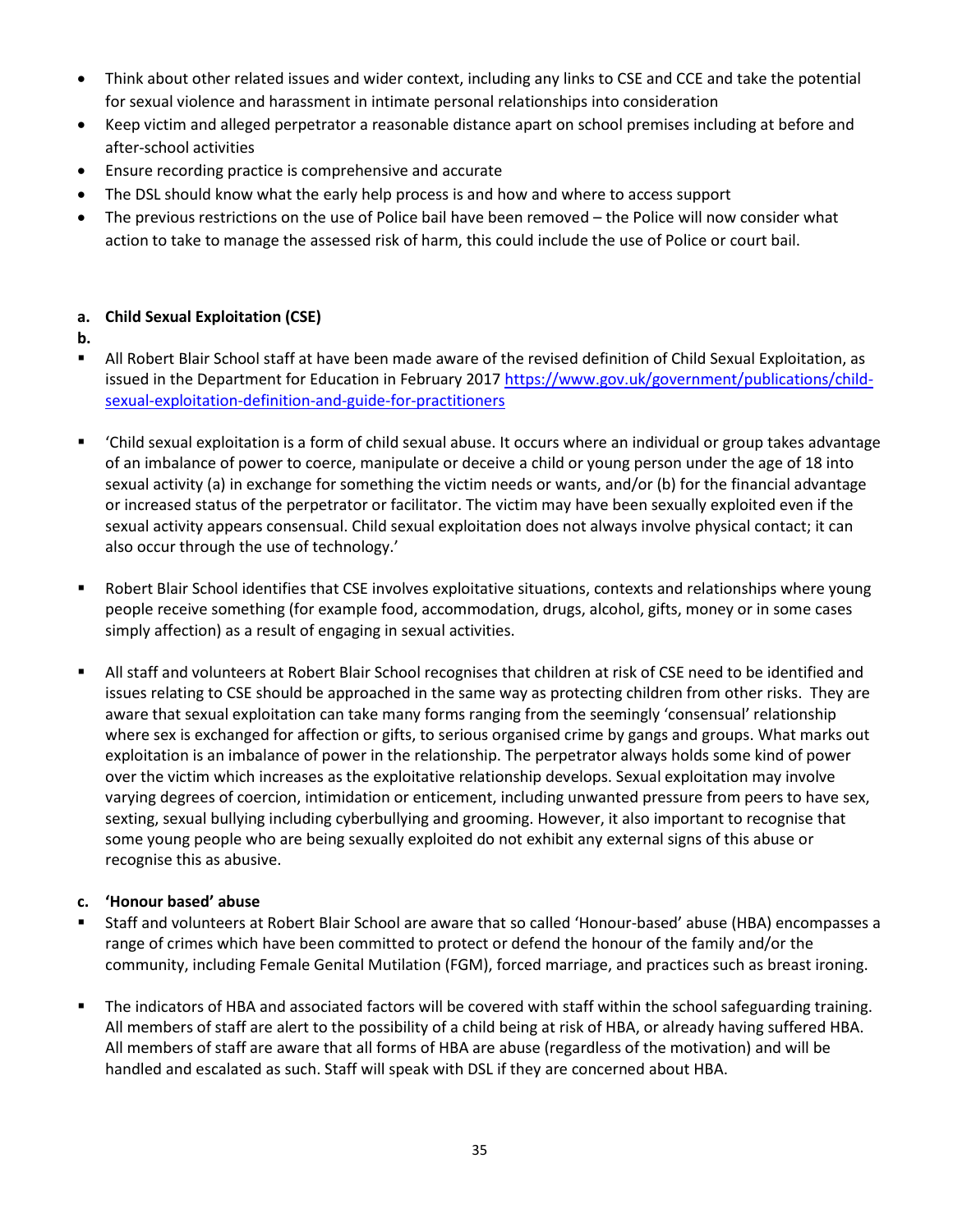### <span id="page-35-0"></span>(d)Female Genital Mutilation (FGM)

- FGM comprises all procedures involving partial or total removal of the external female genitalia or other injury to female genital organs. It is illegal in the UK and a form of child abuse.
- As of October 2015, the Serious Crime Act 2015 (Home Office, 2015) introduced a duty on teachers (and other professionals) to notify the police of known cases of female genital mutilation where it appears to have been carried out on a girl under the age of 18.
- Our school will operate in accordance with the statutory requirements relating to this issue, and in line with local safeguarding procedures. Whilst all staff should speak to the DSL with regard to any concerns about FGM, there is a specific legal duty on teachers.
- If a teacher, in the course of their work in the profession, discovers that an act of FGM appears to have been carried out on a girl under the age of 18, the teacher must report this to the police. See Annex B of KCSIE, 2021 for further details. See [Summary of Mandatory FGM reporting duty](https://assets.publishing.service.gov.uk/government/uploads/system/uploads/attachment_data/file/496415/6_1639_HO_SP_FGM_mandatory_reporting_Fact_sheet_Web.pdf)
- If there are concerns that a girl is going to be cut, the DSL should complete the ISCB FGM Risk Assessment Tool Islington [FGM Risk Assessment](https://www.islingtoncs.org/sites/default/files/files/Islington%20FGM%20Booklet%20PRINT.pdf) to identify the relevant indicators and inform further action.
- The DSL will complete the FGM e-Learning package [\(https://www.fgmelearning.co.uk/\)](https://www.fgmelearning.co.uk/).
- The DSL will also ensure that information and training is made available as appropriate to all members of staff. This includes:

#### [FGM The Facts](http://www.gov.uk/government/uploads/system/uploads/attachment_data/file/482799/6_1587_HO_MT_Updates_to_the_FGM_The_Facts_WEB.pdf)

All members of staff will follow the school and ISCB procedures, using existing national and local protocols for multiagency liaison with police and children's social care.

#### **d. Forced Marriage**

- A forced marriage is one entered without the full consent of one or both parties. It is where violence, threats or other forms of coercion is used, and it is a crime.
- Our staff understand how to report concerns where this may be an issue. The school will contact the Forced Marriage Unit for advice or information on 020 7008 0151 or email [fmu@fco.gov.uk](mailto:fmu@fco.gov.uk)
- The Forced Marriage Unit has published multi-agency guidelines, with pages 32-36 focusing on the role of schools and colleges. Staff should report concerns regarding forced marriage to the DSL or can contact the Forced Marriage Unit if they need advice or information. Contact: 020 7008 0151 or email: [fmu@fco.gov.uk](mailto:fmu@fco.gov.uk)

### <span id="page-35-1"></span>(f) Cybercrime

Cybercrime is criminal activity committed using computers and/or the internet: -

- Cyber-enabled crimes happen off-line and enabled at scale/speed online or
- Cyber-dependant where there is
	- o Unauthorised access to computers and illegal hacking, eg accessing a school's computer network to look for test paper answers or change grades
	- o Denial of service attacks or 'booting' where attempts to make a computer, network or website unavailable by overwhelming it with internet traffic from multiple sources
	- o Making, supplying or obtaining malware (malicious software) such as viruses, spyware, ransomware, botnets and Remote Access Trojans with the intent to commit further offence, including those above.
	- o Children with particular skills and interest in computing and technology may inadvertently or deliberately stray into cyber-dependent crime. If there are concerns about a child in this area, the DSL should consider referring to the Cyber Choices programme, a Police programme supported by the Home Officer and led by the National Crime Agency.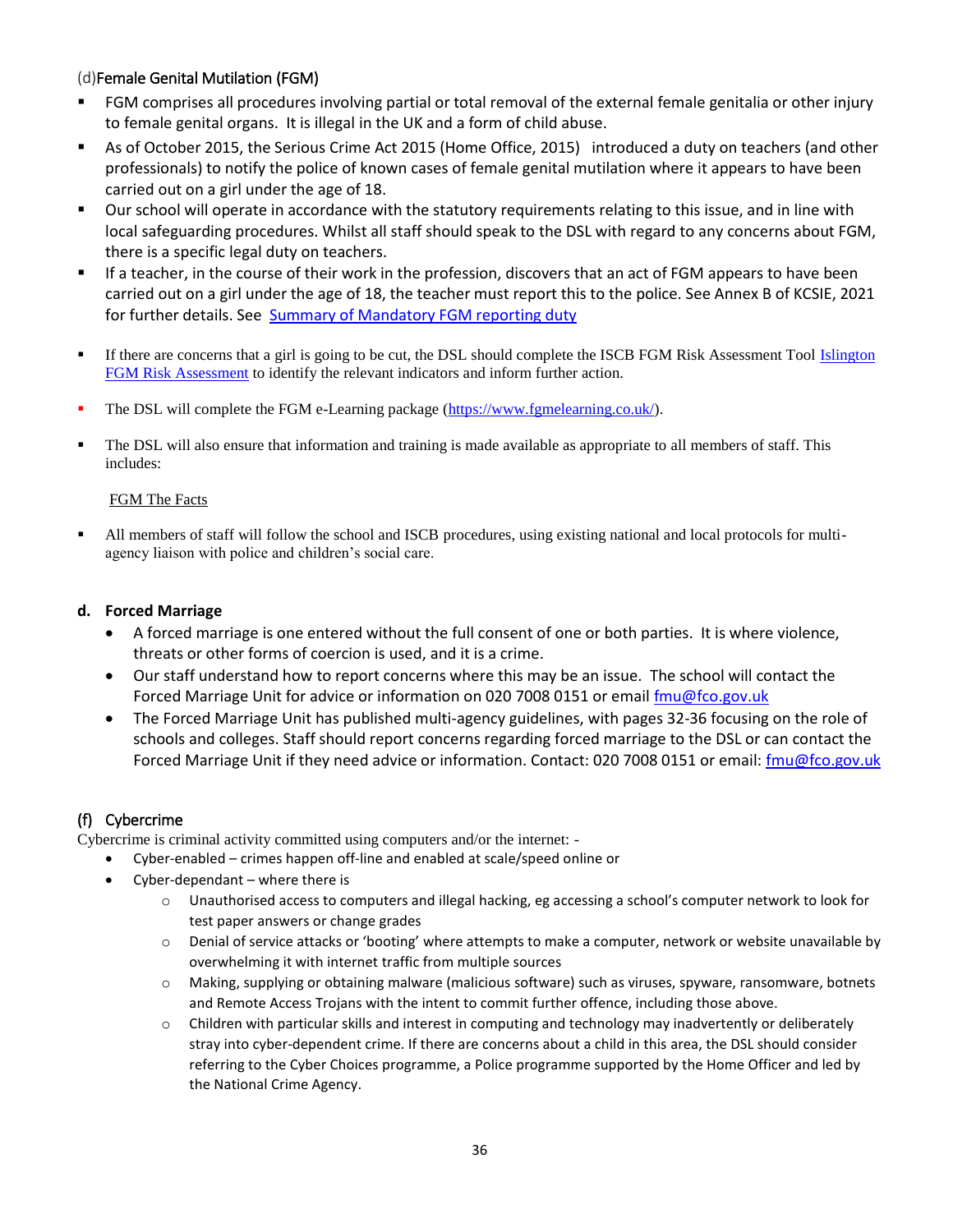Cyber Choices aims to intervene where young people are at risk of committing, or being drawn into, low level cyber-dependent offences and divert them to a more positive use of their skills and interests. Cyber Choices does not currently cover 'cyberenabled' crime such as fraud, purchasing of illegal drugs on-line and child sexual abuse and exploitation, nor other areas of concern such as on-line bullying or general on-line safety. Additional advice can be found at: Cyber Choices, ['National Cyber](https://www.ncsc.gov.uk/)  [Security Centre -](https://www.ncsc.gov.uk/) NCSC.GOV.UK

#### <span id="page-36-0"></span>(g) Child abduction and community safety incidents

Child abduction is the unauthorised removal or retention of a minor from a parent or anyone with legal responsibility for the child. Child abduction can be committed by

- parents or other family members.
- by people known but not related to the victim (such as neighbours, friends, and acquaintances); and
- by strangers.

Other community safety incidents in the vicinity of a school may raise concerns amongst children and parents, for example, people loitering nearby or unknown adults engaging children in conversation. As children get older and are granted more independence (for example, as they start walking to school on their own) Robert Blair School will give practical advice on how to keep themselves safe. We will provide outdoor-safety lessons run by teachers or by local Police. The lessons will focus on building children's confidence and abilities rather than simply warning them about all strangers.

Further information is available here: Home - [Action Against Abduction](http://www.actionagainstabduction.org/) and Home - [Clever Never Goes](https://clevernevergoes.org/)

#### <span id="page-36-1"></span>(h)Modern Slavery and the National Referral Mechanism (NRM)

Modern slavery is linked to human trafficking and slavery, servitude and forced or compulsory labour. Exploitation can take many forms, including sexual exploitation, forced labour, slavery, servitude, forced criminality and the removal of organs. Further information on the signs that someone may be a victim of modern slavery, the support available to victims and how to refer them to the NRM is available in the Modern Slavery Statutory Guidance. Modern slavery: how to identify and support victims - Modern slavery - [GOV.UK \(www.gov.uk\)](https://www.gov.uk/government/collections/modern-slavery)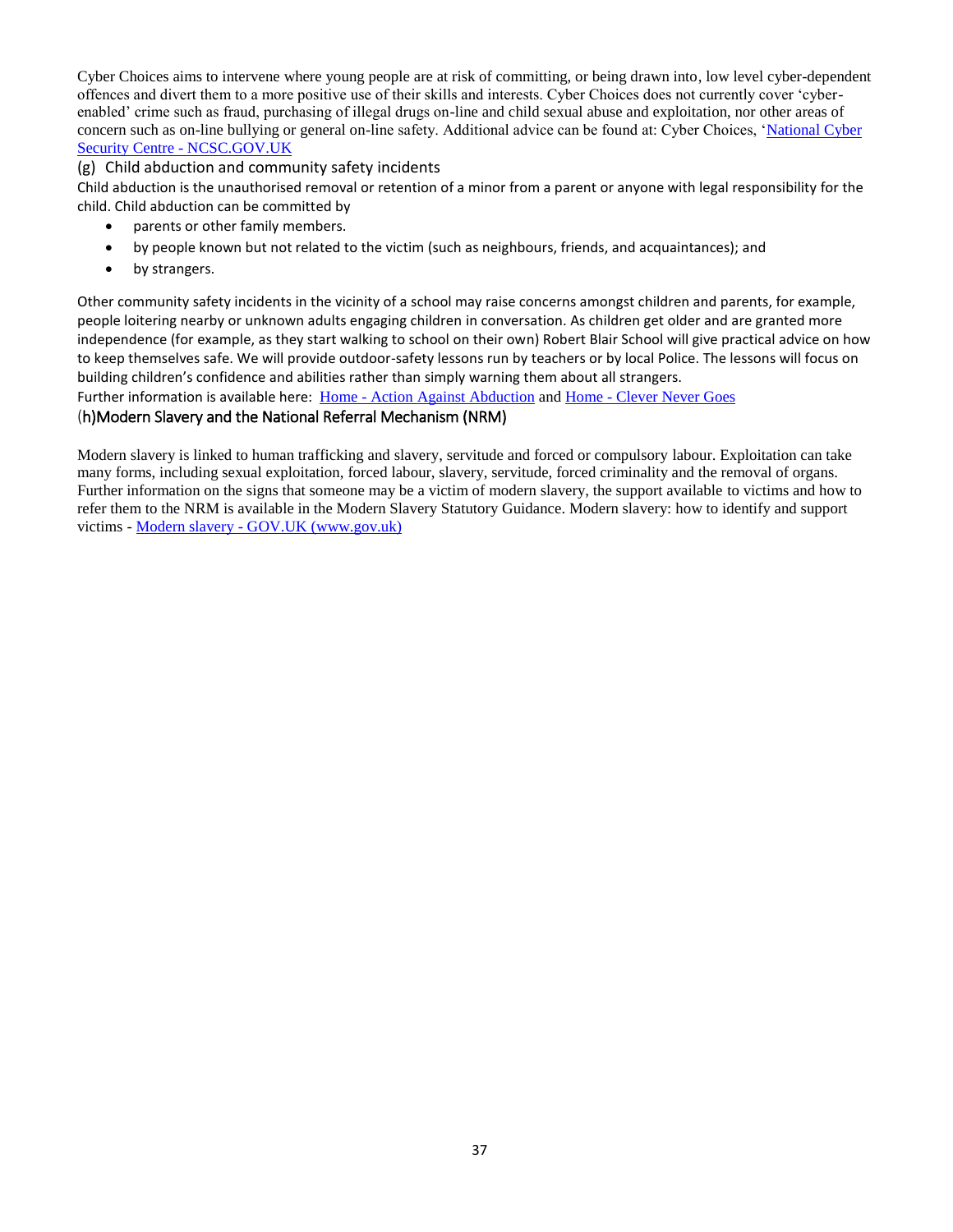# **Appendix 3: Keeping yourself safe when responding to disclosures**

### <span id="page-37-0"></span>**1. Receive**

- Keep calm
- Listen to what is being said without displaying shock or disbelief
- Take what is being said to you seriously

#### **2. Respond**

- Reassure the pupil that they have done the right thing in talking to you
- Be honest and do not make promises you cannot keep e.g. "It will be alright now"
- Do not promise confidentiality; you have a duty to refer
- Reassure and alleviate guilt if the pupil refers to it e.g. "you're not to blame"
- Reassure the child that information will only be shared with those who need to know

#### **3. React**

- React to the pupil only as far as is necessary for you to establish whether or not you need to refer the matter, but do not interrogate for full details
- Do not ask leading questions; "Did he/she....?" Such questions can invalidate evidence.
- Do ask open "TED" questions; Tell, explain, describe
- Do not criticise the perpetrator; the pupil may have affection for him/her
- Do not ask the pupil to repeat it all for another member of staff
- Explain what you have to do next and who you have to talk to

#### **4. Record**

- Make some brief notes at the time on any paper which comes to hand and write them up as soon as possible
- Do not destroy your original notes
- Record the date, time, place, any non-verbal behaviour and the words used by the child. Always ensure that as far as possible you have recorded the actual words used by the child.
- Record statements and observable things rather than your interpretations or assumptions

#### **5. Remember**

- Contact the DSL
- **■** The DSL may be required to make appropriate records available to other agencies

#### **6. Relax**

■ Get some support for yourself, dealing with disclosures can be traumatic for professionals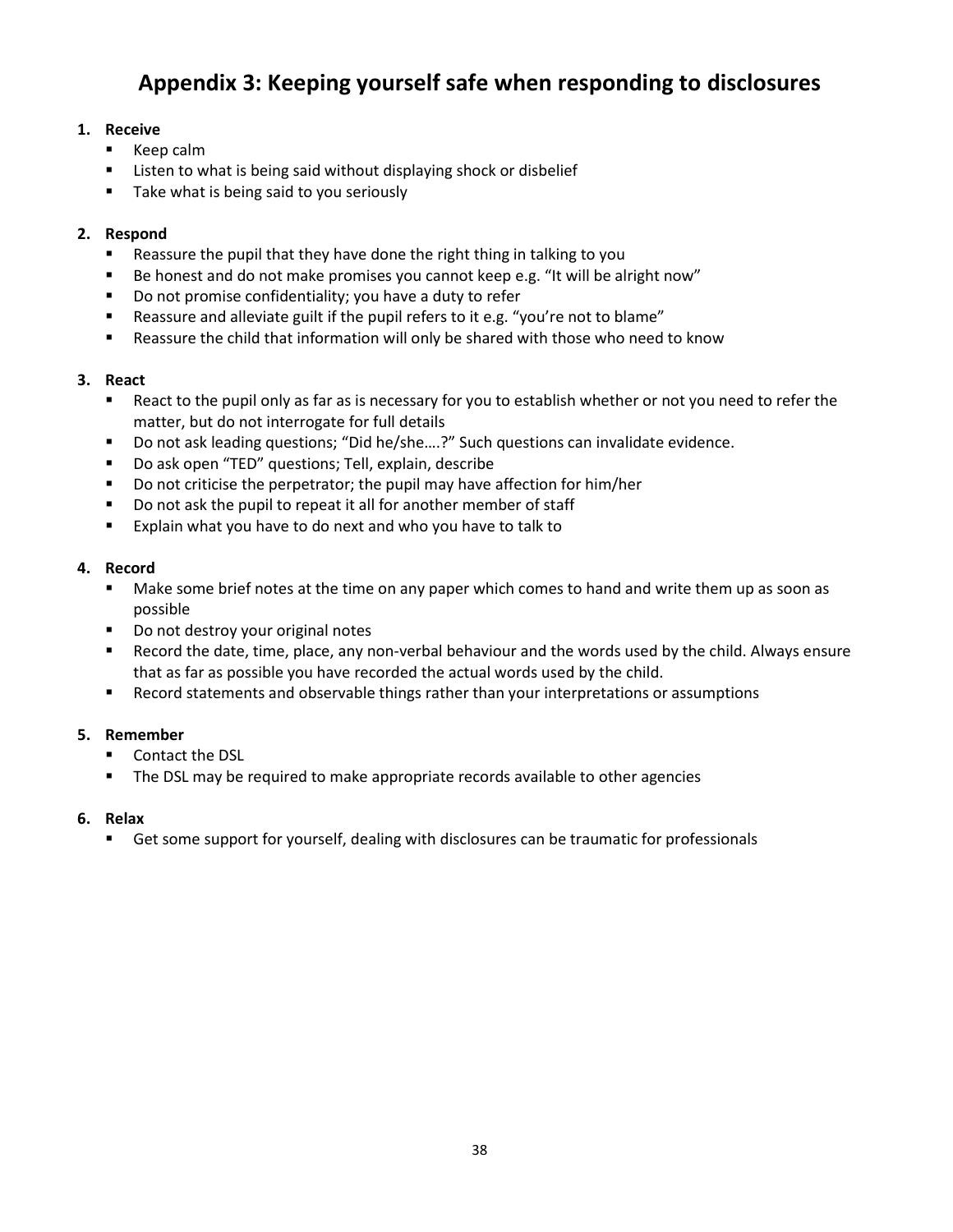# <span id="page-38-0"></span>**Appendix 4: Sexual violence and sexual harassment between children in schools and colleges**

#### **Peer on Peer Abuse – Model Policy.**

*NB – this is a framework that will need to be adapted to fit the age and developmental stage and understanding of your pupil group. Additional areas for consideration can be found in the Sexual Violence and Sexual Harassment Between Children in Schools and Colleges guidance (DfE 2021*

### **1. Context**

- a. Sexual violence and sexual harassment can occur between two children of any age and sex. It can also occur through a group of children sexually assaulting or sexually harassing a single child or group of children.
- b. Children who are victims of sexual violence and sexual harassment will likely find the experience stressful and distressing. This will, in all likelihood, adversely affect their educational attainment as well as their emotional well-being. Sexual violence and sexual harassment exist on a continuum and may overlap; they can occur online and offline (both physically and verbally) and are never acceptable. It is important that all victims are taken seriously and offered appropriate support.
- c. Reports of sexual violence and sexual harassment are extremely complex to manage. It is essential that victims are protected, offered appropriate support and every effort is made to ensure their education is not disrupted. It is also important that other children, adult students and school and college staff are supported and protected as appropriate.

### **2. Policy**

a. We believe that all children have a right to attend school and learn in a safe environment. Children should be free from harm by adults in the school and other children.

b. Recognise that children are capable of abusing their peers and this will be dealt with under our child protection policy and in line with KCSIE 2021

- b. We are clear that sexual violence and sexual harassment is not acceptable, will never be tolerated and is not an inevitable part of growing up
- c. We will minimise the risk of peer-on-peer abuse by: -

### **i. Prevention:**

- o Taking a whole school approach to safeguarding & child protection
- o Providing training to staff
- o Providing a clear set of values and standards, underpinned by the school's behaviour policy and pastoral support system, and by a planned programme of evidence-based content delivered through the curriculum.
- o Engaging with specialist support and interventions.
- o Using a clear reporting system for staff and pupils, that is well promoted, easily understood and accessible
- o Recognising that it may be taking place, even if not reported
- o Publicising the school's zero-tolerance approach to abuse
- o Online safety, including mobile phone usage during school hours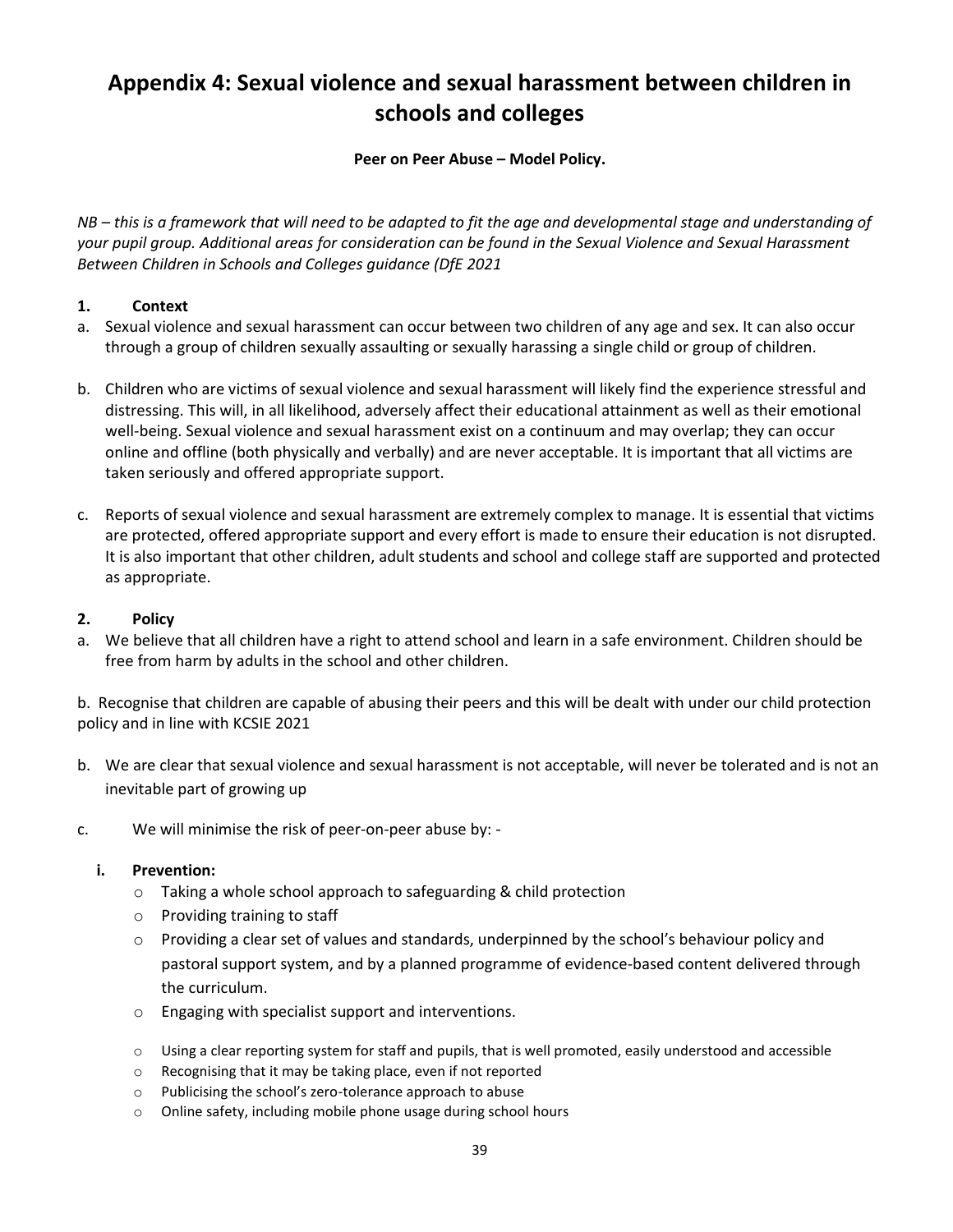#### **ii. Responding to reports of sexual violence and sexual harassment:**

- o Children making a report of sexual violence or sexual harassment will be taken seriously, kept safe and be well supported.
- $\circ$  If the report includes an online element staff will be mindful of the Searching, Screening and Confiscation: advice for schools (DfE 2018) guidance.
- o Staff taking the report will inform the DSL or their Deputy as soon as practicably possible but at least within 24 hours.
- o Staff taking a report will never promise confidentiality.
- $\circ$  Parents or carers will normally be informed (unless this would put the child at greater risk).
- $\circ$  If a child is at risk of harm, is in immediate danger, or has been harmed, a referral will be made to Children's Social Care.

#### **iii. Risk Assessment: -**

- $\circ$  Following a report, the DSL will make an immediate risk and needs assessment on a case-by-case basis. The Risk assessment will consider:
	- o The victim, especially their protection and support.
	- o The alleged perpetrator, their support needs and any discipline action.
	- o All other children at the school.
	- $\circ$  The victim and the alleged perpetrator sharing classes and space at school.
	- o The risk assessment will be recorded and kept under review.
	- $\circ$  Where there has been other professional intervention and/or other specialist risk assessments, these professional assessments will be used to inform the school's approach to supporting and protecting pupils.

#### **iv. DSL considerations and response**

- o The DSL will consider:
	- o The wishes of the victim.
	- $\circ$  The nature of the incident including whether a crime has been committed and the harm caused.
	- o The ages of the children involved.
	- o The developmental stages of the children.
	- o Whether there is a power imbalance between the children/young people.
	- o Any previous incidents.
	- o Ongoing risks.
	- o Other related issues or wider context.

Options: The DSL will then consider the following options: -

- o Manage internally
- o Early Help
- o Refer to Children's Social Care
- o Report to the police (generally in parallel with a referral to Social Care)

#### **v. Ongoing Response:**

- o The DSL will manage each report on a case-by-case basis and will keep the risk assessment under review.
- o Where there is a criminal investigation into a rape, assault by penetration or sexual assault, the alleged perpetrator should be removed from any classes they share with the victim.
- o The DSL will consider how best to keep the victim and perpetrator a reasonable distance apart on school premises and on transport where appropriate.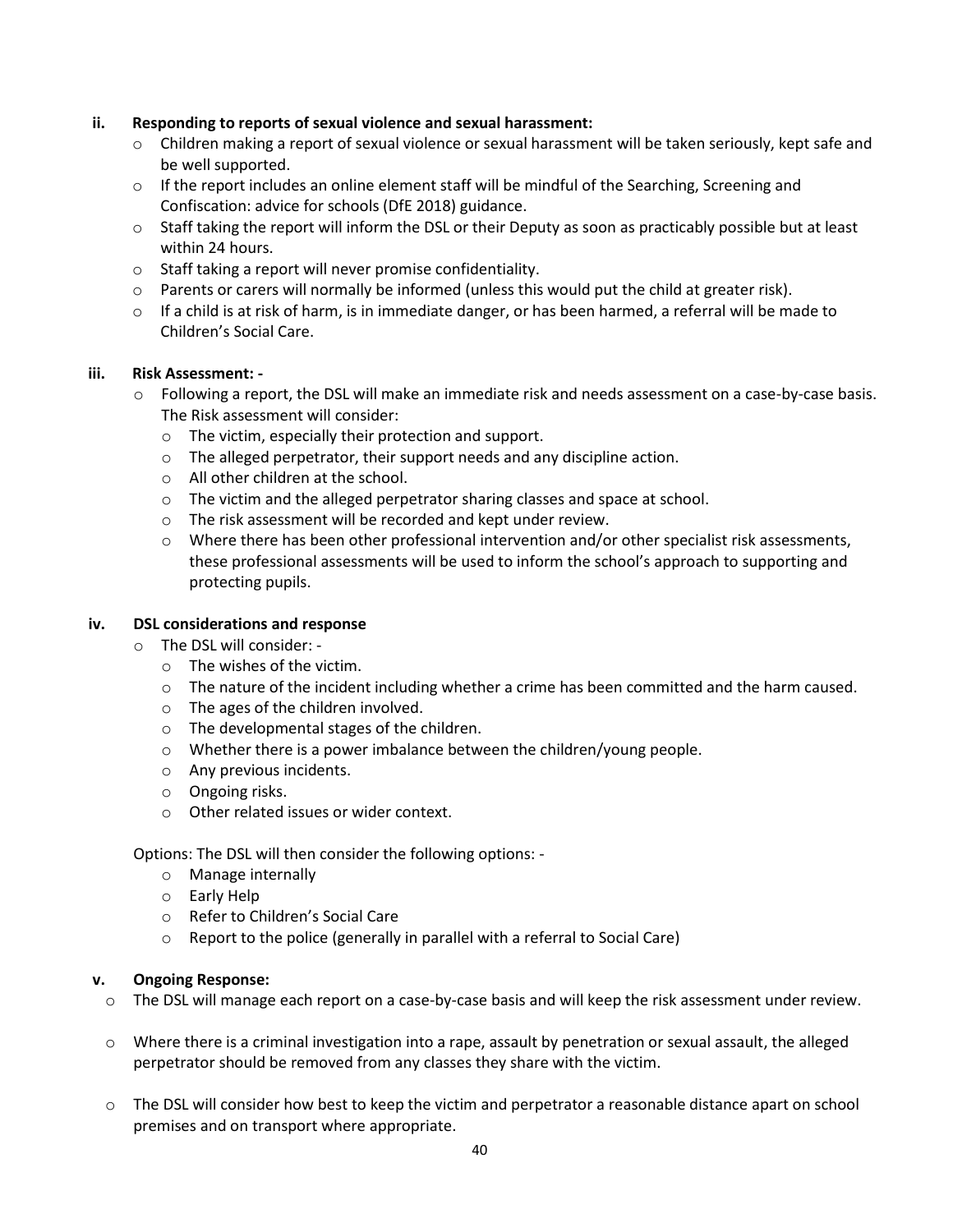- $\circ$  Where a criminal investigation into a rape or assault by penetration leads to a conviction or caution, the school will take suitable action. In all but the most exceptional of circumstances, the rape or assault is likely to constitute a serious breach of discipline and lead to the view that allowing the perpetrator to remain in the same school or college would seriously harm the education or welfare of the victim (and potentially other pupils or students).
- o Where a criminal investigation into sexual assault leads to a conviction or caution, the school or college will, if it has not already, consider any suitable sanctions in light of their behaviour policy, including consideration of permanent exclusion.
- $\circ$  Where the perpetrator is going to remain at the school or college, the principle would be to continue keeping the victim and perpetrator in separate classes and continue to consider the most appropriate way to manage potential contact on school and college premises and transport. The nature of the conviction or caution and wishes of the victim will be especially important in determining how to proceed in such cases.
- o The victim, alleged perpetrator and other witnesses (children& adults) will receive appropriate support and safeguards on a case-by-case basis.
- $\circ$  The school will take any disciplinary action against the alleged perpetrator in line with behaviour and discipline in schools.
- $\circ$  The school recognises that taking disciplinary action and providing appropriate support are not mutually exclusive actions and will occur at the same time if necessary.

#### **3. Physical Abuse**

- o While a clear focus of peer-on-peer abuse is around sexual abuse and harassment, physical assaults and initiation violence and rituals from pupils to pupils can also be abusive.
- o These are equally not tolerated and if it is believed that a crime has been committed, will be reported to the police.
- $\circ$  The principles from the anti-bullying policy will be applied in these cases, with recognition that any police investigation will need to take priority.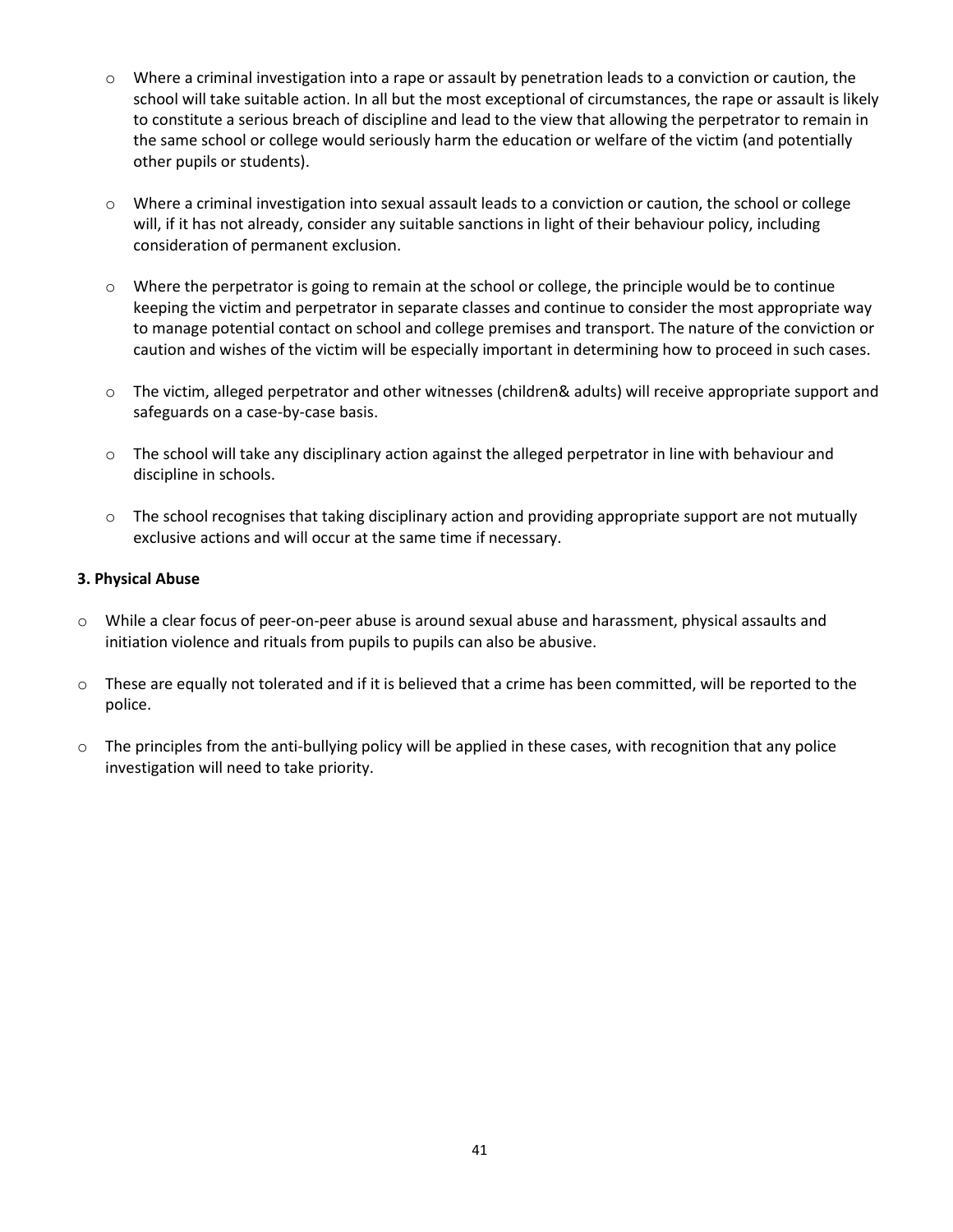# **Appendix 5: National Support Organisations**

### <span id="page-41-0"></span>**Support for staff**

- Education Support Partnership: [www.educationsupportpartnership.org.uk](http://www.educationsupportpartnership.org.uk/)
- Professional Online Safety Helpline: [www.saferinternet.org.uk/helpline](http://www.saferinternet.org.uk/helpline)

### **Support for Pupils**

- NSPCC[: www.nspcc.org.uk](http://www.nspcc.org.uk/)
- ChildLine: [www.childline.org.uk](http://www.childline.org.uk/)
- Papyrus[: www.papyrus-uk.org](http://www.papyrus-uk.org/)
- **F** Young Minds: [www.youngminds.org.uk](http://www.youngminds.org.uk/)
- The Mix: [www.themix.org.uk](http://www.themix.org.uk/)

#### **Support for adults**

- Family Lives[: www.familylives.org.uk](http://www.familylives.org.uk/)
- Crime Stoppers: [www.crimestoppers-uk.org](http://www.crimestoppers-uk.org/)
- Victim Support[: www.victimsupport.org.uk](http://www.victimsupport.org.uk/)
- Kidscape[: www.kidscape.org.uk](http://www.kidscape.org.uk/)
- The Samaritans: [www.samaritans.org](http://www.samaritans.org/)
- Mind[: www.mind.org.uk](http://www.mind.org.uk/)
- **NAPAC (National Association for People Abused in Childhood)[: www.napac.org.uk](http://www.napac.org.uk/)**
- MOSAC: [www.mosac.org.uk](http://www.mosac.org.uk/)
- Action Fraud: [www.actionfraud.police.uk](http://www.actionfraud.police.uk/)

#### **Support for Learning Disabilities**

- Respond: [www.respond.org.uk](http://www.respond.org.uk/)
- Mencap[: www.mencap.org.uk](http://www.mencap.org.uk/)

#### **Domestic Abuse**

- Refuge: [www.refuge.org.uk](http://www.refuge.org.uk/)
- Women's Aid: [www.womensaid.org.uk](http://www.womensaid.org.uk/)
- Men's Advice Line: [www.mensadviceline.org.uk](http://www.mensadviceline.org.uk/)
- Mankind[: www.mankindcounselling.org.uk](http://www.mankindcounselling.org.uk/)

#### **Honour based Abuse**

- Forced Marriage Unit[: https://www.gov.uk/guidance/forced-marriage](https://www.gov.uk/guidance/forced-marriage)
- FGM[: Summary of Mandatory FGM reporting duty](https://assets.publishing.service.gov.uk/government/uploads/system/uploads/attachment_data/file/496415/6_1639_HO_SP_FGM_mandatory_reporting_Fact_sheet_Web.pdf)
- **Example 1** [Islington FGM Risk Assessment](https://www.islingtoncs.org/sites/default/files/files/Islington%20FGM%20Booklet%20PRINT.pdf)

#### **Sexual Abuse and CSE**

- Lucy Faithfull Foundation: [www.lucyfaithfull.org.uk](http://www.lucyfaithfull.org.uk/)
- Stop it Now!: [www.stopitnow.org.uk](http://www.stopitnow.org.uk/)
- Parents Protect: [www.parentsprotect.co.uk](http://www.parentsprotect.co.uk/)
- CEOP: [www.ceop.police.uk](http://www.ceop.police.uk/)
- Marie Collins Foundation: [www.mariecollinsfoundation.org.uk](http://www.mariecollinsfoundation.org.uk/)
- Internet Watch Foundation (IWF)[: www.iwf.org.uk](http://www.iwf.org.uk/)

### **Online Safety**

- **E** Childnet International: [www.childnet.com](http://www.childnet.com/)
- UK Safer Internet Centre: [www.saferinternet.org.uk](http://www.saferinternet.org.uk/)
- Parents Info: [www.parentinfo.org](http://www.parentinfo.org/)